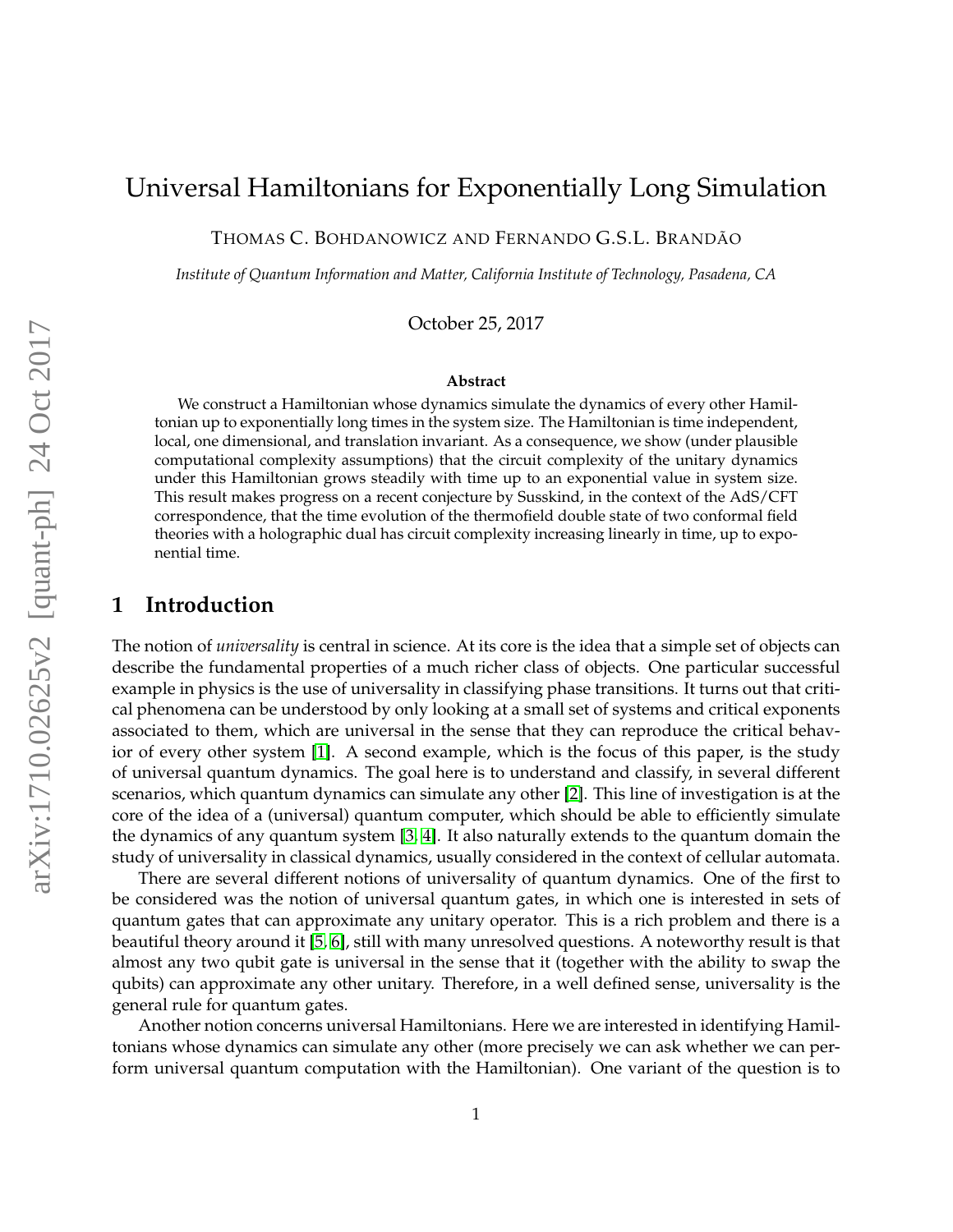consider sets of few-qubit interactions and classify which are universal, given the ability of switching the interactions in a time-dependent fashion. This question is closely related to the one for quantum gates and, similarly, a generic two-qubit Hamiltonian is typically universal for quantum computing [\[7\]](#page-32-5).

Another interesting variant is to consider a fixed time-independent Hamiltonian and ask if it is universal. It is clear that the class of unitaries which can be approximated by the time evolution of a fixed Hamiltonian is rather limited (as the eigenbasis of *e itH* for a fixed *H* is always the same). However the situation is more interesting if one allows for some form of encoding of the dynamics by preparing the initial state of the system in a suitable way. Indeed, Vollbrecht and Cirac [\[8\]](#page-32-6) gave a construction of a time-independent and translation-invariant model which is universal for quantum computing. The desired quantum circuit to be implemented is encoded in the initial state as a particular computational basis state. Later on, Nagaj and Wocjan made refinements to this construction in [\[9\]](#page-32-7). In contrast to the other notions of universality, it is unclear if a typical local Hamiltonian will be universal in the sense above. Indeed apart from a few examples, it is still largely unexplored which Hamiltonians are universal for time-independent evolutions.

**Circuit Complexity:** An a priori unrelated question in quantum complexity theory concerns the circuit complexity of quantum dynamics. The circuit complexity of a unitary operator consists of the minimum number of two-qubit gates needed to (approximately) construct the unitary. Large complexity is a general feature of unitary operators. Indeed a simple counting argument shows that most unitaries on *n* qubits will have circuit complexity 2<sup>Ω(*n*)</sup> [\[10\]](#page-32-8). Moreover in Ref. [\[11\]](#page-32-9) it was shown that most quantum circuits with *m* gates have circuit complexity at least  $\Omega(m^{1/11})$ . It is much harder to prove circuit complexity lower bounds for the evolution of a fixed Hamiltonian (or even for the application of a fixed unitary many times). Indeed, proving a superpolynomial lower bound on circuit complexity for exponential long times would result in a major breakthrough in classical complexity theory (as shown in [\[10\]](#page-32-8), it would imply that PSPACE is not contained in BQP/poly, which appears to be far beyond the reach of current proof techniques).

It turns out that the concept of universality naturally connects with circuit complexity. If one aims to find a unitary whose dynamics has large circuit complexity, it would be natural to consider one whose time evolution is universal, capable of simulating any other evolution (with a reasonable overhead). Indeed, from the result of [\[11\]](#page-32-9), it directly follows that we can lower bound the circuit complexity of the unitary evolution of the Vollbrecht-Cirac universal Hamiltonian [\[8\]](#page-32-6) on *n* qubits, for large enough time, by  $n^c$ , for a constant  $c > 0$ . However it is not clear how to obtain larger lower bounds (i.e. superpolynomial in *n*) for long times, e.g. exponential in *n*, even under computational complexity assumptions. This is a natural problem to consider on its own (e.g. it was considered in Ref. [\[12\]](#page-32-10) under the name of "fast-forwarding" and connected to the time-energy uncertainty relation), but it has recently gained a renewed interest due to a possible unexpected application in the context of quantum gravity and holography, which we now briefly review.

*Susskind's Conjecture:* The AdS/CFT correspondence [\[13\]](#page-32-11) posits the equivalence between a theory of quantum gravity in Anti-de-Sitter (AdS) space (i.e. gravity with a negative cosmological constant) with  $d+1$  dimensions (called the bulk theory) and a quantum conformal field theory (CFT) with *d* dimensions (called the boundary theory). This idea suggests that gravity is an emergent phenomenon (as it does not appear explicitly in the CFT description) and has become one of the most influential ideas in physics in the last twenty years. The correspondence is usually phrased as a dictionary between properties of the two theories.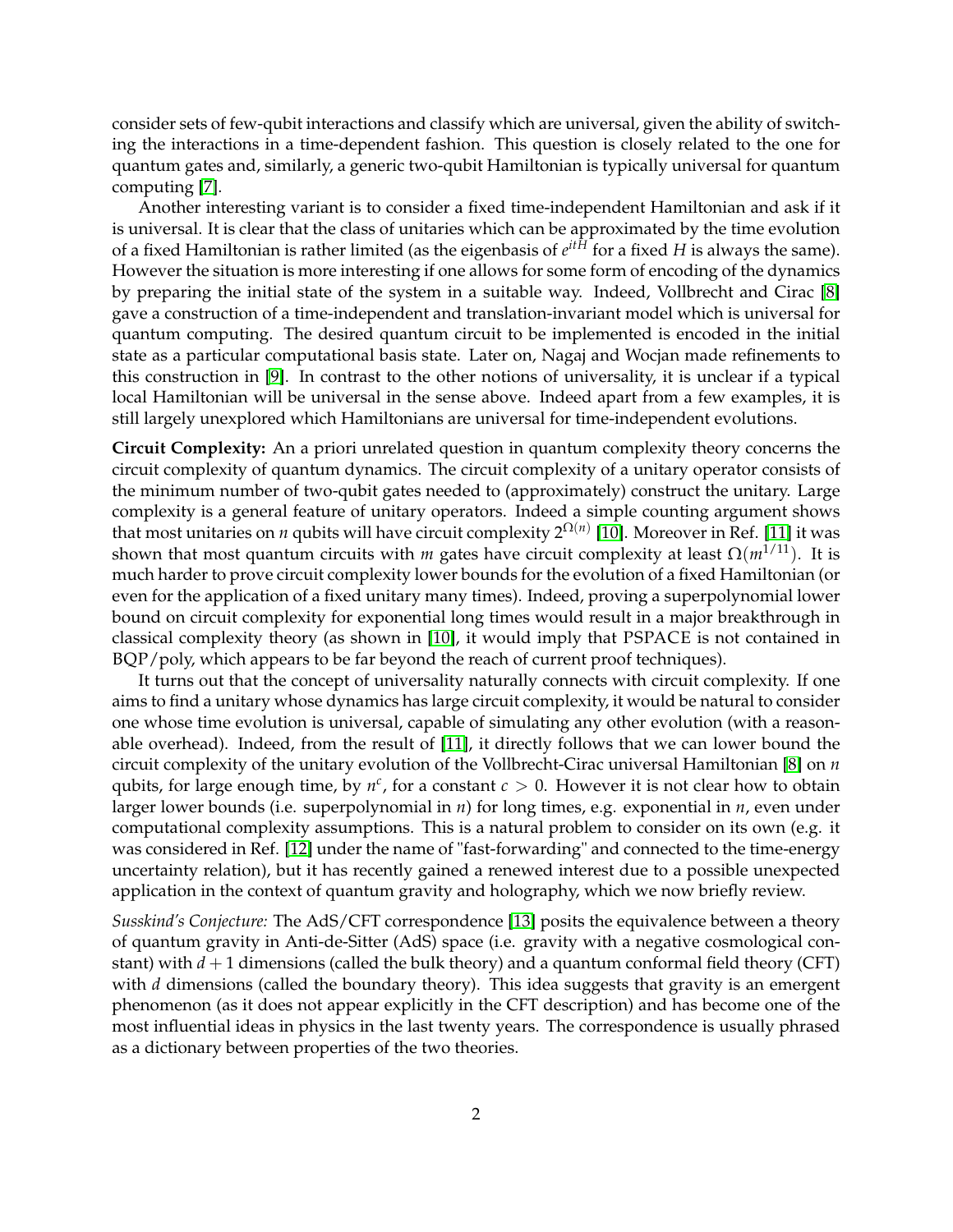Yet there is one property of the quantum gravity picture for which it is hard to find a suitable partner in the CFT picture. This is the volume of a non-traversible wormhole (or Einstein-Rosen bridge) in AdS space connecting two boundary CFTs. One can argue that the volume of the wormhole will grow linearly with time up to exponential time [\[14\]](#page-32-12). But most of the traditionally considered physical properties of the CFT (which usually involve only few-body operators) will equilibrate much sooner (on the timescale of the scrambling time). One property of the CFT system which does seem to have the same behaviour as the volume of the wormhole is the cir-cuit complexity of the joint quantum state<sup>[1](#page-2-0)</sup> of the two CFTs associated with the boundary of the wormhole (given by the time evolution of the so-called 'thermofield double state' (TDS), which at infinite temperature reduces to a maximally entangled state of the two CFTs). Indeed, in analogy with the behavior of the wormhole volume, we expect the circuit complexity of the state to grow linearly with time up to exponential in the size of the system, at which point it has to saturate. Then at recursion times (which is doubly exponential in system size) the circuit complexity will have sharp oscillation before stabilizing again at an exponential value. Such a connection prompted Susskind to conjecture that the circuit complexity of the CFT state is the dual property of the volume of the wormhole.

Although fascinating, Susskind's proposal is still somewhat speculative; it is an interesting and challenging task to make it more concrete. Progress was made by Aaronson and Susskind [\[15\]](#page-32-13). They considered a toy model of the problem for which concrete results about the circuit complexity could be established. Let *V* describe one step of the time evolution of the CFT. The CFT thermofield double state (at infinite temperature and regularizing the theory to have finite dimension *N*) after *t* time steps is given by

$$
|\text{TDS}(t)\rangle := \frac{1}{\sqrt{N}} \sum_{i} V^{t} |i\rangle_{\text{CFT, 1}} \otimes (V^{T})^{t} |i\rangle_{\text{CFT, 2}} = \frac{1}{\sqrt{N}} \sum_{i} |i\rangle_{\text{CFT, 1}} \otimes U^{t} |i\rangle_{\text{CFT, 2}} \tag{1}
$$

with  $U = (V^T)^2$ , where  $V^T$  is the transpose of V. For Susskind's correspondence to hold, we need the circuit complexity of  $|TDS(t)\rangle$  to grow linearly in time up to an exponential value in the system size. Aaronson and Susskind abstracted away the fact that *U* is associated to the dynamics of a CFT and asked if there is any (efficiently implementable) unitary *U* for which one can show that the corresponding  $|TDS(t)\rangle$  has complexity growing up to exponential with the number of applications *t*. They proved that choosing *U* as a step function of a reversible and computationally-universal cellular automaton achieves the goal (under certain computational complexity assumptions). A natural open question is whether one can prove something similar for the evolution of the CFT. Short of that, can we get closer to this goal? For example, can we find a local Hamiltonian whose evolution can replace the step function of the cellular automaton in the Aaronson-Susskind reasoning?

#### **1.1 Main Results**

In this paper we consider universality for fixed Hamiltonians up to exponential times. All Hamiltonians will be normalized to have  $||H|| = 1$ . Our desired notion of universality is captured by the following definition<sup>[2](#page-2-1)</sup>:

<span id="page-2-0"></span><sup>1</sup>Analogously to the circuit complexity of a unitary, the circuit complexity of a state is the minimum number of two-qubit gates (from a given universal set of gates) needed to (approximately) create the state.

<span id="page-2-1"></span><sup>&</sup>lt;sup>2</sup>This definition was suggested to us by Dorit Aharonov [\[16\]](#page-32-14).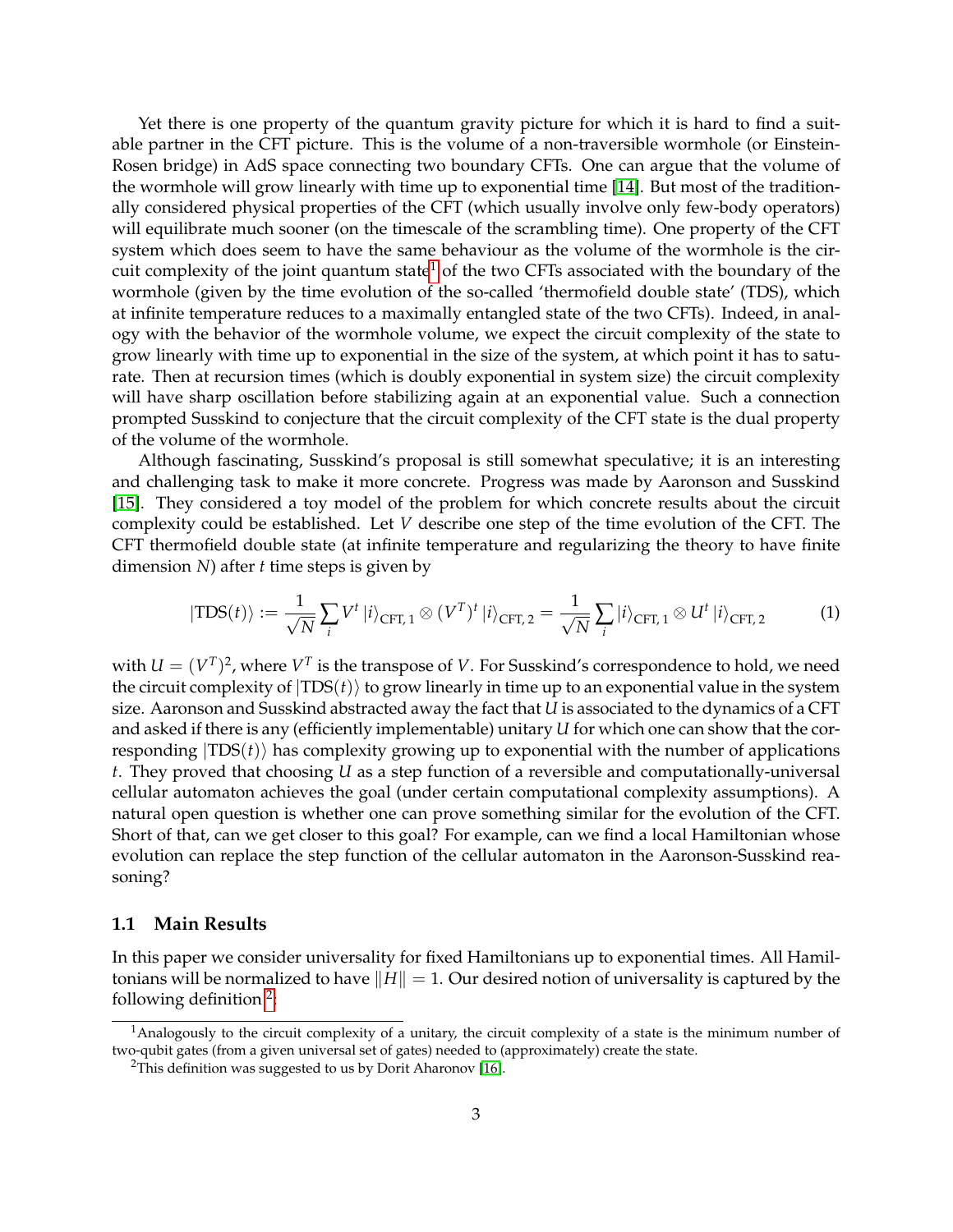<span id="page-3-0"></span>**Definition 1.** *A family of Hamiltonians* {*Hm*}*m*∈**N***, indexed by the number of qudits m they act on, is called a* Universal Hamiltonian Family *if for any k-local Hamiltonian H*  $\in$   $\mathcal{B}(\mathbb{C}^{2^n})$  *on n qubits (with*  $k \leq O(\log(n))$  and time t, there are  $poly(n)$ -sized quantum circuits D and E,  $m = poly(n, \log t)$ , and  $t' = \text{poly}(t, n)$  *such that* 

$$
\|e^{iHt} - (I^{\otimes n} \otimes \langle 0^{m-n} |) D e^{iH_m t'} E(I^{\otimes n} \otimes | 0^{m-n} \rangle) \| < 1/\text{poly}(n).
$$
 (2)

Previous results [\[8,](#page-32-6) [9\]](#page-32-7) achieved a weaker notion of universality. In the notation of Definition [1,](#page-3-0) the size *m* of the Hamiltonians in Refs. [\[8,](#page-32-6) [9\]](#page-32-7) scales as  $m = \text{poly}(n, t)$ , which prevents efficient simulation for exponentially long times because it would require preparing an exponentially large state encoding the dynamics. So, in words, our construction allows exponentially long simulation time using only polynomial space and without requiring any active control or intervention during the simulation. Note also that this notion of universality is imcomparable to the notion considered in [\[2\]](#page-32-0). Rather than reproducing a large class of properties of the system being simulated (e.g. spectrum of Hamiltonian, etc.) our simulation scheme only simulates the *dynamics* and is weaker in that sense. However, our simulation faithfully simulates dynamics for times up to exponentially large in the system size, whereas the construction of Ref. [\[2\]](#page-32-0) can not, and is in that sense stronger.

Although Definition [1](#page-3-0) is natural when discussing universal Hamiltonians, we can also consider the following stronger definition, which will be useful to us:

<span id="page-3-1"></span>**Definition 2.** *A family of Hamiltonians*  ${H_m}_{m \in \mathbb{N}}$ *, indexed by the number of qudits m they act on, is called a* Circuit Universal Hamiltonian Family *if for every* poly(*n*)*-sized circuit U on n qubits and time t*, there are  $poly(n)$ -sized quantum circuits D and E,  $m = poly(n, \log t)$ , and  $t' = poly(t, n)$  such that

$$
||U^t - (I^{\otimes n} \otimes \langle 0^{m-n} |) D e^{i H_m t'} E(I^{\otimes n} \otimes | 0^{m-n} \rangle) || < 1 / \text{poly}(n).
$$
 (3)

From the Hamiltonian simulation results of [\[17\]](#page-32-15), it follows that a *Circuit Universal Hamiltonian Family* is also a *Universal Hamiltonian Family*. Our main result is the following:

<span id="page-3-2"></span>**Theorem 3.** *There is a* Circuit Universal Hamiltonian Family *in one spatial dimension with translationinvariance and local spin dimension of 14580. The encoding circuit consists of preparing computational basis product states. The decoding circuit consists of making a measurement in the computational basis and resetting computational basis product states to the all zero state.*

It is an open question to decrease the local dimension of the model; we expect substantial improvements to be possible. In words, we explicitly construct a local term  $h_{l,l+1}$  acting on two qudits, each of dimension 14580, such that the family of Hamiltonians

$$
H_m = \frac{1}{m} \sum_{l=1}^{m-1} h_{l,l+1}
$$
 (4)

is universal in the sense of Definition [2.](#page-3-1)

Theorem [3](#page-3-2) can be used to argue that the circuit complexity of *e iHm<sup>t</sup>* must grow to a superpolynomial value. The starting point is the result of Atia and Aharonov that unless  $PSPACE = BQP$ , there must exist a 2-sparse row computable Hamiltonian whose long-time dynamics has superpolynomial circuit complexity (see Theorem 6 of [\[12\]](#page-32-10)). This result together with Theorem [3](#page-3-2) gives:

<span id="page-3-3"></span>**Corollary 4.** Unless PSPACE = BQP, the circuit complexity of  $e^{itH_m}$  is superpolynomial for  $t = 2^{O(m)}$ .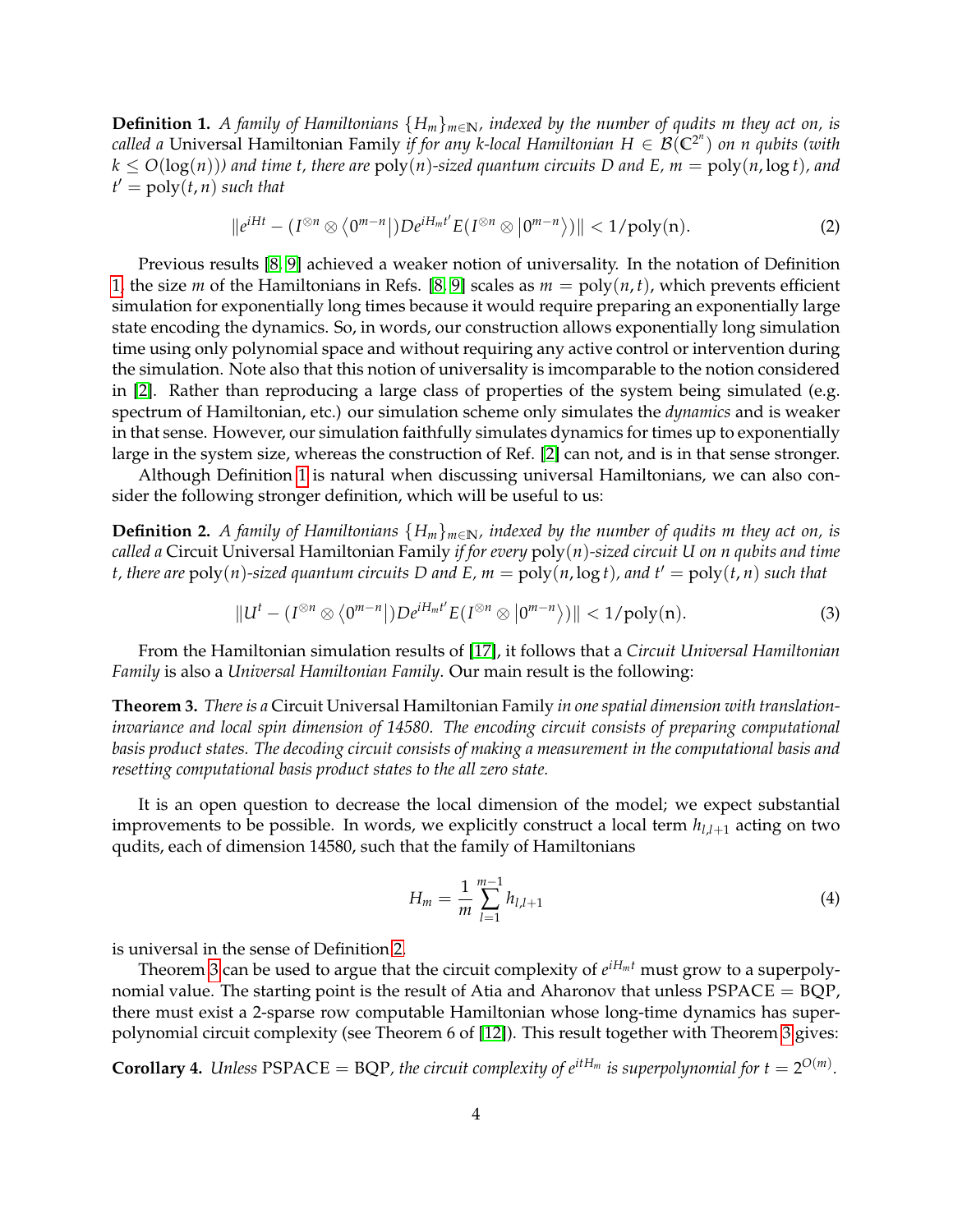An interesting feature of Corollary [4](#page-3-3) is that we can identify a *single* Hamiltonian – more precisely a fixed interaction term forming a translation-invariant model for each length – which can be shown to have growing circuit complexity (under certain computational complexity assumptions).

We can also make progress on Susskind proposal discussed before. Define

$$
|\text{TDS}_{H_m}(t)\rangle := \frac{1}{\sqrt{N}}\sum_{i}|i\rangle \otimes e^{itH_m}|i\rangle.
$$
 (5)

Then we have:

 $\bf{Corollary 5.}$  Unless  $\rm{PSPACE}$  is inside  $\rm{PP/poly}$ , the circuit complexity of  $\ket{\rm{TDS}_{H_m}(t)}$  is superpolynomial *for t* = 2 *O*(*m*) *. Assuming that there are no subexponential* PP *circuits for* PSPACE*, the circuit complexity of*  $e^{itH_m}$  for  $t = 2^{O(m)}$  is  $2^{\Omega(m)}$ .

The proof follows directly from Theorem 7.1.2 of [\[10\]](#page-32-8), by using *H<sup>m</sup>* to simulate the step function of the universal cellular automaton used there. The corollary makes partial progress on Susskind's proposal, by finding a quantum evolution which shares more features with the dynamics of a CFT (locality and translation-invariance) than the cellular automaton of [\[15\]](#page-32-13). We leave as open questions demonstrations that our construction can replicate important features and symmetries expected of a CFT Hamiltonian, and whether or not it can be used to create a state whose circuit complexity actually grows *linearly* in  $t$  from  $t = 0$  up to exponential times (under plausible complexity theoretic assumptions).

## **1.2 Sketch of Construction**

The construction of our circuit universal Hamiltonian family (CUHF) that proves Theorem [3](#page-3-2) makes use of the concept of a Hamiltonian Quantum Cellular Automaton (HQCA), as described by Nagaj and Wocjan in [\[9\]](#page-32-7). The formal definition of an HQCA is as follows:

**Definition 6.** *A Hamiltonian Quantum Cellular Automaton (HQCA) is a local, time-independent, translationinvariant Hamiltonian H on a lattice of qudits which carries out quantum computation via the following sequence of steps:*

- *1. The input of the computation as well as information describing the computation to be performed (which is described by some unitary operator U) is encoded in the state of the qudits.*
- *2. The qudits undergo continuous time evolution under H for some time t.*
- *3. A simple basis state measurement on a subset of the qudits collapses, with high probability, the state of the whole system to one where an appropriate subset of the qudits contains the desired output of the quantum computation.*

Such a Hamiltonian *H* is termed a cellular automaton because the local terms which sum up to make *H* can usually be thought of as transitions between different basis states for a local part of the lattice, which themselves correspond to reversible transition rules of some classical cellular automaton. This will be evident in the description of our construction.

Our CUHF  ${H_m}_{m \in \mathbb{N}}$  will actually be a family of universal HQCA on a 1D chain of *m* qudits, which satisfy the following properties in addition to those in the definition above: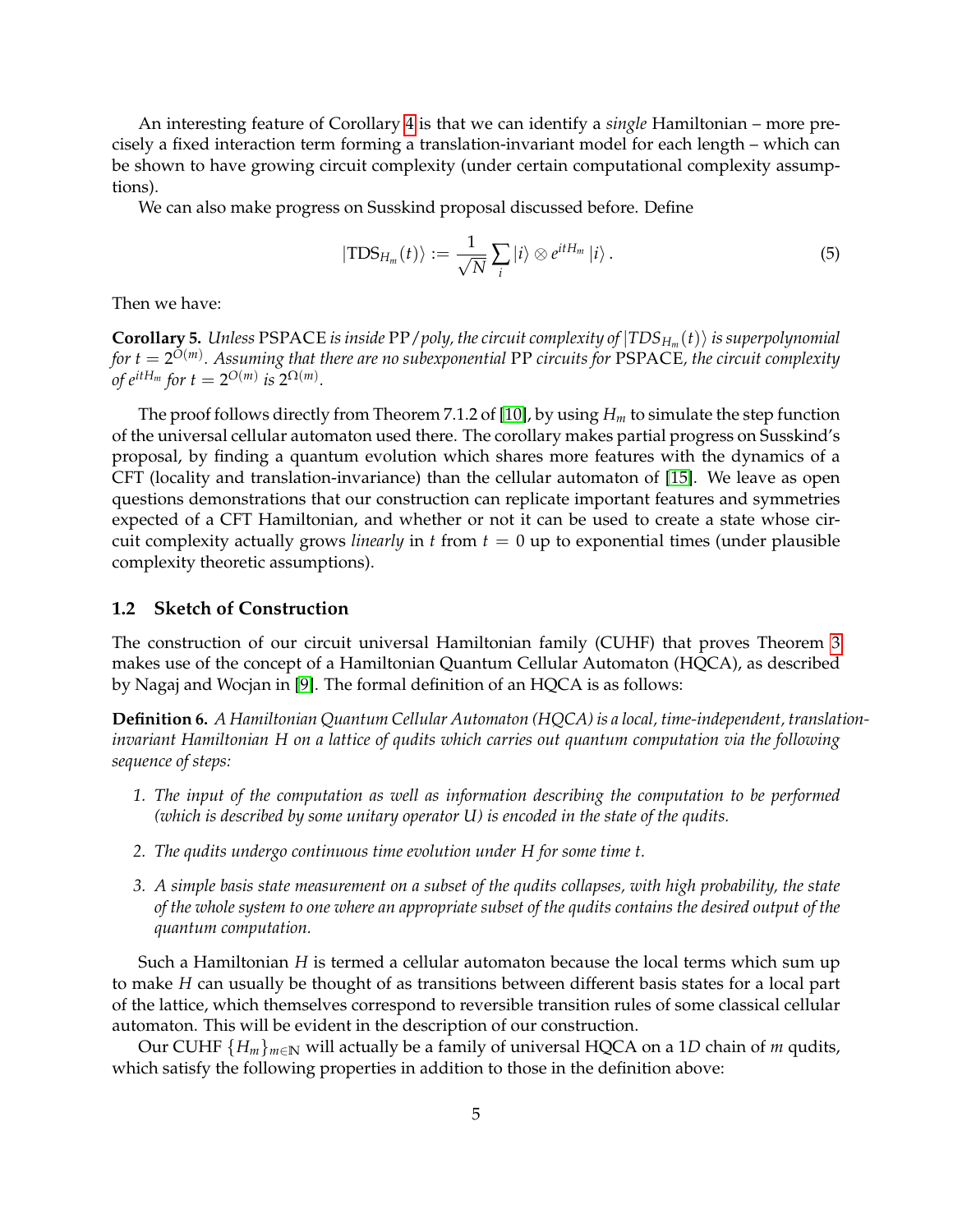- The local qudit dimension is constant.
- A quantum circuit *U* with *C* gates acting on *N* qubits can be applied *t* times through time evolution via Hamiltonian  $H_m$  on a chain of  $m = \text{poly}(N, C, \log t)$  qudits.

The starting point of our construction is that of Nagaj and Wocjan [\[9\]](#page-32-7), which produces a 1*D* CUHF with constant local qudit dimension  $d = 20$ , for which the size of the chain scales as  $m = \text{poly}(N, C)$ . A version of this construction is described in detail in section [2,](#page-6-0) where we also identify and highlight some important features of their construction that are essential to preserve in our eventual final construction  $3$ .

We build an HQCA which only encodes *U* into the input state and a number *t* encoded in binary, but which is able to apply  $U$  repeatedly up to  $t$  times after waiting for a time  $t' =$ poly(*N*, *C*, *t*) [\[18\]](#page-32-16). Therefore the size of the system needed for the simulation is only  $m = \text{poly}(N, \log t)$ . In the following sections, we proceed to augment Nagaj-Wocjan construction [\[9\]](#page-32-7) step by step to add in more functionality until we achieve the desired  $m = poly(N, \log t)$  scaling for the simulation size.

The innovations which allow us to obtain our final construction dictate the organization of the remainder of the paper:

- 1. The Nagaj-Wocjan construction can only apply its encoded unitary *U* once. So, first, we modify the Nagaj-Wocjan construction so that when the HQCA reaches its end state where *U* has been applied, it can undergo transitions to 'reset' itself and allow for another application of *U* without undoing the original application of *U*. This basically has the effect of allowing the Nagaj-Wocjan construction to run over and over again rather than just once. This is described in Section [3.](#page-14-0)
- 2. Next, we augment the construction to include a binary clock in the qudit chain which counts the number of times that *U* has been applied. This allows states of the chain with different numbers of *U* applications to be orthogonal so that they can be distinguished by a simple measurement. Binary clock constructions of a similar nature also appear in [\[19,](#page-32-17) [20,](#page-33-0) [21\]](#page-33-1), in the context of proving hardness/uncomputability results for the ground-energy/gap of translation-invariant models. This is described in Section [4.](#page-17-0)
- 3. Finally, we augment the construction with the addition of a target register that allows one to specify a certain desired number of applications of *U* which is stored in the start state. Once the clock has counted this number of applications of *U*, the HQCA continues evolving forward in time similarly to the way in which it did before, but it no longer makes any applications of *U* to the qubits. This allows one to have complete control over how many times *U* is applied to the qubits, and is crucial to being able to guarantee that after waiting a reasonable amount of time, performing a simple measurement on a subset of the chain is likely to yield a state with the desired number of applications of *U*. This is described in Section [5.](#page-24-0)

The main challenge in achieving each of these results was to carefully engineer transition rules such that starting from the appropriate start state, for every state that can be obtained from the

<span id="page-5-0"></span> ${}^{3}E.g.,$  the definition and consequences of having a uniquely orthogonally generated set of states for an HQCA, see section [2.8](#page-12-0)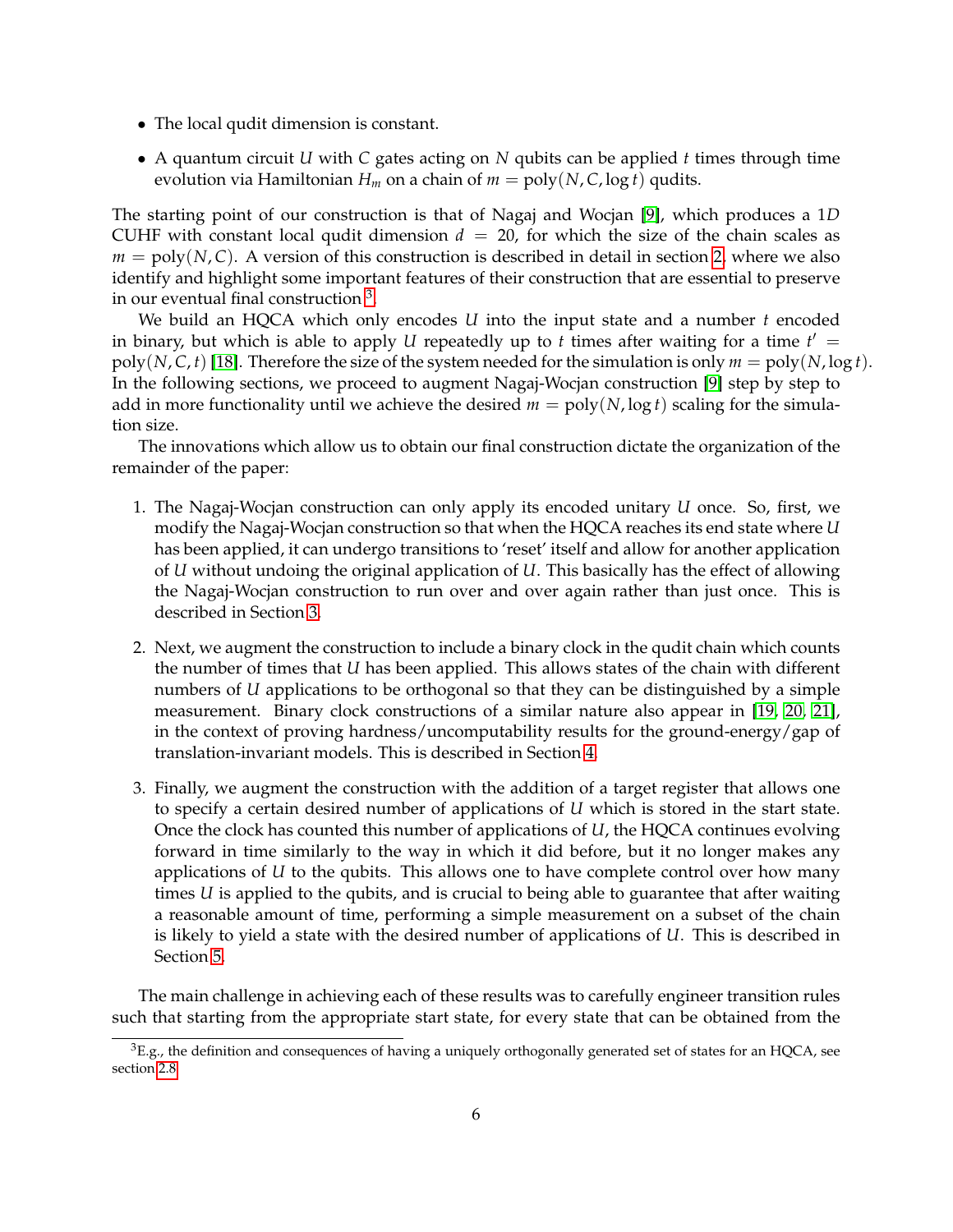start state through application of transition rules, exactly one forward transition rule and one reverse transition rule is applicable to that state. This guarantees that the sequence of states obtained from the start state through application of the HQCA transition rules can map directly onto position eigenstates of a single particle on a chain, so that the analysis of the time evolution under the HQCA reduces to that of a single particle continuous-time quantum walk on a line (see Sections [2.8](#page-12-0) and [5.5\)](#page-29-0).

# <span id="page-6-0"></span>**2 Construction I: Applying** *U* **Once**

We begin with the modest goal of applying *U* to our qubits once  $(x = 1)$  using the time evolution of a simple time-independent and translation-invariant Hamiltonian, where the sequence of gates that implements *U* is stored in the start state of the qudit chain that we embed our qubits into for the simulation. The construction described in this section only differs from the *d* = 20 HQCA construction of Nagaj and Wocjan [\[9\]](#page-32-7) in notation (and only slightly at that). We do, however, formalize and elaborate on some of the essential ideas underlying the success and utility of their construction which will be important in subsequent sections when we expand their construction, the most important of which being the definition of what it means for a sequences of quantum states to be 'uniquely orthogonally generated' by a sequence of transition rules of an HQCA (see Section [2.7\)](#page-11-0). The construction described in this section will be referred to as 'construction I' throughout the rest of the paper.

## **2.1 Gateset**

The universal gate set we will use to describe a quantum circuit for *U* is  $\mathcal{G} = \{W, S, I\}$  where each gate acts on a local pair of left and right qubits and

- *W* is a controlled rotation by  $\pi/2$  about the *y*-axis of the Bloch sphere (where the left qubit always controls the right)
- *S* is the two-qubit swap gate
- *I* is shorthand for the two-qubit identity gate *I* ⊗ *I*.

We note that because all of these gates leave the state  $|00\rangle$  invariant, to use these gates to simulate the application of an arbitrary  $U$  on a state of the form  $|0^n\rangle$ , some number of qubits in the  $|1\rangle$  state must be provided in order to simulate gates that act non-trivially on the  $|0\rangle$  state. This overhead is polynomial in the number of gates that *U* would have in a circuit using a more traditional gateset, so we ignore it and assume that the state that our gates act on has the correct number of qubits in  $|1\rangle$  states for the simulation to proceed.

For the convenience of the construction, the way that *U* breaks down into a sequence of gates from  $G$  will be as follows: we write the unitary as a gate sequence from  $G$  in the form

<span id="page-6-1"></span>
$$
U = (U_{K,1} \dots U_{K,N-1})II(U_{K-1,1} \dots U_{K-1,N-1})II \dots II(U_{1,1} \dots U_{1,N-1})I.
$$
\n(6)

Here we say that *U* is expressed as *K* rounds of *N* − 1 gates from G. Note that the use of the term 'round' of gates differs here from the usual usage. Normally, a round of gates from some gate set is some tensor product of  $m \leq N$  single or two-qubit gates with the property that each of the N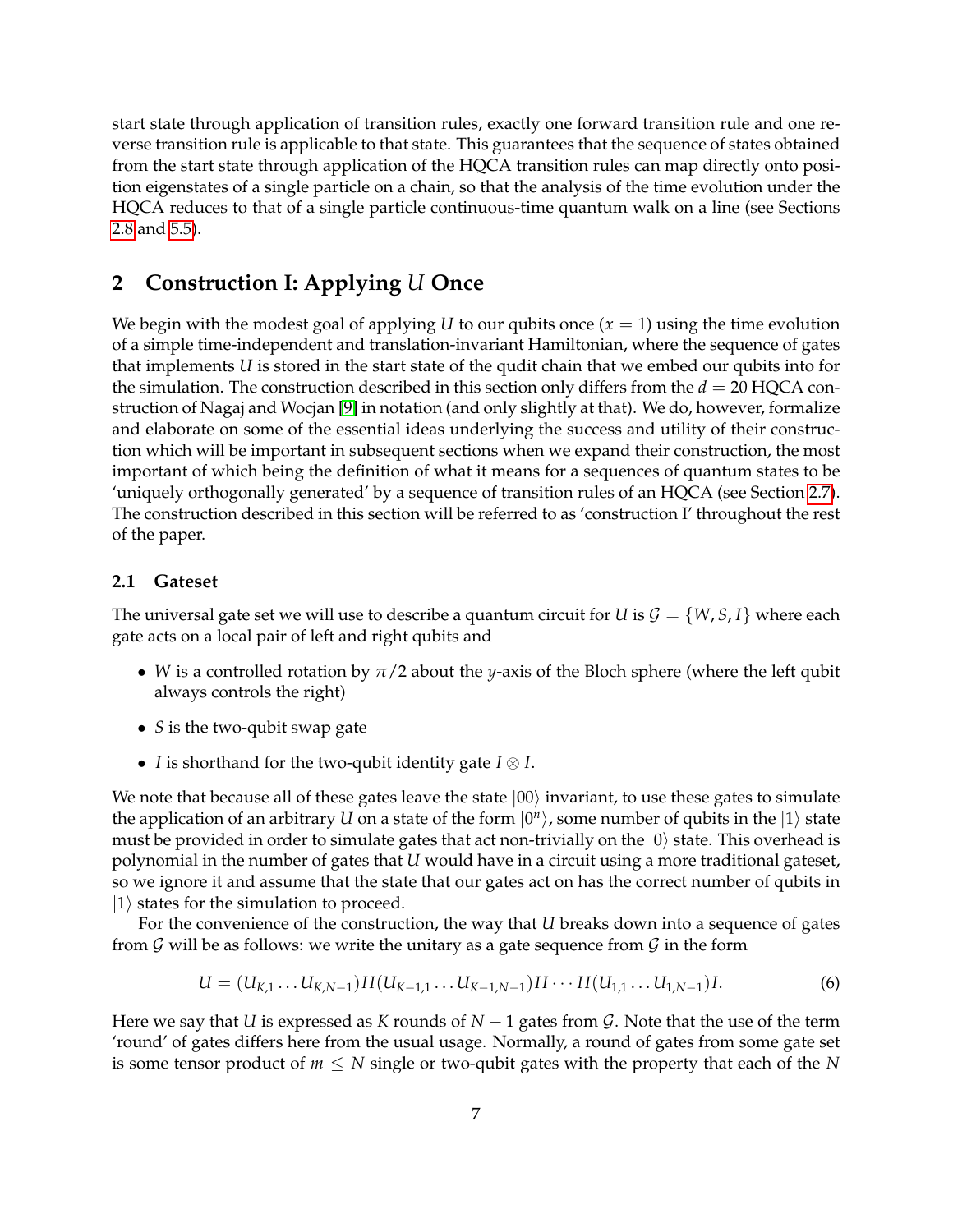qubits has exactly one gate acting on it (identity counted as a gate). This allows the number of rounds making up *U* to count the time complexity of applying the circuit. This is not true of our rounds. The gate  $U_{k,m} \in \mathcal{G}$  is a two qubit gate acting on qubits *m* and  $m + 1$ . So, two successive gates in a round,  $U_{k,m}$  and  $U_{k,m+1}$  will possibly each act non-trivially on qubit  $m + 1$ . Thus, the number of rounds, *K*, in our circuit description of *U* will in general under-count the depth or time complexity of applying *U* as written, but it will undercount at most by a factor of *N*. The reason we write our circuit this way is for the convenience of constructing our desired HQCA. For ease of discussion, we will use the term *depth* of *U* to refer to the numbe of rounds, *K*, in the above sense rather than the traditional sense.

Notice also that in the above description, each round of gates is padded with an additional *I* on either side, except for the final round which does not have an *I* on the left side. The reason for this is that it makes the construction of our desired HQCA more convenient, and will be explained below. With the above convention for describing *U* in terms of G, a unitary *U* of depth *K* acting on *N* qubits has a circuit sequence of length  $K(N + 1) - 1$ .

#### **2.2 Hilbert Space**

Here we describe the Hilbert space C of the 1D chain that our HQCA Hamiltonian *H* will act on. We imagine our chain as consisting of two registers  $\mathcal{C} = P \otimes D$ , each with  $L$  local sites  $\mathcal{C}_j = P_j \otimes D_j$ , indexed from left to right. We will describe orthonormal basis states for each local site Hilbert space in terms of symbols:

- The program register *P*, whose local sites are  $P_j$ , stores the sequence of gates that describe *U* and controls its application to the work qubits. The local hilbert space is 10 dimensional, with basis symbols  $\{W, S, I, \overrightarrow{W}, \overrightarrow{S}, \overrightarrow{I}, \blacktriangleleft, \triangleleft, \ldots, \rightarrow\} \}$ . So,  $P = \mathbb{C}^{10}$ .
- The data register *D*, whose local sites  $D_i$  are qubits described by computational basis symbols {0, 1}, is simply a chain of qubits, *N* of which are the 'work qubits' to which we want to apply the unitary *U*. So,  $D = \mathbb{C}^2$ .

The symbols in the basis states for  $P_j$  have the following interpretation

- <span id="page-7-0"></span>*W*, *S*, *I* : representing unitary gates in the program sequence that will apply U,
- $\overrightarrow{W}$ ,  $\overrightarrow{S}$ ,  $\overrightarrow{I}$  : marked characters in the program sequence, used to propagate the active spot to the front (left) of the program sequence,
	- $\triangleleft$  : apply gate symbol,
	- $\lhd$  : shift program forward,
	- $\rightarrow$  : a control symbol indicating that we're in the process of shifting the program sequence to the right,
	- : empty spot (before/after the program).

The way these symbols will interact will become clearer when illustrating the transition rules defined below. The length of the chain will be  $L = (2K - 1)(N + 1) + 2$  where K is the number of rounds/depth of the circuit description of *U*, and *N* is the number of qubits that *U* is being applied to. The *N* qubits which *U* is being applied to will be referred to as the *work qubits*, and their location in the chain C will be the sites  $D_j$  of the data register with  $j = (K - 1)(N + 1) + 1 + n$ for  $n = 1...N$ .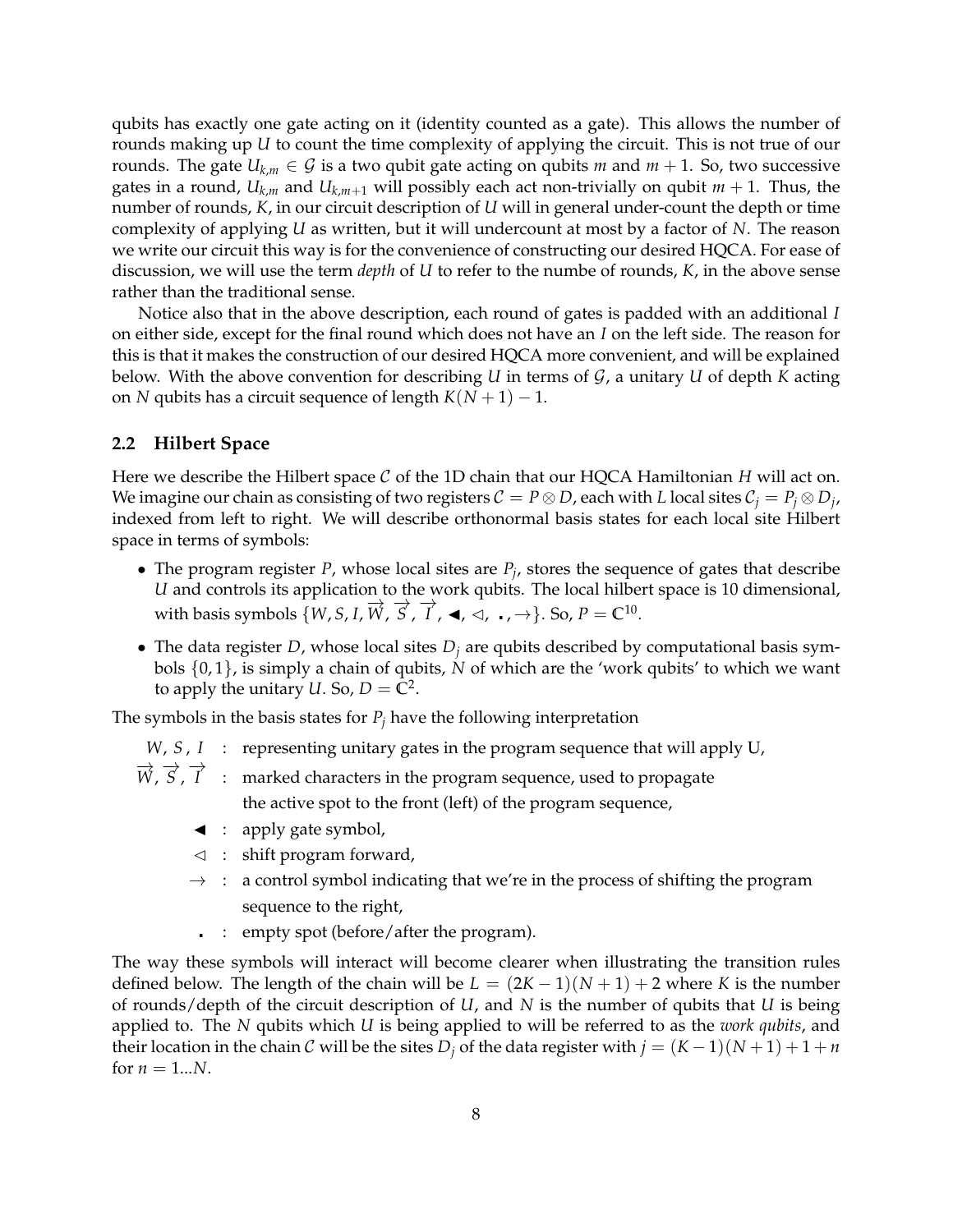#### **2.3 Initial State**

The rest of the construction will be described with a simple illustrative example in mind, where we are applying a  $K = 2$ -round unitary  $U = (S_{12}W_{23})II(W_{12}S_{23})I$  to  $N = 3$  work qubits. Details regarding certain choices about the structure of the initial state will make sense after describing the transition rules and running through applying them to this example initial state. This chain will have  $L = 14$ , and the initial state is written as a product state over the sites and registers:  $|\psi_0\rangle = \bigotimes_{j=1}^{14} (|p_j\rangle \otimes |d_j\rangle)$  where  $|p_j\rangle$  is the state of the *j*th site of the program register and  $|d_j\rangle$  is the state of the *j*th site of the data register. The following table describes the initial state:

$$
\begin{array}{c|cccccccccccc}\nj & 1 & \cdots & & & & \cdots & L \\
\hline\np_j & \rightarrow & S & W & I & I & W & S & I & \cdots & \cdots & \cdots & \cdots \\
d_j & 1 & 0 & 0 & 0 & 1 & w_1 & w_2 & w_3 & 1 & 0 & 0 & 0 & 1 & 0\n\end{array} \tag{7}
$$

Note the following about the structure of the initial state:

- The individual initial states of the work qubits have here been labelled  $w_1$ ,  $w_2$  and  $w_3$  to remind the reader where they are located.
- The work qubits are bordered by data qubits in the 1 state on either side
- The work qubits are further padded to the left by the sequence  $10^N K 1$  times, and to the right by the sequence  $0^N1 K - 1$  times
- The final data qubit is in the state 0

The reason for this structure will become clearer in the description and application of the transition rules to this example, and will be commented upon further below.

## **2.4 Transition Rules**

We now describe the forward transition rules of our HQCA. Application of these forward transition rules to our initial state  $|\psi_0\rangle$  will create a sequence of  $T_I + 1$  mutually orthogonal states  $|\psi_t\rangle_{t=0}^{T_I}$ . Note that  $T_I$  is a function of *N* and *K*. The transition rules are deliberately constructed such that for each  $|\psi_t\rangle$ , there is always one single unique forward transition rule that can be applied to it, which results in the state  $|\psi_{t+1}\rangle$ . For every forward transition rule there is a unique reverse transition rule (the Hermitian conjugate of the forward transition rule), and for each  $|\psi_t\rangle$ , there is always one single unique reverse transition rule that can be applied to it, which results in  $|\psi_{t-1}\rangle$ . No reverse transition rule will be applicable to  $|\psi_0\rangle$ , and no forward transition rule will be applicable to  $|\psi_{T_I}\rangle$ .

The transition rules are summarised as follows:

$$
1: \begin{array}{|c|c|c|c|c|}\hline \rightarrow & A & \rightarrow & \begin{array}{|c|c|c|}\hline & A & \\\hline \end{array} & \begin{array}{|c|c|c|}\hline A & \\\hline \end{array} & \begin{array}{|c|c|c|c|}\hline A & \\\hline \end{array} & \begin{array}{|c|c|c|c|}\hline \end{array} & \begin{array}{|c|c|c|c|}\hline \end{array} & \begin{array}{|c|c|c|c|}\hline \end{array} & \begin{array}{|c|c|c|c|}\hline \end{array} & \begin{array}{|c|c|c|c|}\hline \end{array} & \begin{array}{|c|c|c|c|}\hline \end{array} & \begin{array}{|c|c|c|c|}\hline \end{array} & \begin{array}{|c|c|c|c|c|}\hline \end{array} & \begin{array}{|c|c|c|c|c|}\hline \end{array} & \begin{array}{|c|c|c|c|c|}\hline \end{array} & \begin{array}{|c|c|c|c|c|}\hline \end{array} & \begin{array}{|c|c|c|c|c|}\hline \end{array} & \begin{array}{|c|c|c|c|c|}\hline \end{array} & \begin{array}{|c|c|c|c|c|}\hline \end{array} & \begin{array}{|c|c|c|c|c|}\hline \end{array} & \begin{array}{|c|c|c|c|c|}\hline \end{array} & \begin{array}{|c|c|c|c|}\hline \end{array} & \begin{array}{|c|c|c|c|}\hline \end{array} & \begin{array}{|c|c|c|c|}\hline \end{array} & \begin{array}{|c|c|c|c|}\hline \end{array} & \begin{array}{|c|c|c|c|c|}\hline \end{array} & \begin{array}{|c|c|c|c|}\hline \end{array} & \begin{array}{|c|c|c|c|}\hline \end{array} & \begin{array}{|c|c|c|c|}\hline \end{array} & \begin{array}{|c|c|c|c|}\hline \end{array} & \begin{array}{|c|c|c|c|}\hline \end{array} & \begin{array}{|c|c|c|c|}\hline \end{array} & \begin{array}{
$$

$$
2: \begin{array}{|c|c|c|c|c|}\hline \overrightarrow{A} & B \\ \hline \end{array} \rightarrow \begin{array}{|c|c|c|c|}\hline A & \overrightarrow{B} \\ \hline \end{array} \tag{9}
$$

$$
3: \begin{array}{|c|c|c|c|c|}\n\hline\n\overrightarrow{A} & \rightarrow & A & \rightarrow \\
\hline\n\end{array}
$$
\n(10)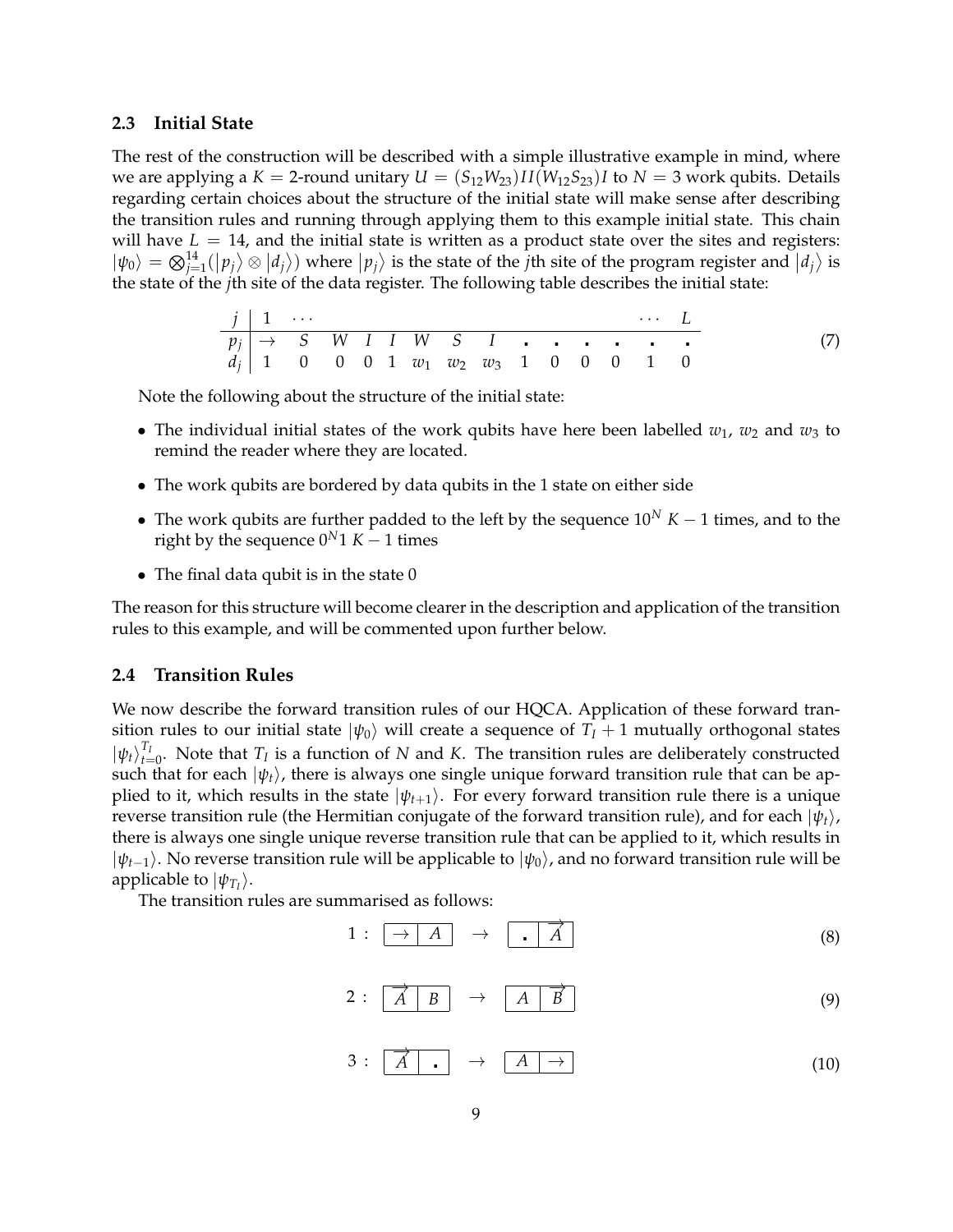

Here, *A*, *B*  $\in$  *G*, and  $\psi_{j,j+1}$  refers to the state of qubits *j* and *j* + 1 and *A*( $\psi_{j,j+1}$ ) refers to the gate *A* applied to the state of qubits *j* and  $j + 1$ . We will name this set of forward transition rules  $\mathcal{F}_I$ 

#### **2.5 Active Site**

A subset of the basis states for  $P_i$  whose symbols contain directional arrows of some form,  $A_I =$  $\{\rightarrow, \overrightarrow{W}, \overrightarrow{I}, \overrightarrow{S}, \blacktriangleleft, \triangleleft\}$ , are called *active symbols*. By construction, the initial state and all states resulting from applying a sequence of transition rules to the initial state will always contain exactly one active symbol, the site at which it is located being referred to as the *active site* of the chain. All transition rules for the HQCA involve the propagation of the active site to a neighbouring site and/or transforming one active symbol into another. This feature will be helpful in analysing the construction below.

### **2.6 Illustration**

Now we illustrate the use of these transition rules on our example initial state to demonstrate features of the construction and how the HQCA evolves. We start with initial state  $|\psi_0\rangle$  described by the table in equation [7:](#page-7-0)

<span id="page-9-3"></span>
$$
|\psi_0\rangle = \begin{bmatrix} \rightarrow & S & W & I & I & W & S & I & \cdots & \cdots & \cdots & \cdots \\ 1 & 0 & 0 & 0 & 1 & w_1 & w_2 & w_3 & 1 & 0 & 0 & 0 & 1 & 0 \end{bmatrix},
$$
 (14)

Applying the sequence of forward transition rules 1, 2 (6 times), and 3, we reach the state,

<span id="page-9-0"></span>
$$
|\psi_8\rangle = \begin{bmatrix} . & S & W & I & I & W & S & I & \rightarrow & . & . & . & . & . \\ 1 & 0 & 0 & 0 & 1 & w_1 & w_2 & w_3 & 1 & 0 & 0 & 0 & 1 & 0 \end{bmatrix}.
$$
 (15)

At this point, transition rule 4*a* applies, turning the  $\rightarrow$  symbol into the gate application symbol  $\blacktriangleleft$ , giving

<span id="page-9-1"></span>
$$
|\psi_9\rangle = \begin{bmatrix} . & S & W & I & I & W & S & I & \bullet & . & . & . & . & . \\ 1 & 0 & 0 & 0 & 1 & w_1 & w_2 & w_3 & 1 & 0 & 0 & 0 & 1 & 0 \end{bmatrix}
$$
 (16)

Now, rule 5*a* is applied 3 times, which applies the first round of gates to the work qubits:

<span id="page-9-2"></span>
$$
|\psi_{12}\rangle = \begin{bmatrix} . & S & W & I & I & \blacktriangleleft & W & S & I & . & . & . & . & . \\ 1 & 0 & 0 & 0 & 1 & S_{23} \left( W_{12} \left( w_1 w_2 w_3 \right) \right) & 1 & 0 & 0 & 0 & 1 & 0 \end{bmatrix} . \tag{17}
$$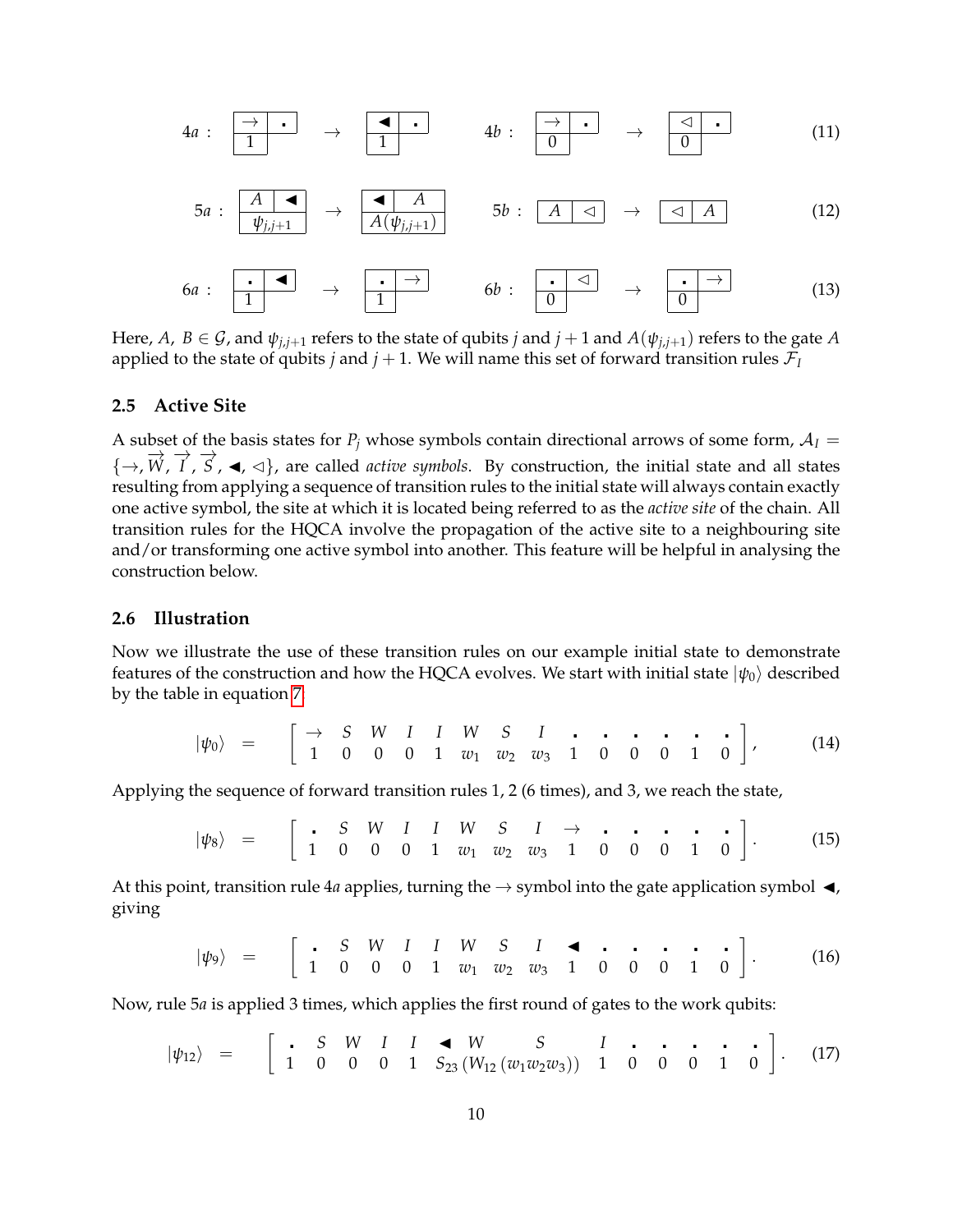Applying rule 5*a* four more times will have propagated the active site as far back to the left as it can go, giving

<span id="page-10-0"></span>
$$
|\psi_{16}\rangle = \begin{bmatrix} \cdot & \bullet & S & W & I & I & W & S & I & \cdot & \cdot & \cdot & \cdot & \cdot \\ 1 & 0 & 0 & 0 & 1 & S_{23} \left( W_{12} \left( w_1 w_2 w_3 \right) \right) & 1 & 0 & 0 & 0 & 1 & 0 \end{bmatrix}, \quad (18)
$$

and applying rule 6*a* yields

<span id="page-10-1"></span>
$$
|\psi_{17}\rangle = \begin{bmatrix} \cdot & \to & S & W & I & I & W & S & I & \cdot & \cdot & \cdot & \cdot & \cdot \\ 1 & 0 & 0 & 0 & 1 & S_{23} \ (W_{12} (w_1 w_2 w_3)) & 1 & 0 & 0 & 0 & 1 & 0 \end{bmatrix}.
$$
 (19)

So, we see that applying this *unique* sequence of 17 forward transitions has moved the active site  $\rightarrow$  from the far left of the gate sequence over the to the far right of the gate sequence (equation [15\)](#page-9-0), converted the active symbol  $\rightarrow$  into the active symbol  $\blacktriangleleft$  which is the gate applying symbol (equation [16\)](#page-9-1), which then moved back to the left applying gates to the qubits below, shifting the gate sequence a single site to the right as it went (equations [17,](#page-9-2) [18](#page-10-0) and [19\)](#page-10-1). We will refer to this single back and forth movement of the active site as a right-moving *oscillation* of the active site. The halfway point of an oscillation, just before the  $\rightarrow$  symbol turns around to move left as  $\triangleleft$  (as illustrated in equation [15\)](#page-9-0) is called the *turning point* of the oscillation.

From the above illustration of the first oscillation, one can now see that applying this same sequence of 17 forward transitions over and over again will simply generate further right moving oscillations of the active site that proceed nearly identically, shifting the entire gate sequence one space to the right with each completed oscillation, until the entire gate sequence has been shifted all the way to the right. For example, after the second right-moving oscillation, the state of the chain will be

<span id="page-10-2"></span>
$$
|\psi_{34}\rangle = \begin{bmatrix} \cdot & \cdot & \to & S & W & I & I & W & S & I & \cdot & \cdot & \cdot & \cdot \\ 1 & 0 & 0 & 0 & 1 & S_{23} \left( W_{12} \left( w_1 w_2 w_3 \right) \right) & 1 & 0 & 0 & 0 & 1 & 0 \end{bmatrix}, \quad (20)
$$

and after the third oscillation,

$$
|\psi_{51}\rangle = \begin{bmatrix} \cdot & \cdot & \cdot & \to & S & W & I & I & W & S & I & \cdot & \cdot & \cdot \\ 1 & 0 & 0 & 0 & 1 & S_{23} \left( W_{12} \left( w_1 w_2 w_3 \right) \right) & 1 & 0 & 0 & 0 & 1 & 0 \end{bmatrix}, \quad (21)
$$

after the fourth,

$$
|\psi_{68}\rangle = \begin{bmatrix} \cdot & \cdot & \cdot & \cdot & \to & S & W & I & I & W & S & I & \cdot & \cdot \\ 1 & 0 & 0 & 0 & 1 & S_{23} \ (W_{12} (w_1 w_2 w_3)) & 1 & 0 & 0 & 0 & 1 & 0 \end{bmatrix}, \quad (22)
$$

and finally after the fifth,

<span id="page-10-3"></span>|*ψ*85i = → *S W I I W S I* 1 0 0 0 1 *<sup>U</sup>* (*w*1*w*2*w*3) 1 0 0 0 1 0 . (23)

Note that the first round of gates was applied to the work qubits during the first oscillation, no gates were applied during oscillations 2, 3, or 4, and the second round of gates was applied during the fifth oscillation, completing the application of the desired *U*. Whether or not a particular oscillation will apply gates to the data qubits in the second half of the oscillation depends on whether or not there is a 1 or 0 in the data qubit below the active symbol when it reaches the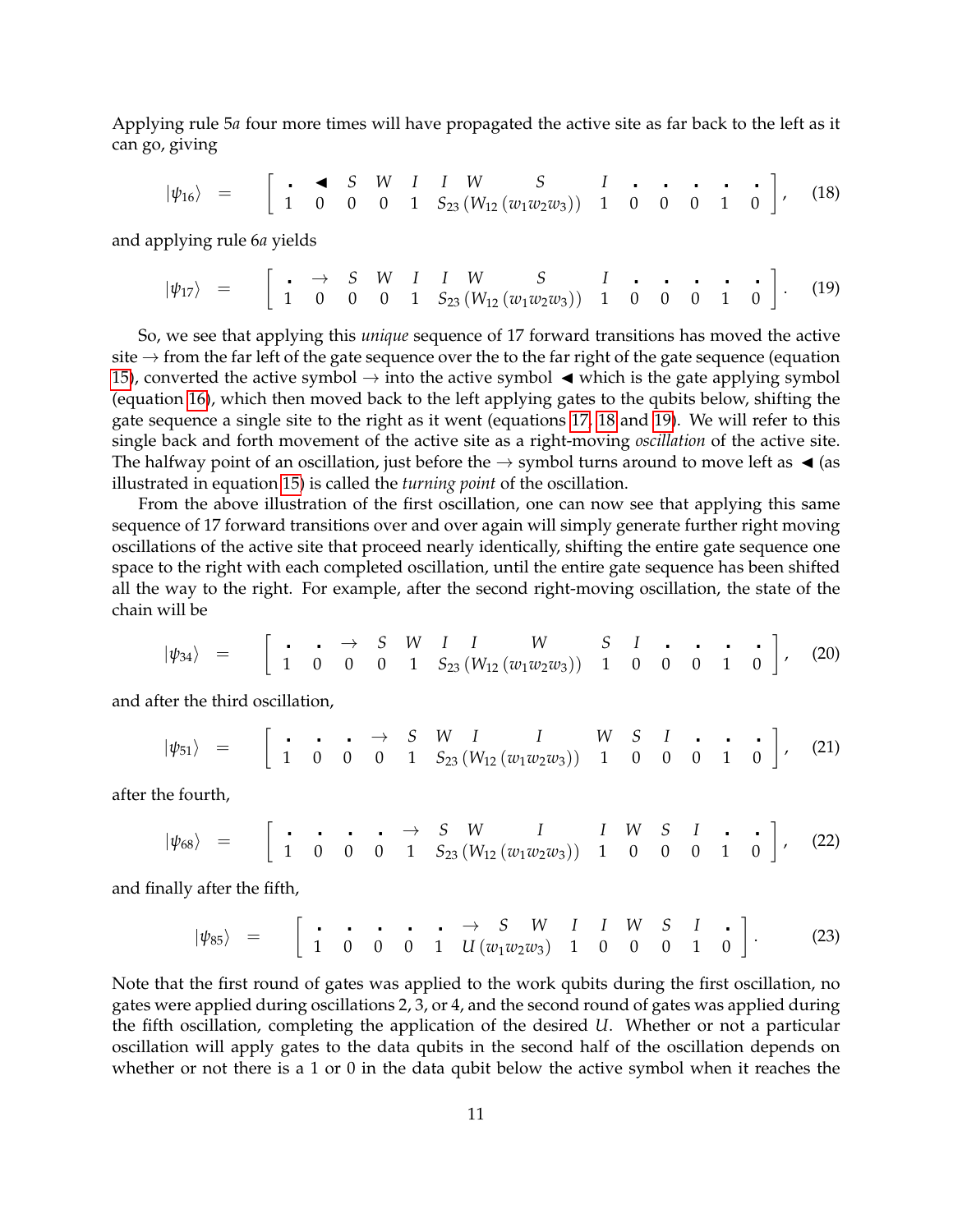far right of the oscillation. We can see in equations [15](#page-9-0) and [16,](#page-9-1) the active symbol  $\rightarrow$  becomes an apply gate symbol  $\blacktriangleleft$  because there is a 1 in the data register of the active site at the turning point. If there were a zero instead, which is true at the turning points of the next three oscillations,  $\rightarrow$ would turn into  $\triangleleft$  and no gates would be applied in the second half of the oscillation. This is good because the second round of gates is not yet aligned with the work qubits (see equations [19,](#page-10-1) [20](#page-10-2) and [23\)](#page-10-3), and we do not want to be applying any gates until this alignment is achieved.

So, we see that the pattern of ones and zeros in the data qubits to the right of the work qubits is simply chosen so that transition rules 4a and 4b can properly enforce that gates are only applied for the first in every  $N+1$  oscillations, which is precisely when rounds of gates will properly be aligned to the work qubits that they will be applied to. The pattern of the data qubits to the left of the work qubits mirrors that on the right so that transition rules 6a and 6b can properly convert  $\blacktriangleleft$  or  $\triangleleft$  back into  $\rightarrow$  at the end of the oscillation. Finally, note also that whenever we begin an oscillation that applies gates, rounds of gates that are not being applied during that round are aligned so that they are always applied to  $|00\rangle$  qubit states, on which the *S* and *W* gates both act trivially. So, we see that the states on the non-work qubits in the data register remain invariant under the application of our HQCA transition rules.

Finally, after one more half oscillation (8 steps) we reach a state  $|\psi_{93}\rangle$  to which no forward transition rules apply:

<span id="page-11-1"></span>
$$
|\psi_{93}\rangle = \begin{bmatrix} \cdot & \cdot & \cdot & \cdot & \cdot & S & W & I & I & W & S & I & \rightarrow \\ 1 & 0 & 0 & 0 & 1 & U(w_1w_2w_3) & 1 & 0 & 0 & 0 & 1 & 0 \end{bmatrix}.
$$
 (24)

#### <span id="page-11-0"></span>**2.7 General Case**

Now that we understand the construction via the above worked example, we can make some statements about the general case where we are applying a depth-*K* unitary to *N* work qubits. In general, if we want to apply depth-*K* unitary in the form of equation [6](#page-6-1) to *N* qubits, we initialize the state of the length  $L = (2K - 1)(N + 1) + 2$  chain of  $d = 20$  qudits as follows:

- Program register *P*:  $P_1 = \rightarrow P_2...P_{K(N+1)} = (U_{K,1}...U_{K,N-1})II(U_{K-1,1}...U_{K-1,N-1})II \cdots II(U_{1,1}...U_{1,N-1})I,$  $P_{i>K(N+1)} =$ .
- Data register *D*: *D*1...*D*(*K*−1)(*N*+1)+<sup>1</sup> = (1(0) *N*) *<sup>K</sup>*−11, *D*(*K*−1)(*N*+1)+<sup>2</sup> ...*D*(*K*−1)(*N*+1)+1+*<sup>N</sup>* = 0 *N* (these are the work qubits),  $D_{(K-1)(N+1)+1+N+1}...D_{L=(2K-1)(N+1)+2} = 1(0^N1)^{K-1}0$

Consider an instance of construction I with a *K*-depth unitary being applied to *N* work qubits. A single full right-moving oscillation will be achieved through the application of  $2K(N + 1)$  + 1 forward transitions: Rule 1 once and then rule 2  $K(N + 1) - 2$  times, and then rule 3 once completes the first half of the oscillation where the active symbol moves all the way to the right and gets to the turning point. Then applying rule 4*a*/*b* once prepares us for the second half of the oscillation where the active site moves all the way back to the left which is accomplished by applying rule 5*a*/*b K*(*N* + 1) − 1 times and then applying 6*a*/*b* once to prepare the active site to begin the next oscillation. The first half of a right-moving oscillation is  $K(N + 1)$  steps and the second half is  $K(N + 1) + 1$  steps. The final state is reached after  $N(K - 1) + K$  full oscillations and one half oscillation (of  $K(N + 1)$  steps). So, the total number of forward transitions needed to reach the end state from the start state is  $T_I = 2N^2K^2 - 2N^2K + 4NK^2 - N + 2K^2 + 2K$ .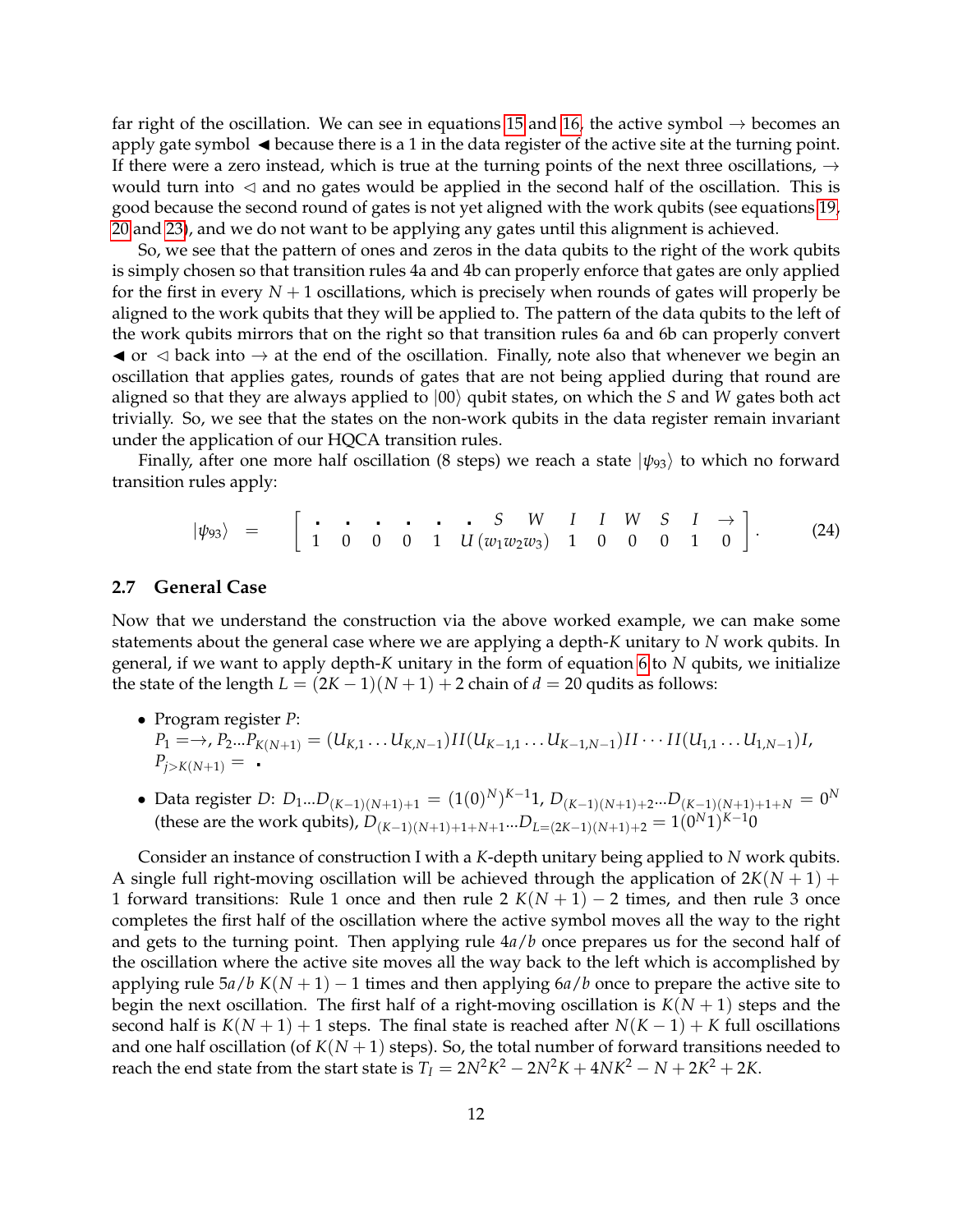Note that at each step of the sequence of forward transition moves applied on a proper start state  $|\psi_0\rangle$ , there is only ever exactly one forward transition that can be applied (unless you have reached the end state  $|\psi_{T_I}\rangle$ ). This is, essentially, due to the fact that the start state has a single active symbol, and the transition rules were specifically designed to move and transform the active symbol in a prescribed way.

Nagaj and Wocjan [\[9\]](#page-32-7) show that by time evolving the appropriate initial state  $|\psi_0\rangle$  encoding the desired unitary under Hamiltonian *H<sup>I</sup>* for time polynomial in *K* and *N*, a simple measurement on a subset of the chain will collapse the state of the work qubits to  $U|0^N\rangle$  with high probability. We defer any run-time analysis to the end of the paper where we will present the run-time analysis for our full construction which is based on this one.

#### <span id="page-12-0"></span>**2.8 Hamiltonian and Hilbert Space Geometry**

Let us choose a Hamiltonian  $H_I$  for this system as a sum of translationally invariant terms:

$$
H_{I} = -\frac{1}{6bL} \sum_{i=1}^{L-1} \sum_{k=1}^{6b} \left( P_{k} + P_{k}^{\dagger} \right)_{(i,i+1)}
$$
(25)

where the terms  $P_{ki,i+1}$  correspond to the rules 1-6b and act on two neighboring qudits as

$$
P_{1i,i+1} = \sum_{A \in \{W,S,I\}} \left| \cdot \overrightarrow{A} \right\rangle \left\langle \to A \right|_{p_i, p_{i+1}} \otimes \mathbb{I}_{d_i, d_{i+1}}, \tag{26}
$$

$$
P_{2i,i+1} = \sum_{A,B \in \{W,S,I\}} \left| A \overrightarrow{B} \right\rangle \left\langle \overrightarrow{A} B \right|_{p_i, p_{i+1}} \otimes \mathbb{I}_{d_i, d_{i+1}}, \tag{27}
$$

$$
P_{3i,i+1} = \sum_{A \in \{W,S,I\}} |A \rightarrow \rangle \left\langle \overrightarrow{A} \cdot \Big|_{p_i, p_{i+1}} \otimes \mathbb{I}_{d_i, d_{i+1}},\right.
$$
 (28)

$$
P_{4ai,i+1} = |\bullet \bullet \cdot \rangle \langle \rightarrow \bullet |_{p_i, p_{i+1}} \otimes |1 \rangle \langle 1 |_{d_i} \otimes \mathbb{I}_{d_{i+1}},
$$
\n
$$
P_{4ai,i+1} = |\bullet \bullet \rangle \langle \bullet | \bullet |_{p_i, p_{i+1}} \otimes |1 \rangle \langle 1 |_{d_i} \otimes \mathbb{I}_{d_{i+1}},
$$
\n
$$
(29)
$$

$$
P_{4b_{i,i+1}} = |\langle \mathbf{I} \cdot \rangle \langle \rightarrow \cdot |_{p_{i}, p_{i+1}} \otimes |0 \rangle \langle 0|_{d_{i}} \otimes \mathbb{I}_{d_{i+1}}, \tag{30}
$$

$$
P_{5ai,i+1} = \sum_{A \in \{W,S,I\}} |\blacktriangleleft A\rangle \langle A \blacktriangleleft |_{p_i,p_{i+1}} \otimes A_{d_i,d_{i+1}}, \tag{31}
$$

$$
P_{5bi,i+1} = \sum_{A \in \{W,S,I\}} |\langle A \rangle \langle A \langle A \rangle |_{p_i,p_{i+1}} \otimes \mathbb{I}_{d_i,d_{i+1}}, \tag{32}
$$

$$
P_{6ai,i+1} = |\cdot \rightarrow\rangle\langle \cdot \cdot \cdot |_{p_i,p_{i+1}} \otimes \mathbb{I}_{d_i} \otimes |1\rangle\langle 1|_{d_{i+1}}, \qquad (33)
$$

$$
P_{6bi,i+1} = |\cdot \rightarrow\rangle\langle \cdot \langle \alpha|_{p_i,p_{i+1}} \otimes \mathbb{I}_{d_i} \otimes |0\rangle \langle 0|_{d_{i+1}}.
$$
\n(34)

Each local term in the sum making up  $H$ , when acting on a basis state of  $C$ , either changes the state by implementing the corresponding HQCA forward/reverse transition rule or annihilates it if the rule can not be applied to that state. The following definition will be essential for further understanding and analyzing the time evolution generated by this Hamiltonian and those based on it later in the paper:

**Definition 7.** *Consider the Hilbert space of states* C *of any HQCA described in this paper. A sequence of T* + 1 *states from C*,  $\{\ket{\psi_t}\}_{t=0}^T$ , is called Uniquely Orthogonally Generated *(UOG) by sequence of forward transition rules of the HQCA,* S *(which has length T), if the two following conditions are satisfied:*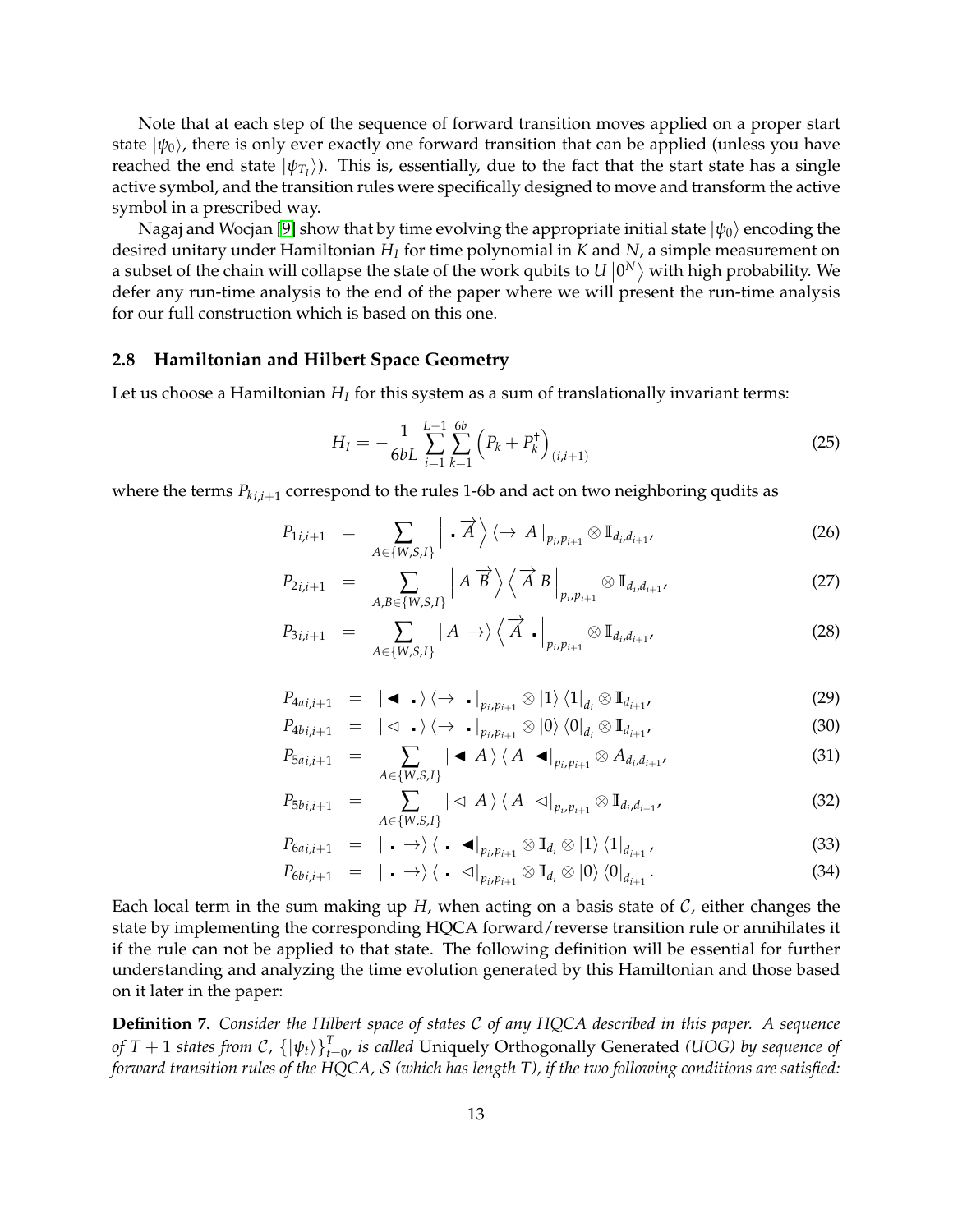- 1. *The states*  $\{\ket{\psi_t}\}_{t=0}^T$  are each a product state over all sites and registers aside from the work qubits, *and are mutually orthogonal (thus the states differ in at least one site of the chain)*
- 2. For each state  $|\psi_{t\leq T}\rangle$ , there is exactly one forward transition rule that can be applied to the state, and *the application of this rule yields the state*  $|\psi_{t+1}\rangle$

It is clear from the illustration of a single right-moving oscillation as in the example above that the sequence of intermediate states of the chain throughout a right-moving oscillation is UOG by the sequence of transitions described above.

We will name the unique sequence of forward transitions that takes the initial state of the chain,  $|\psi_0\rangle$ , to the final state  $|\psi_{T_I}\rangle$   $\mathcal{T}_I$   $\in$   $\mathcal{F}_I^{T_I}$ . This sequence  $\{|\psi_t\rangle\}_{t=0}^{T_I}$  is UOG by  $\mathcal{T}_I$ . This is easily seen from the fact that for each individual right-moving oscillation, the set of transitions that implements it is unique, and for each successive oscillation the sets of intermediate states are orthogonal to those of all other oscillations because the program sequence starts at a different position in each oscillation. Thus, every state in the sequence  $\{\ket{\psi_t}\}_{t=0}^{T_I}$  is orthonormal to all others in the sequence. Further, for each state in  $\{\ket{\psi_t}\}_{t=0}^{T_I}$ , only one forward transition can be applied at each step because this was true of the individual right-moving oscillations. Thus  $\{|\psi_t\rangle\}_{t=0}^{T_I}$  is UOG by  $\mathcal{T}_I$ .

Now we can see the benefit of the UOG property. The fact that the sequence of states  $\{|\psi_t\rangle\}_{t=0}^{T_I}$ is UOG by  $\mathcal{T}_I$  allows one to be able to think of the set of states  $|\psi_t\rangle$  as the set of positions of a particle on a line, so *H<sup>I</sup>* becomes

$$
H_{I,line} = -\sum_{t=0}^{T-1} (|t\rangle \langle t+1| + |t+1\rangle \langle t|).
$$
 (35)

This is the Hamiltonian of a (continuous-time) quantum walk on a line of length  $T_I + 1$ . Therefore, the HQCA Hamiltonian  $H_I$  induces a continuous quantum walk on the "line" of states  $\{|\psi_t\rangle\}_{t=0}^{T_I}$ of the qudit chain of length *L*. Note that starting from an appropriately defined start state  $|\psi_0\rangle$ , the outcome of any time evolution under *H<sup>I</sup>* is restricted to the subspace of states spanned by  $\{|\psi_t\rangle\}_{t=0}^{T_I}.$ 

## **2.9 Summary and Conclusions**

- Given a depth *K* unitary on *N* qubits, we can create a simple initial state  $|\psi_0\rangle$  on a qudit chain of length  $L = (2K - 1)(N + 1) + 2$  whose local site dimension is  $d = 20$  (itself factorizing locally into a qubit and a  $d = 10$  qudit) which encodes the desired unitary
- The forward transition rules and their reverse versions define the Hamiltonian *H<sup>I</sup>* which encodes an HQCA
- Starting from  $|\psi_0\rangle$  and applying only forward transition rules, one obtains a *unique* sequence of mutually orthogonal states  $\{|\psi_t\rangle\}_{t=0}^{T_I-1}$ . For each  $|\psi_t\rangle$ , there is only ever exactly one forward transition rule that can be applied, from which one obtains  $|\psi_{t+1}\rangle$
- The continuous time evolution of  $|\psi_0\rangle$  under  $H_I$  can be mapped to a simple 1D quantum walk of a single particle on a chain of length  $T_I + 1$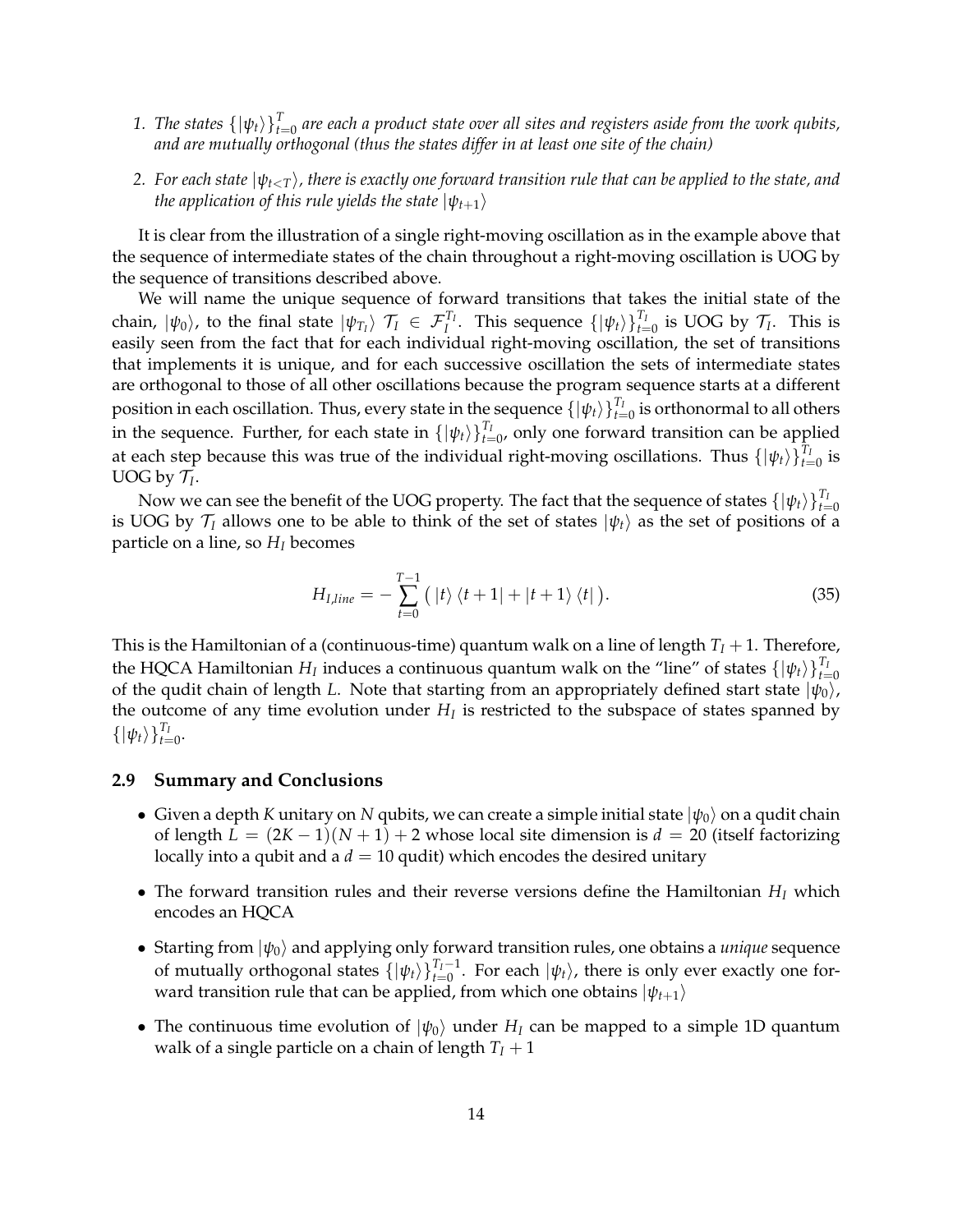- The state  $|\psi_{T_I}\rangle$  has the desirable feature that it is a product state among all sites and registers except for the work qubits, and the work qubits have had the desired unitary applied to them. No forward transition rule applies to  $|\psi_{T_I}\rangle$ .
- One can do a simple computational basis measurement on the program register to see if the program sequence has moved far enough to the right for *U* to have been applied to the qubits

# <span id="page-14-0"></span>**3 Construction II - Applying** *U* **More Than Once**

What is needed in order to apply *U* more than once? In the construction that has been made so far, we see that after applying *U* once to the state of the work qubits, the state of the HQCA reaches a state for which no forward transition rules can be applied. In the language of the quantum walk, the particle has reached the end of the line, so all it can do is turn around and walk the other way, which would undo the application of *U* to the work qubits. So under arbitrarily long time evolution *U* will never be applied to the work qubits more than once. To apply *U* twice, we would desire to be in a state like the start state in Eq. [\(14\)](#page-9-3) except with *U* already applied to the work qubits. So, if there were some way of taking the end state in Eq. [\(24\)](#page-11-1) and then somehow move the program sequence back to its starting position *without undoing the application of U to the work qubits*, then we could apply forward transition rules to apply *U* again. Here, we modify the construction to allow this. We proceed by adding a new set of local basis states to the program register Hilbert states and transition rules that will allow the program sequence to reset itself without undoing the application of *U*. We will refer to the construction described in this section as 'construction II'.

# **3.1 Hilbert Space**

The following changes are made to the local program register Hilbert space: we add the new basis states represented by symbols  $\{W, S, T, \triangleright, \leftarrow, \circlearrowleft\}$ . The length of the chain is increased by two sites.

# **3.2 Initial State**

We must now define a new initial state to account for the fact that we have added two new sites. We will illustrate with the same example *U* being applied to three work qubits. The example initial state for our new construction will be

$$
|\psi_0\rangle = \begin{bmatrix} \circlearrowleft & \to & S & W & I & I & W & S & I & \cdot & \cdot & \cdot & \cdot & \cdot & \cdot & \cdot & \cdot & \circ \\ 0 & 1 & 0 & 0 & 0 & 1 & w_1 & w_2 & w_3 & 1 & 0 & 0 & 0 & 1 & 0 & 0 \end{bmatrix} . \quad (36)
$$

The rules for constructing this state are identical to those for the base construction except the two ends of the chain have extra sites added with the program register in state  $\circlearrowleft$  and data register in state 0.

# **3.3 Transition Rules**

We add the following new forward transition rules:

$$
7: \begin{array}{|c|c|c|c|c|}\n\hline\nA & \leftarrow & \rightarrow & \begin{array}{|c|c|c|}\n\hline\nA & \bullet & \bullet & \bullet \\
\hline\n\end{array}\n\hline\n\end{array}
$$
\n(37)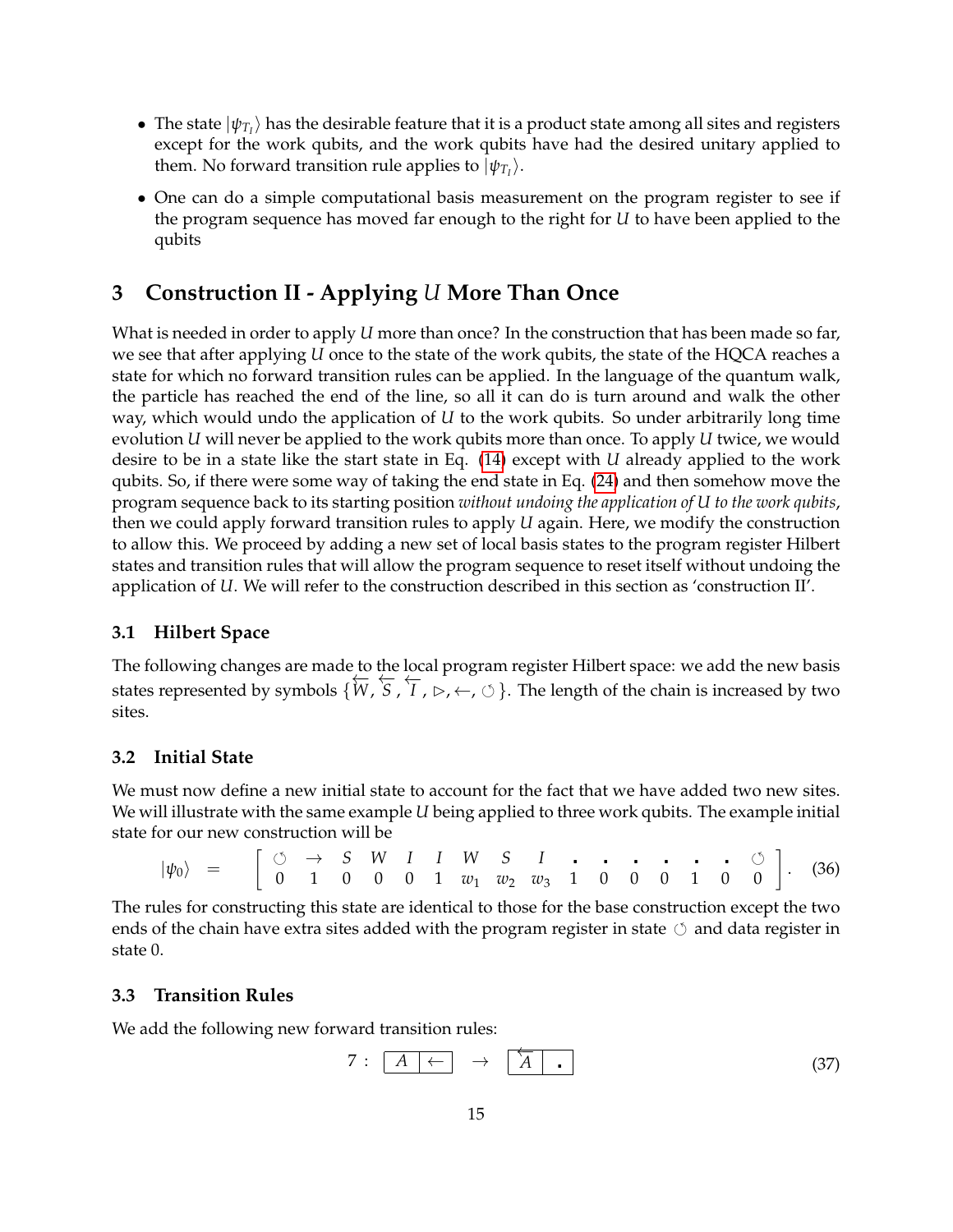$$
8:\begin{array}{|c|c|c|c|c|}\hline B & A \\ \hline \end{array} \rightarrow \begin{array}{|c|c|c|c|}\hline \overleftarrow{B} & A \\ \hline \end{array} \tag{38}
$$

$$
9: \begin{array}{|c|c|c|c|c|}\hline \cdot & A & \rightarrow & \leftarrow & A \\\hline \end{array} \tag{39}
$$

$$
10: \begin{array}{|c|c|c|c|c|}\n \hline\n & \leftrightarrow & \bullet & \triangleright \\
 \hline\n & \bullet & \triangleright & \end{array}
$$
 (40)

$$
11: \begin{array}{|c|c|c|c|c|}\n\hline\n> & A & \triangleright \\
\hline\n\end{array}
$$
 (41)

$$
12: \boxed{\triangleright} \rightarrow \boxed{\leftarrow} \tag{42}
$$

13*a* : → → ← 13*b* : ← → → (43)

The forward transition rules 6-12 are designed to mimic the reverse versions of rules 1-6 using the newly introduced basis symbols. Rule 13 shows conversions between the  $\rightarrow$  and  $\leftarrow$  symbols via the  $\circlearrowleft$  symbol, called the turn symbol.

#### **3.4 Illustration**

We now show how the additions made to our construction allow us to repeatedly apply *U* multiple times. Starting with our new start state

$$
|\psi_0\rangle = \begin{bmatrix} \circlearrowleft & \to & S & W & I & I & W & S & I & \cdot & \cdot & \cdot & \cdot & \cdot & \cdot & \cdot & \circ \\ 0 & 1 & 0 & 0 & 0 & 1 & w_1 & w_2 & w_3 & 1 & 0 & 0 & 0 & 1 & 0 & 0 \end{bmatrix}, \quad (44)
$$

the same sequence of forward transitions  $\mathcal{T}_I$  that took Eq. [\(14\)](#page-9-3) to Eq. [\(24\)](#page-11-1) yields

$$
|\psi_{T_I}\rangle = \begin{bmatrix} \circlearrowleft & \cdot & \cdot & \cdot & \cdot & \cdot & S & W & I & I & W & S & I & \rightarrow & \circlearrowleft \\ 0 & 1 & 0 & 0 & 0 & 1 & U(w_1w_2w_3) & 1 & 0 & 0 & 0 & 1 & 0 & 0 \end{bmatrix}.
$$
 (45)

Now, whereas in the previous construction, no forward transition rule could apply to  $|\psi_{T_I}\rangle$ , here there is one forward transition rule that applies to  $|\psi_{T_I}\rangle$ : rule 13*a,* which brings us to state  $|\psi_{T_I+1}\rangle$ :

$$
|\psi_{T_I+1}\rangle = \begin{bmatrix} \circlearrowleft & \cdot & \cdot & \cdot & \cdot & \cdot & \cdot & S & W & I & I & W & S & I & \leftarrow & \circlearrowleft \\ 0 & 1 & 0 & 0 & 0 & 1 & U(w_1w_2w_3) & 1 & 0 & 0 & 0 & 1 & 0 & 0 \end{bmatrix} . \tag{46}
$$

Now from state  $|\psi_{T_I+1}\rangle$  there is a unique set of  $T_I$  forward transitions through mutually orthogonal states that brings us to state  $|\psi_{2T_I+1}\rangle$ 

$$
|\psi_{2T_I+1}\rangle = \begin{bmatrix} \circlearrowleft & \leftarrow & S & W & I & I & W & S & I & \cdot & \cdot & \cdot & \cdot & \cdot & \cdot & \cdot & \circ \\ 0 & 1 & 0 & 0 & 0 & 1 & U(w_1w_2w_3) & 1 & 0 & 0 & 0 & 1 & 0 & 0 \end{bmatrix} . (47)
$$

The set of transitions  $\mathcal{T}'_I$  that does this is chosen from rules 7-12. Note that each rule 7-12 is similar to the reverse of one of the rules 1-6. To obtain the set of forward transitions that takes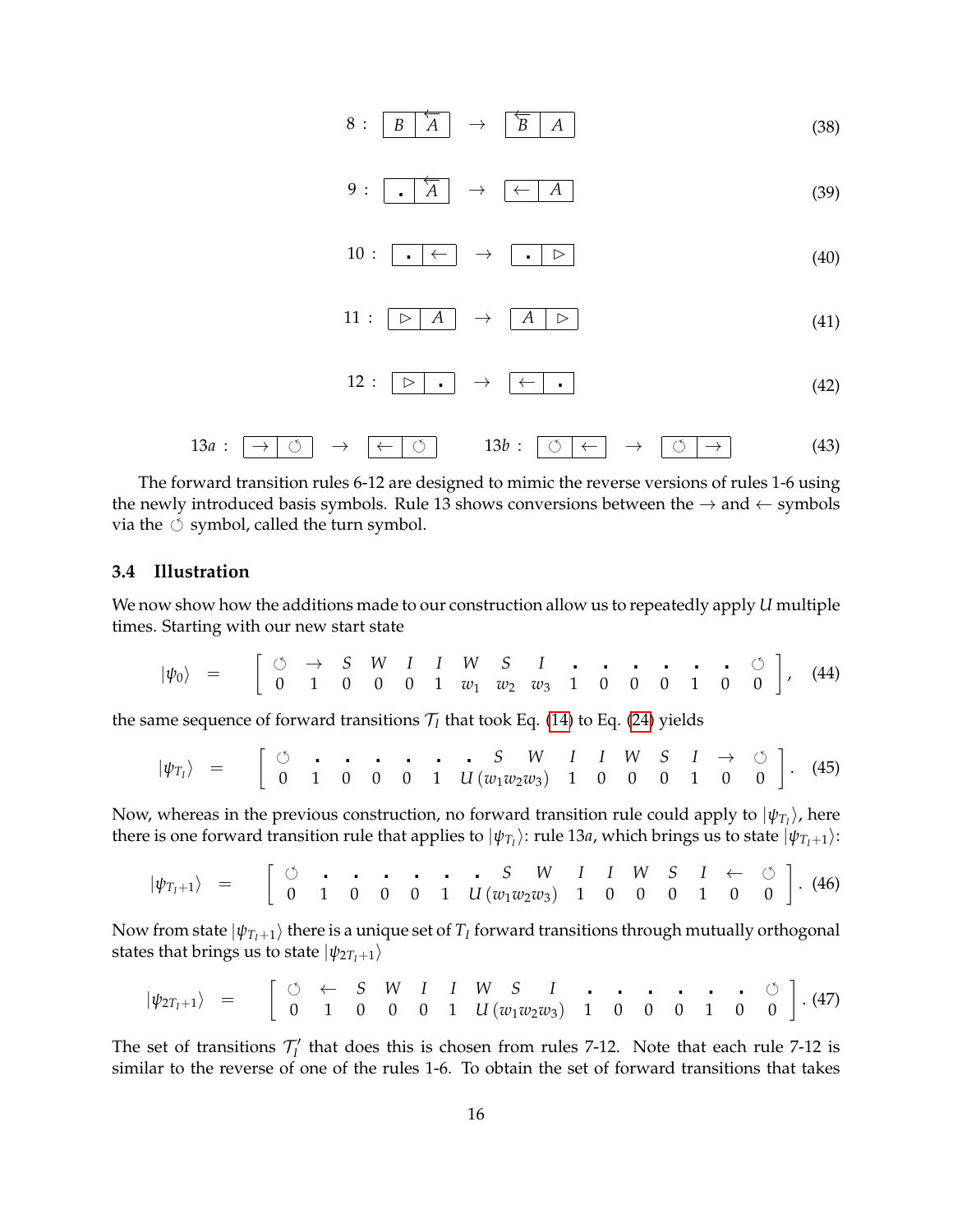$|\psi_{T_I+1}\rangle \to |\psi_{2T_I+1}\rangle$ , take the set of forward transitions that took  $|\psi_0\rangle \to |\psi_{T_I}\rangle$ ,  $\mathcal{T}_I$ , reverse it, and replace each transition from 1-6 with its partner from 7-12. Basically, this is undoing everything that happened in the transitions that took  $|\psi_0\rangle \to |\psi_{T_I}\rangle$  but not undoing the application of gates to the work qubits, because there are no apply gate symbols in the transitions 7-12. It is clear, then that the sequence of states  $\{|\psi_{T_I+1+t}\rangle\}_{t=0}^{T_I}$  is UOG by  $\mathcal{T}'_I$  for the same reason that  $\{|\psi_t\rangle\}_{t=0}^{T_I}$  is UOG by  $\mathcal{T}_I.$  From state  $|\psi_{2T_I+1}\rangle$ , there is only one forward transition rule that applies: 13*b*, which brings us to

$$
|\psi_{2T_1+2}\rangle = \begin{bmatrix} \circlearrowleft & \to & S & W & I & I & W & S & I & \cdot & \cdot & \cdot & \cdot & \cdot & \cdot & \cdot & \circ \\ 0 & 1 & 0 & 0 & 0 & 1 & U(w_1w_2w_3) & 1 & 0 & 0 & 0 & 1 & 0 & 0 \end{bmatrix} . \tag{48}
$$

Now, we see that the state is identical in structure to the initial state  $|\psi_0\rangle$ , but *U* has already been applied to the work qubits. So, applying the same set of transitions that took  $|\psi_0\rangle \rightarrow |\psi_{2T_I+2}\rangle$ , we should get

$$
|\psi_{4T_1+4}\rangle = \begin{bmatrix} \circlearrowleft & \to & S & W & I & I & W & S & I & \cdot & \cdot & \cdot & \cdot & \cdot & \cdot & \circ \\ 0 & 1 & 0 & 0 & 0 & 1 & U^2(w_1w_2w_3) & 1 & 0 & 0 & 0 & 1 & 0 & 0 \end{bmatrix} . (49)
$$

This set of forward transitions can be able to be applied over and over again, which will apply *U* to the work qubits again and again. That is, applying this set of transitions *x* times should yield the state

 *<sup>ψ</sup>x*(2*TI*+2) E = → *S W I I W S I* 0 1 0 0 0 1 *U<sup>x</sup>* (*w*1*w*2*w*3) 1 0 0 0 1 0 0 (50) .

### **3.5 Active Site**

In the sequence  $\mathcal{T}'_I$  which resets the gate sequence, the sequence of right moving oscillations that occurred from the sequence  $\mathcal{T}_I$  play out in reverse, but with the active symbol pointing in the opposite direction this time. Seeing one of the symbols  $A_R = \{\rightarrow, W, T, S, \blacktriangleleft, \triangleleft\}$  at the active site in a state indicates that the system is in the process of applying right moving oscillations that shift the gate sequence to the right, applying the gate sequence to the work qubits when appropriate as it goes, whereas seeing one of the symbols  $A_L = \{ \leftarrow, W, T, S, \triangleright \}$  indicates that the system is in the process of applying left moving oscillations that shift the gate sequence to the left and not applying any gates to the work qubits.

#### **3.6 Conclusion: There is A Catch**

We see that we have built a sequence of states  $\{\ket{\psi_t}\}_{t=0}^{T_{II}=2T_I+2}$ , for which each state has a unique forward transition described by the sequence of transitions  $\mathcal{T}_{II} = \{\mathcal{T}_I, 13a, \mathcal{T}'_I, 13b\}$ , and for which  $|\psi_{T_{II}}\rangle$  is identical to  $|\psi_0\rangle$  except that *U* has been applied to the work qubits. We see, then, that by applying the set of transitions  $\mathcal{T}_{II}$  repeatedly, the work qubits have *U* applied to them repeatedly.

The above conclusion would tempt one to say that by building a new Hamiltonian *HI I* analogous to *H<sup>I</sup>* but with the new additional transition rules, we again have a system whose time evolution is analogous to a 1D single particle quantum walk where the farther the particle walks from the starting point of the chain  $|\psi_0\rangle$ , the more times *U* will be applied to the work qubits. This, however, is incorrect. For the states  $\{\ket{\psi_t}\}_{t=0}^{xT_{II}}$  to map to adjacent position eigenstates of a particle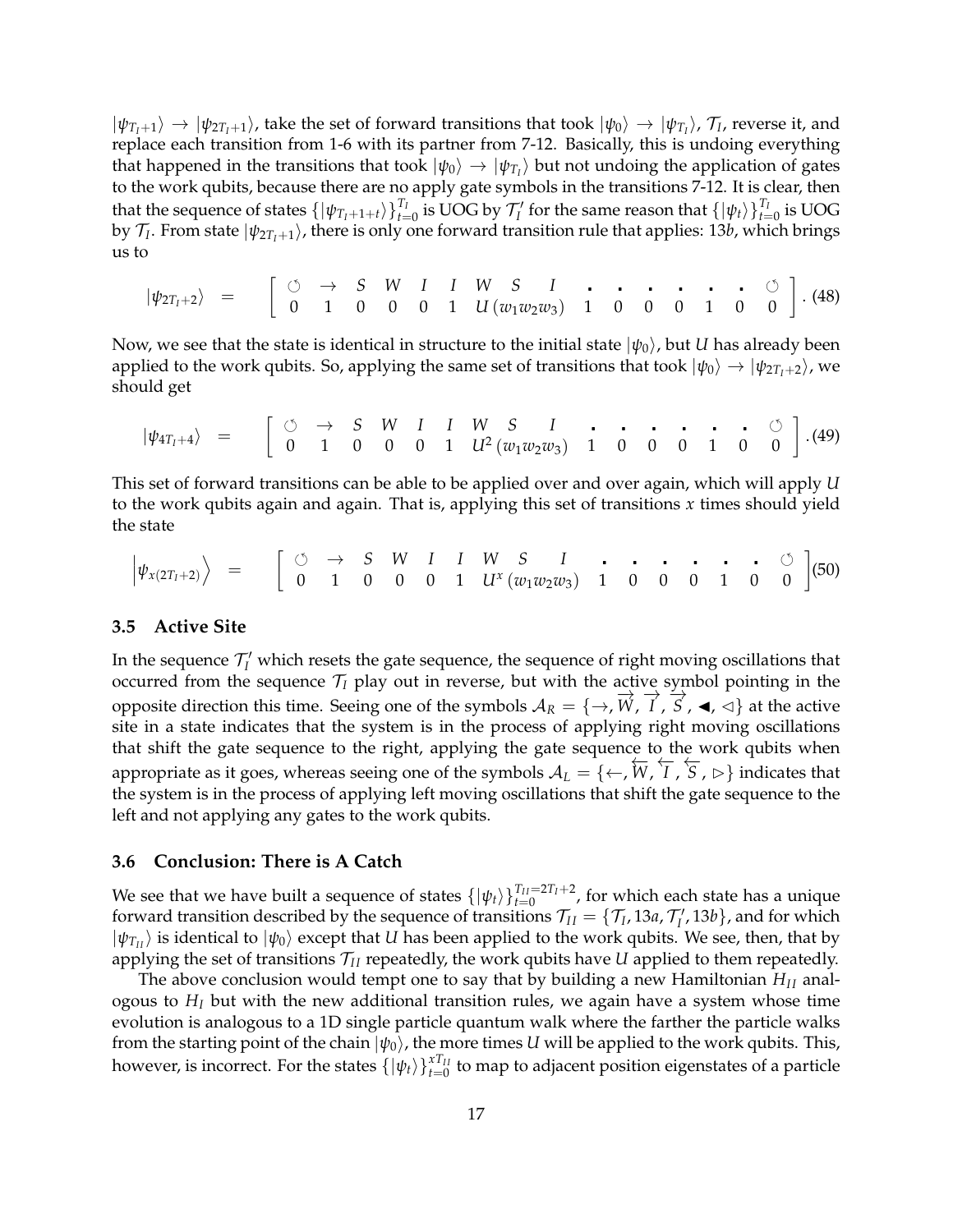on a chain to, the states must be UOG by  $\mathcal{T}_{II}^x$ . However, they are not. The only difference in state  $|\psi_t\rangle$  and state  $|\psi_{t+kT_{II}}\rangle$  is the number of times that *U* has been applied to the work qubits. For any  $\mathsf{quantum}\ \mathsf{state}\ \ket{\phi}, \ket{\phi} \ \mathsf{and}\ U^k\ \ket{\phi} \ \mathsf{will}\ \mathsf{not}\ \mathsf{generally}\ \mathsf{be}\ \mathsf{orthogonal}.$ 

As a result, if we time evolve the state  $|\psi_0\rangle$  with  $H_{II}$ , states that have *U* applied to the work qubits a different number of times can interfere with each other, and can not be distinguished by a simple measurement. There is no clear way to do a measurement to collapse the time evolved state into one where *U* has been applied a certain number of times. We will remedy this problem by further augmenting our construction to include a binary clock that 'counts' the number of times that *U* has been applied and orthogonalizes the states which have had *U* applied a different number of times.

# <span id="page-17-0"></span>**4 Construction III: Binary Clock Construction**

We would like to modify Construction II so that by applying forward transition rules, all of the uniquely obtained states of the chain at each step,  $|\psi_t\rangle$ , are mutually orthogonal, and as a particular consequence, states of the chain where the work qubits have had *U* applied a different number of times will be orthogonal, and can be distinguished by doing a computational basis state measurement on a subset of the chain that excludes the work qubits. We will accomplish this by further modifying the construction in the previous section. First, we give an overview of how the clock itself should work, then we describe how to implement its control and integration into our existing construction, and then we will prove its correctness. Similar binary clock constructions appear in [\[19,](#page-32-17) [20,](#page-33-0) [21\]](#page-33-1).

#### **4.1 Hilbert Space**

The clock, itself, will consist of two registers/layers: the clock register (denoted *C*), whose local sites  $C_i$  are four dimensional with basis  $\{ \cdot, X, 0, 1 \}$ , and the clock pointer register (denoted *CP*), whose local sites  $CP_j$  are five dimensional with basis states  $\{ \cdot, X, L, R, C \}$ . So we add these two new registers to our system (*C* being the third layer, *CP* being the fourth). We will also augment the program register's local Hilbert space basis to include the symbol  $\downarrow\downarrow$ .

So, our complete local Hilbert space description is as follows: There are  $L = (2K - 1)(N + 1)$ 1) + 4 local sites on the chain, each site *j* consisting of four different local Hilbert spaces, one from each register:

- The program register's local sites  $P_j$  have basis  $\{W, S, I, \overrightarrow{W}, \overrightarrow{S}, \overrightarrow{I}, \blacktriangleleft, \triangleleft, \ldots, \to, \circlearrowleft, \overleftarrow{I}, \overleftarrow{W}, \overleftarrow{S}, \vartriangleright$  $, \leftarrow, \left\downarrow\right\}$
- The data register's local sites  $D_j$  have basis  $\{0, 1\}$
- The clock register's local sites  $C_i$  have basis  $\{ \cdot, 0, 1 \}$
- The clock pointer register's local sites  $CP<sub>j</sub>$  have basis  $\{ \cdot, X, L, R, C \}$

The total local site dimension is  $16 \times 2 \times 3 \times 5 = 480$ .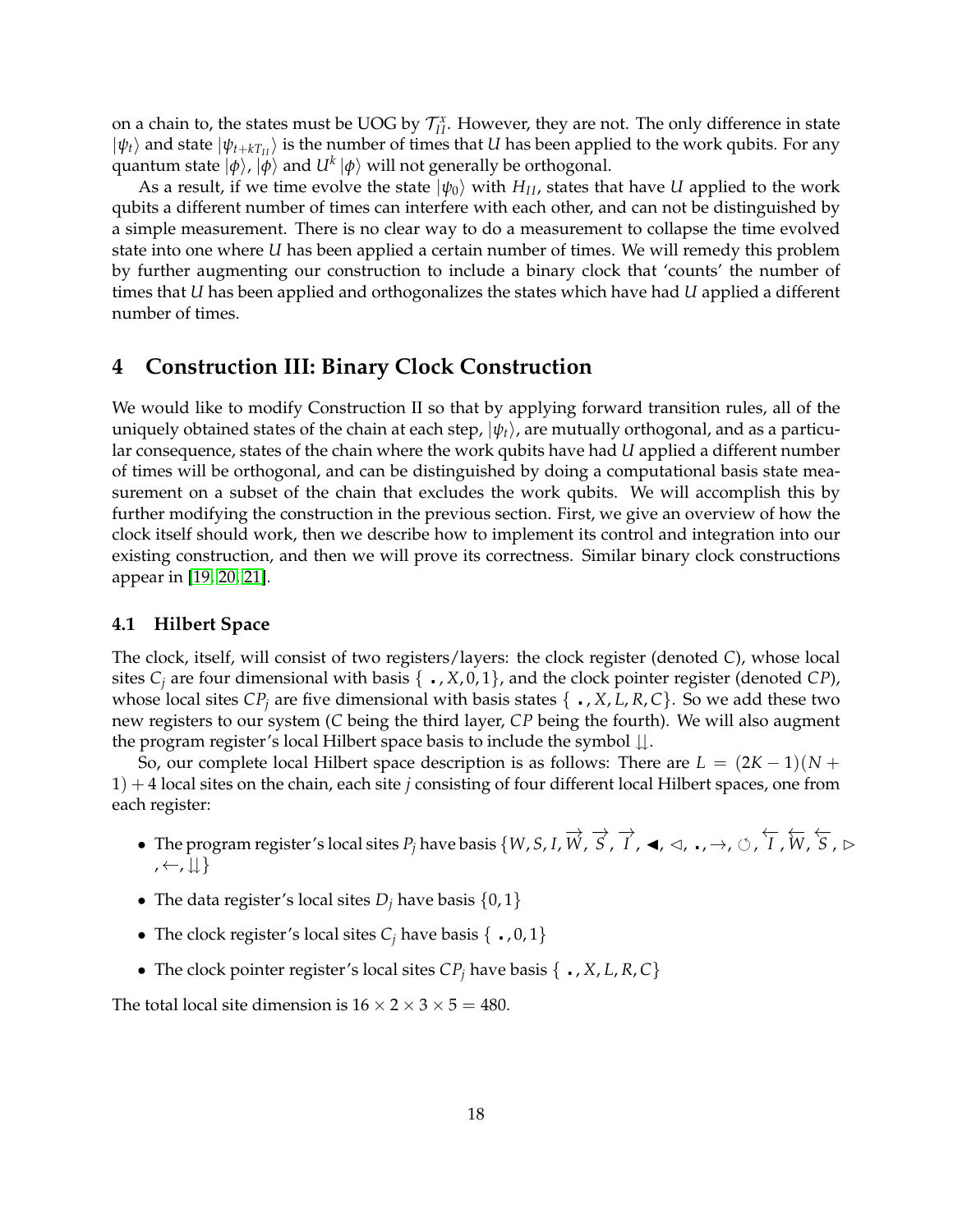#### **4.2 Initial State**

The initial state for this augmented construction is as follows:

| $ \psi_0\rangle$ |  |               |  |  |  |  |  |  |  |  |  |  |
|------------------|--|---------------|--|--|--|--|--|--|--|--|--|--|
|                  |  |               |  |  |  |  |  |  |  |  |  |  |
|                  |  | <u>   . R</u> |  |  |  |  |  |  |  |  |  |  |

Here, the third layer is the clock register and the fourth and final layer is the clock pointer register. Notice that the program register has a different initial configuration than the previous two constructions: this time, the gate sequence starts shifted all the way to the right, and the clock and clock pointers are specifically initialized so that no reverse transition rule applies to the initial state. This will be illustrated below.

#### **4.3 Clock Schematic and Update Algorithm**

Here we describe a simple algorithm for updating a binary counter which will be implemented in our HQCA transition rules. The idea is the following: The clock register, consisting of *L* sites, can store a binary number of up to *L* − 1 digits long. Numbers with *n* < *L* significant digits will be stored in the *n* rightmost sites of the clock register via the 0 and 1 states, and the remaining  $L - n$ sites will all be in the state 0 except for the first register which will always be  $\cdot$ . Significant bits will increase from right to left, so, for example, the binary representation of the number 6, in our clock, will look like 0...00000110.

Given any binary number represented in this form, we can use the following schematic algorithm for incrementing it by 1:

- A) Initialize a 'pointer' which starts sitting underneath the least significant bit.
- B) If the least significant bit is 0, change it to a 1, end
- C) If the least significant bit is 1, and the next bit is 0, update both bits  $10 \rightarrow 01$ , end
- D) Otherwise, the first two bits are 11. In this case, move the pointer to the left, bit by bit, until it encounters a 1 bit whose next most significant bit is a 0. When it is found, update these two bits  $01 \rightarrow 10$ . Move the pointer back to the right, bit by bit, flipping all of the less significant 1 bits to 0 as it passes, until it is back under the least significant bit, end.
- E) If the number being incremented is 11...1, then the pointer halts when it reaches the most significant 1, as this number can not be incremented further.

In our construction, the *CP* register is where the pointer that scans through and increments the clock registers will live. Generally, when the clock is not being incremented, the *CP* register will be in the state ... *X*. This indicates that the 'pointer' is underneath the least significant bit of the clock, and is inactive, *X*. The symbol underneath all of the other bits simply indicates the absence of the clock pointer. When the clock pointer is scanning to the left, looking for a 1 bit whose next most significant bit is a 0, it will be in state *L* and will hop right past the symbols until it encounters this configuration in the clock register. Then it updates the clock bits according to the algorithm above, the pointer in state *L* transitions to a pointer in state *R*, and will now start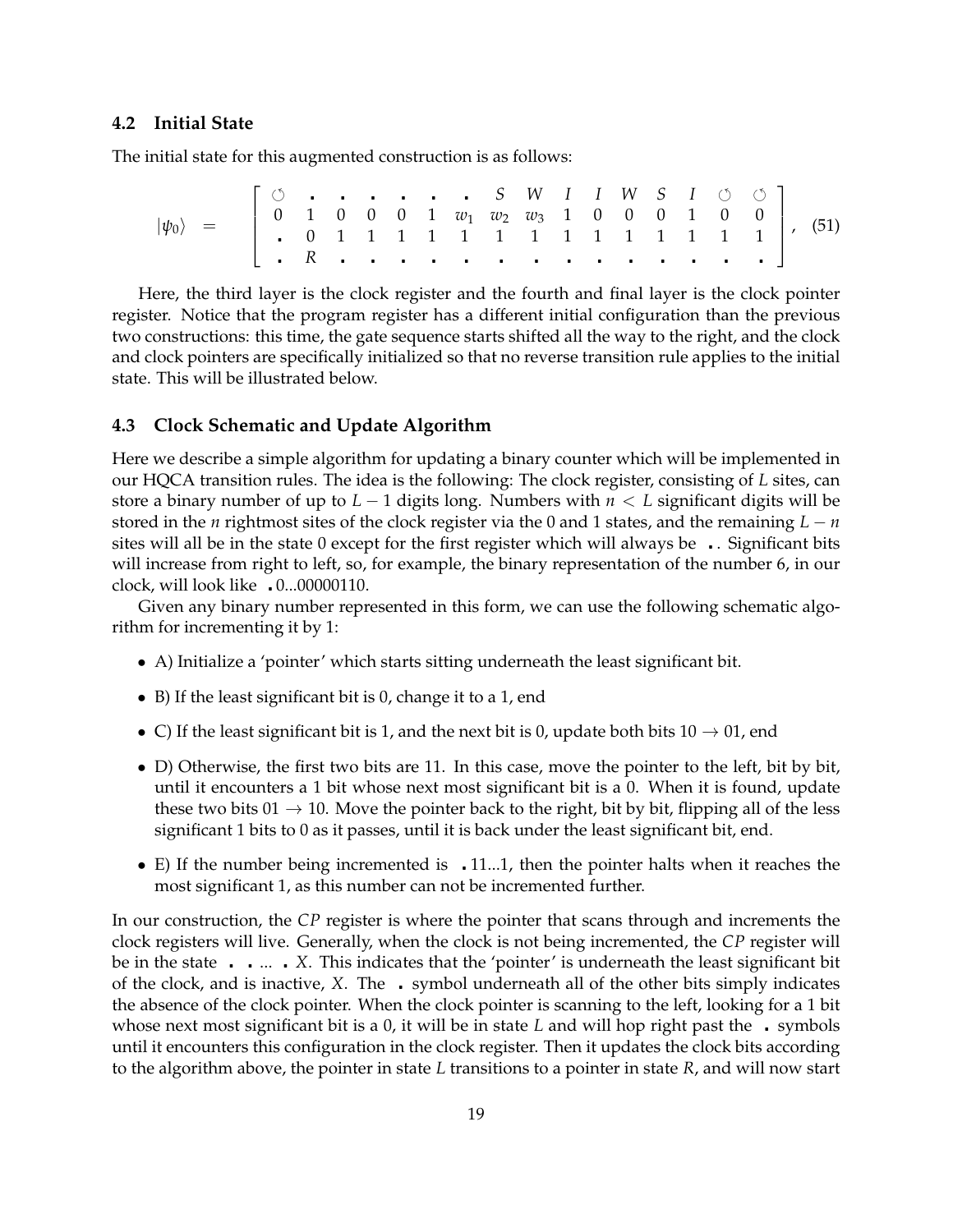scanning back to the right, flipping the less significant 1 bits it encounters along the way to 0 bits. Once it reaches the least significant bit, the clock pointer transitions to the *C* state to indicate that the clock update is complete, and then back to the *X* state, in which it will stay until it is once again called upon to increment the clock.

## **4.4 Transition Rules**

Now we give the transition rules which implement the control of the clock as described above. These rules include a modification to rule 13:

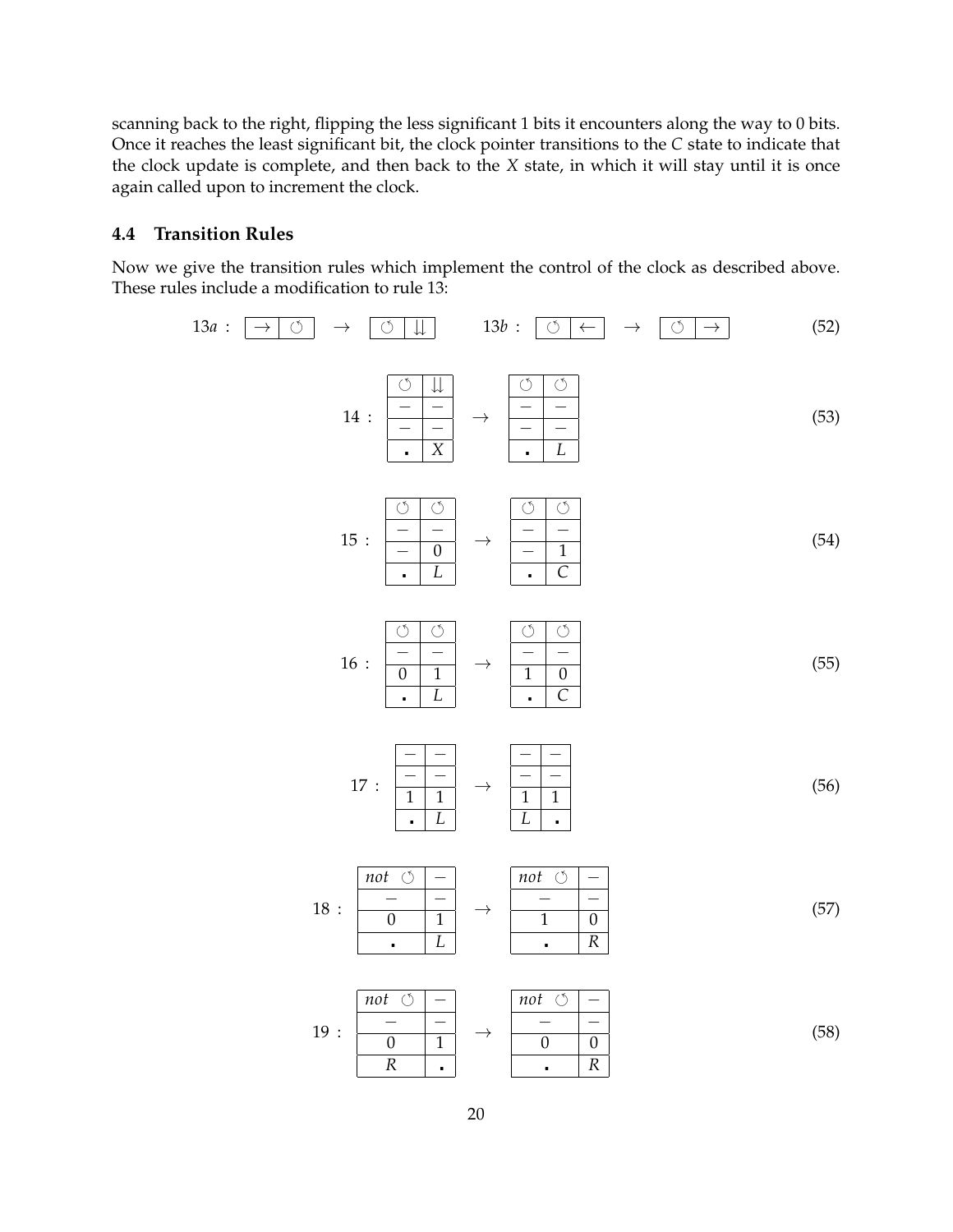$$
20: \frac{\begin{array}{|c|c|c|c|c|}\n\hline\n\circ & \circ \\
\hline\n- & - & - & - \\
\hline\n0 & 1 & \rightarrow & 0 & 0 \\
\hline\nR & . & . & C\n\end{array}
$$
\n
$$
21: \frac{\begin{array}{|c|c|c|}\n\hline\n\circ & \circ \\
\hline\n-\circ & - & - \\
\hline\n- & - & - & - \\
\hline\n- & - & - & - \\
\hline\n- & - & - & - \\
\hline\n- & - & - & - \\
\hline\n- & - & - & - \\
\hline\n- & - & - & - \\
\hline\n- & - & - & - \\
\hline\n- & - & - & - \\
\hline\n- & - & - & - \\
\hline\n- & - & - & - \\
\hline\n- & - & - & - \\
\hline\n- & - & - & - \\
\hline\n- & - & - & - \\
\hline\n- & - & - & - \\
\hline\n- & - & - & - \\
\hline\n- & - & - & - \\
\hline\n- & - & - & - \\
\hline\n- & - & - & - \\
\hline\n- & - & - & - \\
\hline\n- & - & - & - \\
\hline\n- & - & - & - \\
\hline\n- & - & - & - \\
\hline\n- & - & - & - \\
\hline\n- & - & - & - \\
\hline\n- & - & - & - \\
\hline\n- & - & - & - \\
\hline\n- & - & - & - \\
\hline\n- & - & - & - \\
\hline\n- & - & - & - \\
\hline\n- & - & - & - \\
\hline\n- & - & - & - \\
\hline\n- & - & - & - \\
\hline\n- & - & - & - \\
\hline\n- & - & - & - \\
\hline\n- & - & - & - \\
\hline\n- & - & - & - \\
\hline\n- & - & - & - \\
\hline\n- & - & - & - \\
\hline\n- & - & - & - \\
\hline\n- & - & - & - \\
\hline\n- & - & - & - \\
\hline\n- & - & - & - \\
\hline\n- & - & - & - \\
\hline\n- & - & - & - \\
\hline\n- & - & - & - \\
\hline\n- & - & - & - \\
\hline\n- & - & - & - \\
\hline\n- & - & - & - \\
\hline\n- & - & - & - \\
\hline\n- & - & - & - \\
\hline\n- & - & - & - \\
\hline\n- & - & - & - \\
\hline\n- &
$$

#### **4.5 Active Site**

In analyzing the correctness of the above transition rules for achieving our goals, it will again be useful to make use of the concept of the active site and active symbol. In our augmented construction, there will again only ever be exactly one active symbol in the state, which will indicate the active site. But this time, the active symbol can either be in the program register *or* the clock pointer register, depending on whether or not the clock is being updated. The set of active symbols is now the union of the active symbols for the *P* and *CP* registers:  $A = A_P \cup A_{CP}$ , with  $A_P = \{\leftarrow, \rightarrow, W, S, T, W, S, T, \triangleleft, \blacktriangleleft, \blacktriangleleft, \blacktriangleright, \emptyset \}$  and  $A_{CP} = \{L, R, C\}$ . Transition rules 14 and 21 describe the passing of the active symbol between the program and clock pointer registers. It is still true that every single transition rule describes the moving of an active symbol from one site to a neighbouring site and/or the conversion of one kind of active symbol into another, which is essential for our sequence of states to be UOG and for the dynamics of the HQCA to map to a quantum walk on a line.

#### **4.6 Correctness**

We claim the following: starting from the initial state

$$
|\psi_0\rangle = \begin{bmatrix} \circ & \cdot & \cdot & \cdot & \cdot & \cdot & \cdot & S & W & I & I & W & S & I & \circ & \circ \\ 0 & 1 & 0 & 0 & 0 & 1 & w_1 & w_2 & w_3 & 1 & 0 & 0 & 0 & 1 & 0 & 0 \\ . & 0 & 1 & 1 & 1 & 1 & 1 & 1 & 1 & 1 & 1 & 1 & 1 & 1 & 1 \\ . & R & . & . & . & . & . & . & . & . & . & . & . & . & . \end{bmatrix}, (61)
$$

and applying forward transition rules 1-21, one generates a unique and finite sequence of mutually orthogonal states  $\{\ket{\psi_t}\}_{t\geq 0}$ , whose states on all registers across all layers aside from the work qubits are orthogonal product states. Moreover,

A) The final state is

|*ψF*i = *S W I I W S I* 0 1 0 0 0 1 *U<sup>k</sup>* (*w*1*w*2*w*3) 1 0 0 0 1 0 0 1 1 1 1 1 1 1 1 1 1 1 1 1 1 1 *L* , (62)

where *U* has been applied to the work qubits  $k = 2^{L-1}$  times, where  $L = (2K-1)(N+1) + 4$  is the number of sites in the chain.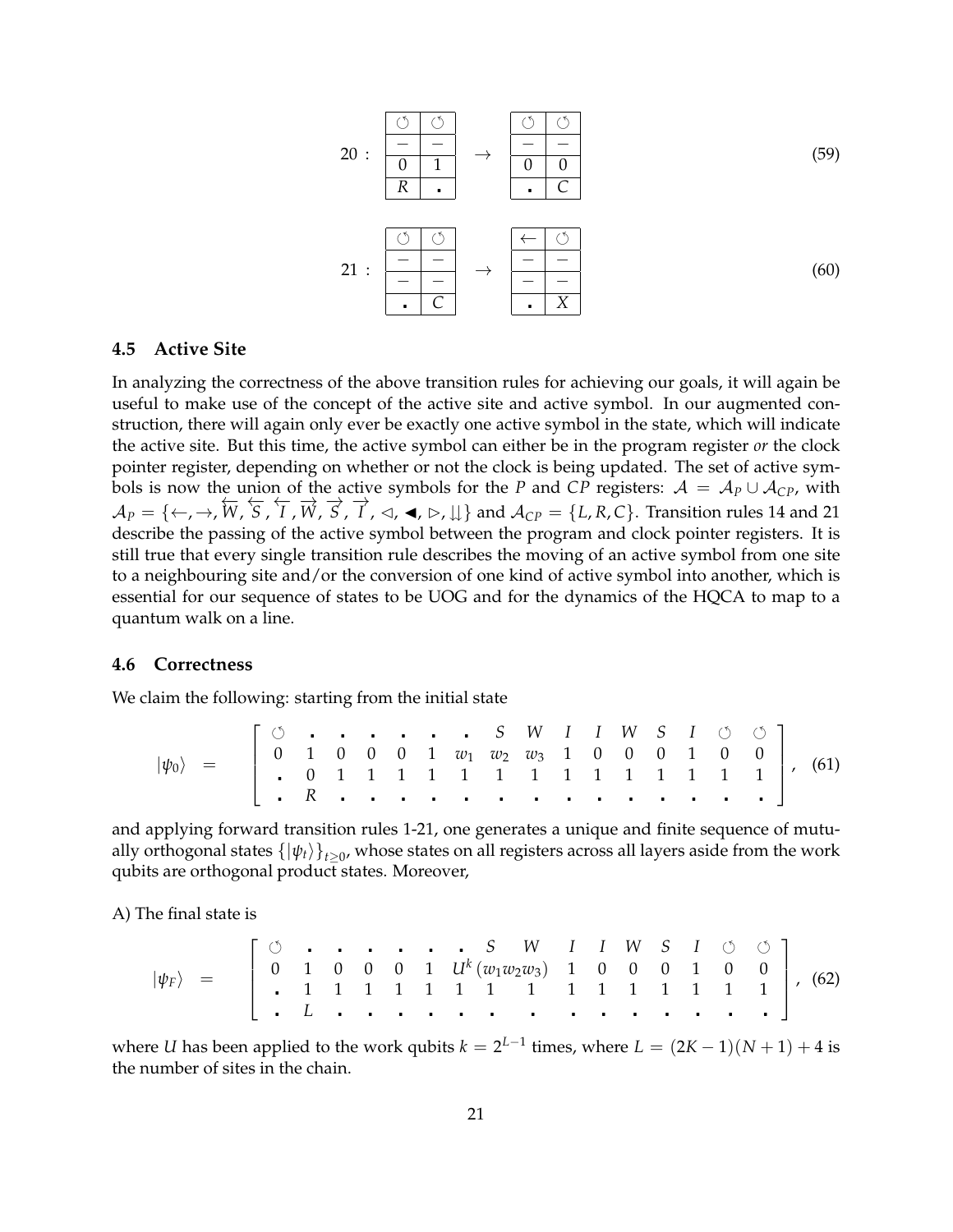B) Suppose you define a Hamiltonian,  $H<sub>III</sub>$ , out of terms that implement transition rules 1-21 and their Hermitian conjugates, and use this Hamiltonian to continuously time evolve the state  $|\psi_0\rangle$ . If, at any point in the time evolution, one measures the clock layer to hold the binary number *k*, and the first site of the *CP* layer to hold the state *C*, then the post measurement state of the work qubits is guaranteed to be in the state  $U^k \ket{w_1w_2w_3}.$ 

I will separate the proof into several small pieces.

**Lemma 1.** *Starting from the state*

$$
\left|S_0^{U,x}\right\rangle = \left[\begin{array}{ccccccccccccc} \circ & \cdot & \cdot & \cdot & \cdot & \cdot & \cdot & S & W & I & I & W & S & I & \leftarrow & \circ \\ 0 & 1 & 0 & 0 & 0 & 1 & U^x(w_1w_2w_3) & 1 & 0 & 0 & 0 & 1 & 0 & 0 \\ . & . & . & . & . & . & . & . & . & . & . & . & . & . & . & . & . \end{array}\right]. (63)
$$

*there is a sequence of states SU*,*<sup>x</sup>* = n   *S U*,*x t* Eo*n<sup>U</sup>*  $\int_{t=0}^{\infty}$  UOG by sequence of  $n_{\mathrm{U}}$  *forward transitions U and whose final state is*

$$
\left|S_{n_{U}}^{U,x}\right\rangle = \left[\begin{array}{ccccccccccccc} \circ & \cdot & \cdot & \cdot & \cdot & \cdot & S & W & I & I & W & S & I & \rightarrow & \circ \\ 0 & 1 & 0 & 0 & 0 & 1 & U^{x+1}(w_1w_2w_3) & 1 & 0 & 0 & 0 & 1 & 0 & 0 \\ . & . & . & . & . & . & . & . & . & . & . & . & . & . & . & X\end{array}\right](64)
$$

*for any*  $x \in \{0, 1, \dots, 2^{L-1} - 1\}.$ 

*Proof.* By the correctness of Construction II, the sequence of forward transitions  $\mathcal{U} = \{\mathcal{T}_I', 13b, \mathcal{T}_I\}$ fulfills the requirements.  $\Box$ 

The sequence of forward transitions U described above will referred to as an *application transition* since it generates a single application of *U* to the work qubits, and  $n_U = T_{II} - 1$  is the number of transitions in U. The sequence of mutually orthogonal states  $S^{U,x} = \left\{ \left| S_t^{U,x} \right\rangle \right\}_{t=1}^{n_U}$  $t=0$  is called the *x*th application sequence.

**Lemma 2.** *Starting with a state of the form*

 *S C*,*x* 0 E = *S W I I W S I* 0 1 0 0 0 1 *Ux*+<sup>1</sup> (*w*1*w*2*w*3) 1 0 0 0 1 0 0 *binary x L* ,(65)

the sequence of states  $S^{C,x} = \left\{ \left| S_t^{C,x} \right\rangle \right\}_{t=0}^{n_{C,x}}$  $\int_{t=0}^{\infty}$  *is UOG by sequence of forward transitions*  $\mathcal{C}\mathcal{U}_x$ *, with final state* 

 *S C*,*x nC*,*<sup>x</sup>* E = *S W I I W S I* 0 1 0 0 0 1 *Ux*+<sup>1</sup> (*w*1*w*2*w*3) 1 0 0 0 1 0 0 *binary x* + 1 *C* (66) .

*for all*  $x \in \{0, 1, \dots, 2^{L-1}\}.$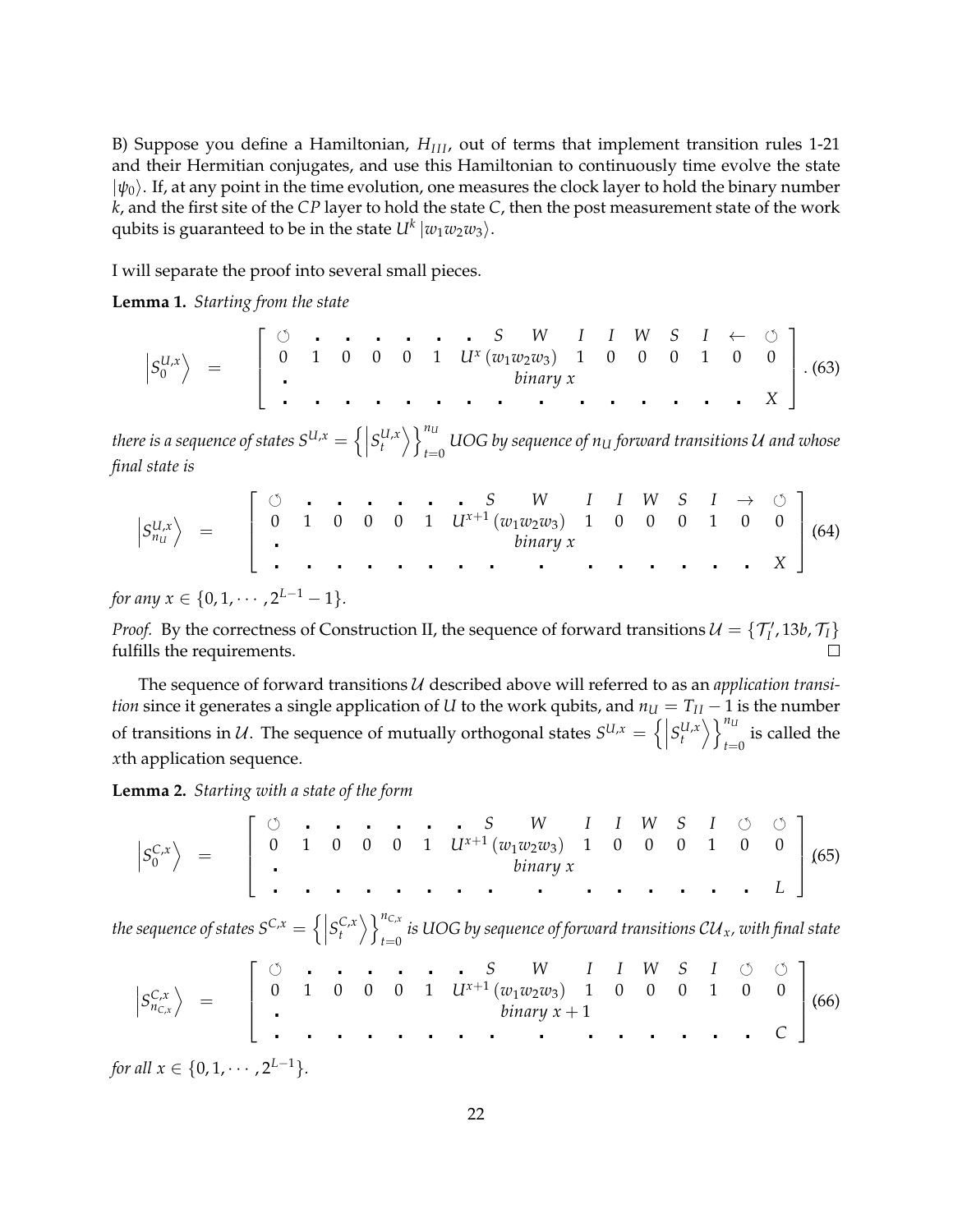*Proof.* Once a state of the form  $\left|S_0^{C,x}\right|$  $\binom{C_x}{0}$  is reached, there is no longer any active symbol in the program register, and the active symbol is now in the CP register.

First, observe that no matter what number the clock layer holds, there will only ever be one of four possibly valid forward transitions from a state of the form  $S_0^{C,k}$  $\left\langle\begin{smallmatrix} C,k\0 \end{smallmatrix}\right\rangle$ , which will be either rule 15, 16, or 17 depending on the values of the clock's least two significant bits. Referring to the clock update algorithm described earlier, rule 15 corresponds to situation B), rule 16 corresponds to situation C), and rule 17 corresponds to situation D).

If the least significant bit of the clock in state  $S_0^{C,x}$  $\left\langle\begin{smallmatrix} C , x\ 0 \end{smallmatrix}\right\rangle$  is zero (least two significant bits are 10 or 00), then only rule 15 can be applied, resulting in state

$$
\left|S_{n_{C,x}}^{C,x}\right\rangle = \left[\begin{array}{ccccccccccccc} \circ & \cdot & \cdot & \cdot & \cdot & \cdot & S & W & I & I & W & S & I & \circ & \circ \\ 0 & 1 & 0 & 0 & 0 & 1 & U^{x+1}(w_1w_2w_3) & 1 & 0 & 0 & 0 & 1 & 0 & 0 \\ . & . & . & . & . & . & . & . & . & . & . & . & . & . \end{array}\right](67)
$$

so we're done. (By examining transition rule 15, it's obvious that in any of these situations, applying the single transition rule correctly increments the clock's stored number, as per case *B* of the clock update algorithm described earlier.)

If the two least significant bits of the clock in state  $S_0^{C,x}$  $\begin{pmatrix} C, x \ 0 \end{pmatrix}$  are 01, then only rule 16 can be applied, resulting in state

$$
\left|S_{n_{C,x}}^{C,x}\right\rangle = \left[\begin{array}{ccccccccccccc} \circ & \cdot & \cdot & \cdot & \cdot & \cdot & S & W & I & I & W & S & I & \circ & \circ \\ 0 & 1 & 0 & 0 & 0 & 1 & U^{x+1}(w_1w_2w_3) & 1 & 0 & 0 & 0 & 1 & 0 & 0 \\ . & . & . & . & . & . & . & . & . & . & . & . & . & . \end{array}\right](68)
$$

so we're done. (Again, by examining transition rule 16, it's obvious that in any of these situations, applying the single transition rule correctly increments the clock's stored number, as per case *C* of the clock update algorithm described earlier.)

If rules 15 and 16 don't apply to  $\left|S_0^{C,x}\right|$ significant bits of *x* that form an uninterrupted string of 1s. Then it is clear that there are  $p - 1$  $\binom{C_x}{0}$ , then let  $2 \le p \le \lceil \log_2(x) \rceil$  be the number of least unique forward transitions through *p* − 1 applications of rule 17. Because *x* < 2 *L*−1 , we know that *p* < *L* − 1. Then, after the *p* − 1 applications of rule 17, registers *p* and *p* + 1 of the chain must fit the description of the initial state of rule 18, in which case rules 15-17 can not apply (after the first application of 17, the program registers won't have the  $\circ$ 's needed in the program register to allow 15 or 16 to apply), therefore only rule 18 can be applied because it is the only remaining transition rule whose initial state has *L* in the clock pointer.

After rule 18 is applied, the clock pointer's active site is in *R* mode, so only rules 19 or 20 could potentially be applied. If  $p = 2$ , then only rule 20 can be applied because the existence of the  $\circlearrowleft$ symbol in the program register above the *R* symbol will forbid application of rule 19. If *p* > 2, then after application of rule 18, we see that bits *p* and  $p - 1$  of the number stored in the clock (counting from the right) are exactly the requisite initial state for applying rule 19, so 19 is the only way forward. This will obviously be true for *p* − 2 applications of rule 19, at which point the *R* symbol will have the  $\circlearrowleft$  symbol in the program register above it, so only rule 20 will be able to be applied. In either case, at this point we will have implemented case E) of the clock increase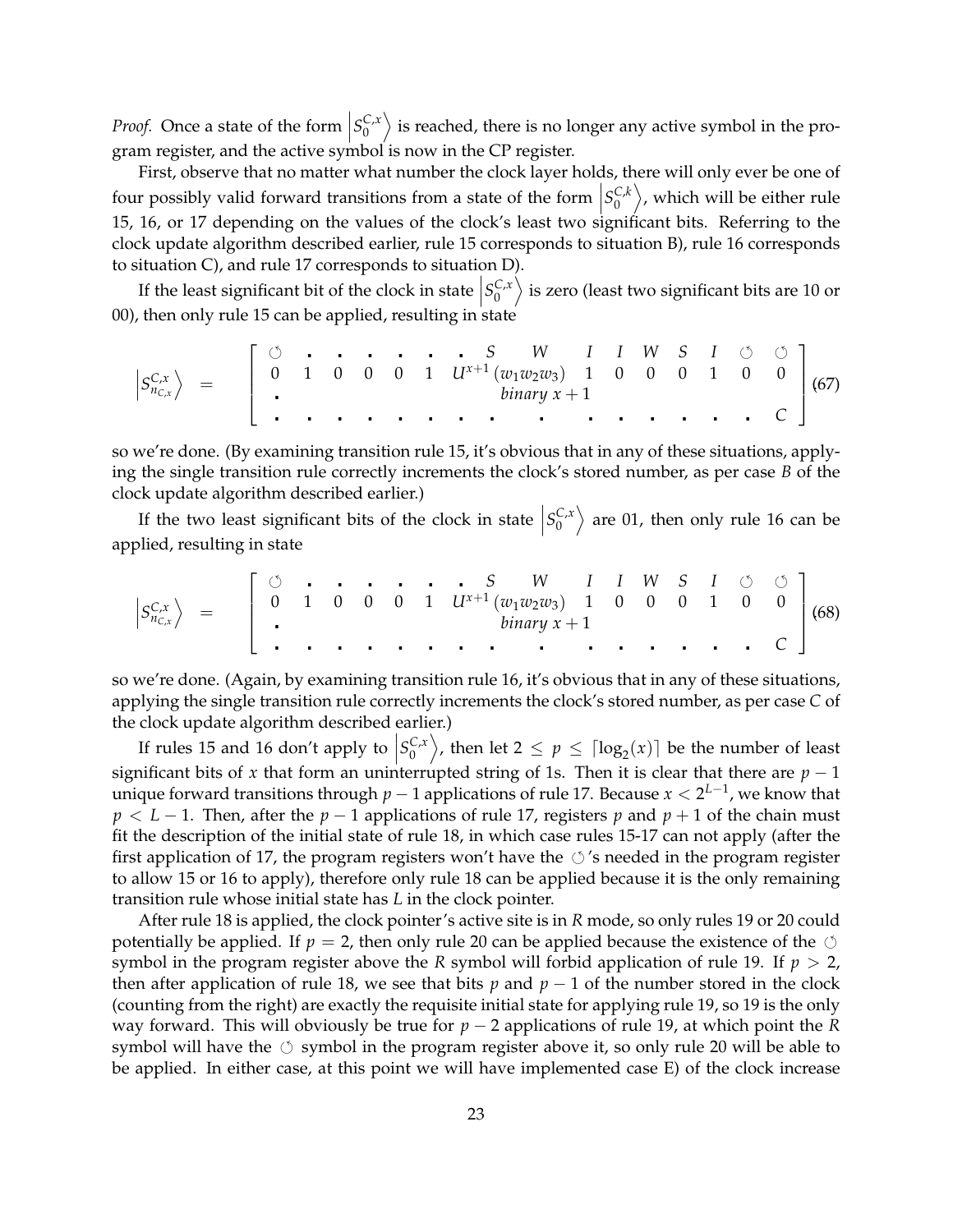algorithm, and will be in state  $\left|S_{n_{C,x}}^{C,x}\right\rangle$  as above. Note that the state of the program and data layers never changed at any point in this sequence because we only used rules 15 through 20, and they leave those layers invariant.

By having described all possibilities, we see that the sequence  $S^{C,x}$  is UOG by the appropriate sequence of forward transitions  $\mathcal{CU}_x$ .

The sequence of forward transitions,  $\mathcal{CU}_x$ , that takes  $\left|S_0^{C,x}\right|$  $\begin{aligned} \begin{cases} C, x \\ C \end{cases} \rightarrow \begin{bmatrix} S_{n_{C,x}}^{C,x} \\ n_{C,x} \end{bmatrix}$  is called a *clock transition*, and the sequence of mutually orthogonal states  $S^{C,x} = S^{C,x} = \left\{ \left| S_t^{C,x} \right\rangle \right\}_{t=0}^{n_{C,x}}$ is called the *x*th clock sequence.

**Lemma 3.** *The states in sequences*  $S^{C,k}$  *and*  $S^{C,j}$  *are mutually orthogonal for*  $j \neq k$ *.* 

*Proof.* Suppose that there were states  $|\phi_j\rangle \in S^{C,j}$  and  $|\phi_k\rangle \in S^{C,k}$  which are not orthogonal. This necessarily means that the configurations of the clock and clock pointer registers in both states are identical. This, then, implies that it is possible to find a sequence of forward transitions to apply to  $\ket{\phi_j}$  that brings it to  $\left\ket{S^{C,k}_{n_{C,k}}} \right$ . But, then, this contradicts Lemma 2 which states that the clock  $\overline{\phantom{a}}$ update sequence  $S^{\mathsf{C},k}$  with is UOG, as this would imply that there are at least two distinct forward transition rules that could be applied to  $|\phi_j\rangle$ .  $\Box$ 

**Lemma 4.** The states in sequences  $S^{P,k}$  and  $S^{P,j}$  are mutually orthogonal for  $j \neq k$ .

*Proof.* This is obvious because the clocks will hold different numbers in each sequence (*j* and *k* respectively).  $\Box$ 

**Lemma 5.** *Starting from the state*

 *S C*,2*L*−1−1 0 E = *S W I I W S I* 0 1 0 0 0 1 *U*<sup>2</sup> *L*−1 (*w*1*w*2*w*3) 1 0 0 0 1 0 0 1 1 1 1 1 1 1 1 1 1 1 1 1 1 1 *L* (69).

*there is a unique sequence of L* − 2 *forward transitions which maps us to the final state*

| $\left S_{0}^{C,2^{L-1}-1}\right\rangle \;\;=\;\; \left \begin{array}{ccccccccccccc} \circlearrowleft & \cdot & \cdot & \cdot & \cdot & \cdot & \cdot & S & W & I & I & W & S & I & \circlearrowleft & \circlearrowleft \\ 0 & 1 & 0 & 0 & 0 & 1 & U^{2^{L-1}}(w_{1}w_{2}w_{3}) & 1 & 0 & 0 & 0 & 1 & 0 & 0 \\ \cdot & 1 & 1 & 1 & 1 & 1 & 1 & 1 & 1 & 1 & 1 & 1 & 1 & 1 \end{array}\right \right ^{2}$ |  |  |  |  |  |  |  |  |  |
|---------------------------------------------------------------------------------------------------------------------------------------------------------------------------------------------------------------------------------------------------------------------------------------------------------------------------------------------------------------------------------------------------------|--|--|--|--|--|--|--|--|--|
|                                                                                                                                                                                                                                                                                                                                                                                                         |  |  |  |  |  |  |  |  |  |
|                                                                                                                                                                                                                                                                                                                                                                                                         |  |  |  |  |  |  |  |  |  |

*from which there are no possible forward transitions.*

*Proof.* Clearly, applying rule 17 *L* − 2 times does the job.

**Lemma 6.** *Starting from the initial state*

|*ψ*0i = *S W I I W S I* 0 1 0 0 0 1 *w*<sup>1</sup> *w*<sup>2</sup> *w*<sup>3</sup> 1 0 0 0 1 0 0 0 1 1 1 1 1 1 1 1 1 1 1 1 1 1 *R* , (71)

 $\Box$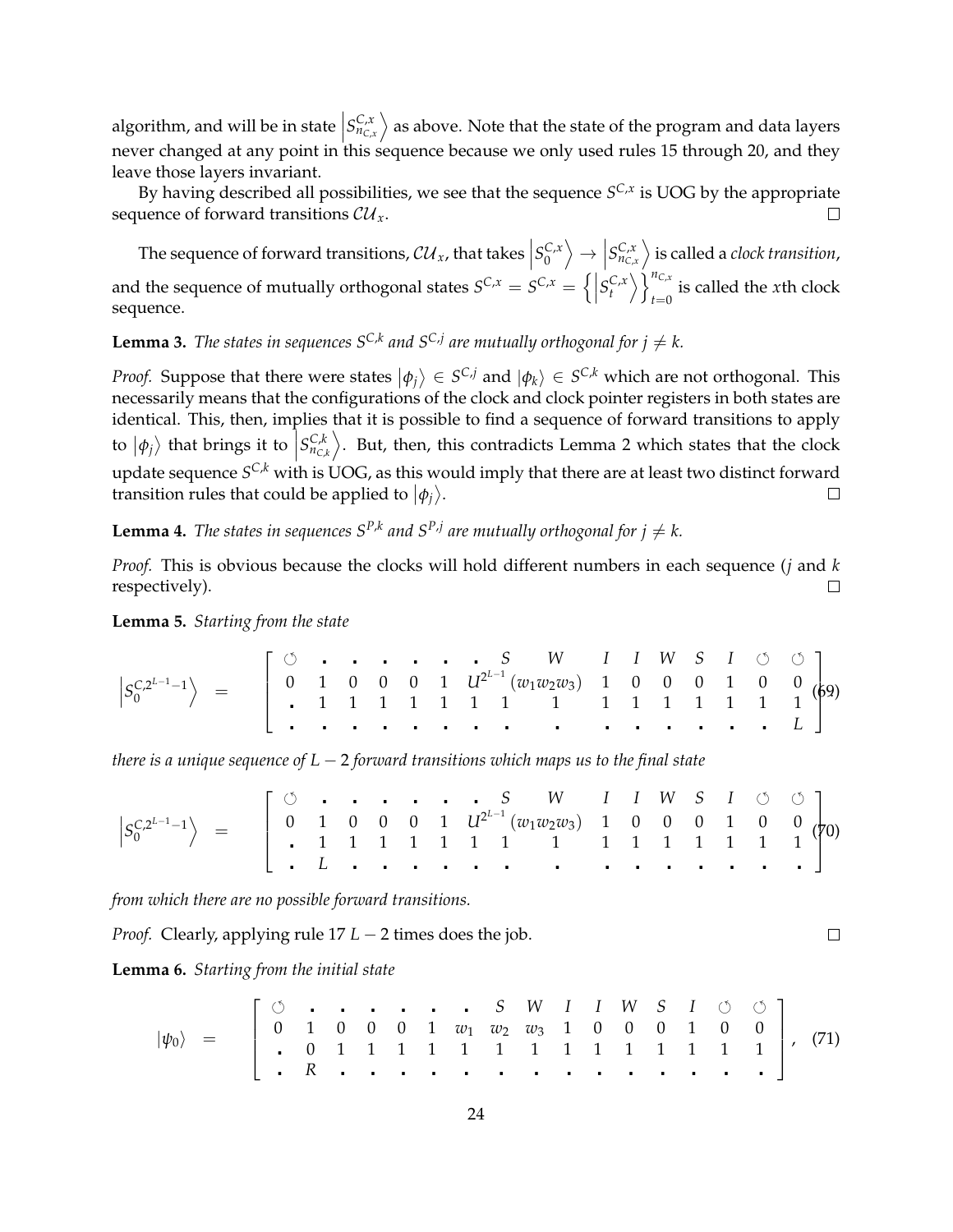*and applying forward transition rules 1-21, one generates the sequence* {|*ψt*i} *F <sup>t</sup>*=<sup>0</sup> *which is UOG by some sequence of F transitions,* S*, and whose final state is reaching the final state*

|*ψF*i = *S W I I W S I* 0 1 0 0 0 1 *U*<sup>2</sup> *L*−1 (*w*1*w*2*w*3) 1 0 0 0 1 0 0 1 1 1 1 1 1 1 1 1 1 1 1 1 1 1 *L* .(72)

*Proof.* By lemmas 1 through 5, we see that the sequence of forward transitions of length  $F$ ,  $S =$  $\{\mathcal{L}_{-1}, \{\mathcal{L}_x\}_{x=0}^{2^{L-1}-1}, \mathcal{L}_F\}$ , with subsequences defined

$$
\mathcal{L}_{-1} = \{19^{L-3}, 20, 21\} \tag{73}
$$

$$
\mathcal{L}_x = \{ \mathcal{U}, 13a, 14, \mathcal{U}\mathcal{C}_x, 21 \} \tag{74}
$$

$$
\mathcal{L}_F = \{ \mathcal{U}, 13a, 14, 17^{L-2} \} \tag{75}
$$

does the job.

# <span id="page-24-0"></span>**5** Construction IV: Deterministic Selection of *x* in time  $poly(x, N)$

Now we augment construction III so that a particular number *x* of applications of *U* can be selected to be applied to the work qubits, and we can obtain the state where this has happened more or less deterministically by time evolving for a time polynomial in *x* and *N*. To do this, we build in a new register that holds the number of desired applications *x* in binary form, and once the number in the clock register reaches *x*, forward transitions are modified so that although the quantum walk continues forward, gates are no longer applied to data qubits, so there is some *T* < *F* such that for all  $|\psi_{t>T}\rangle$ , the work qubits will always have  $U^x$  applied to them.

### **5.1 Hilbert Space**

We add two new registers in this construction: the target register *T*, and the a second clock register  $C_2$ . The local sites of both registers are three dimensional  $\{0, 1, \ldots\}$ . We also make the following additions of new states to the local sites of the other registers:

- The program register adds symbols {  $\overrightarrow{I}^{\times}$ ,  $\overrightarrow{S}^{\times}$ ,  $\overrightarrow{W}^{\times}$ ,  $\lnot\sim$ ,  $\rightarrow$  {  $\overleftarrow{I}^{\times}$ ,  $\overleftarrow{S}^{\times}$ ,  $\overleftarrow{W}^{\times}$ ,  $\rhd$   $\times$ ,  $\leftarrow$   $\times$ ,  $\downarrow\downarrow$   $\times$ }
- The clock pointer register adds symbols { ←−*<sup>C</sup>* , *CX*, *<sup>R</sup>* <sup>×</sup>, *C* <sup>×</sup>, *L* ×}

With these additions, the local dimensions of the program, data, clock, clock pointer, target and second clock pointer registers are now 27, 2, 3, 10, 3, and 3 respectively. The total local dimension of a site of the qudit chain *C* is thus  $d = 27 \times 2 \times 3 \times 10 \times 3 \times 3 = 14580$ .

### **5.2 Initial State**

In the initial state we must now have initialization of the fifth and sixth layers, the target and second clock registers respectively. The target register is initialized to hold the binary representation of the target number of applications, *x*, with significant digits increasing from right to left, and

 $\Box$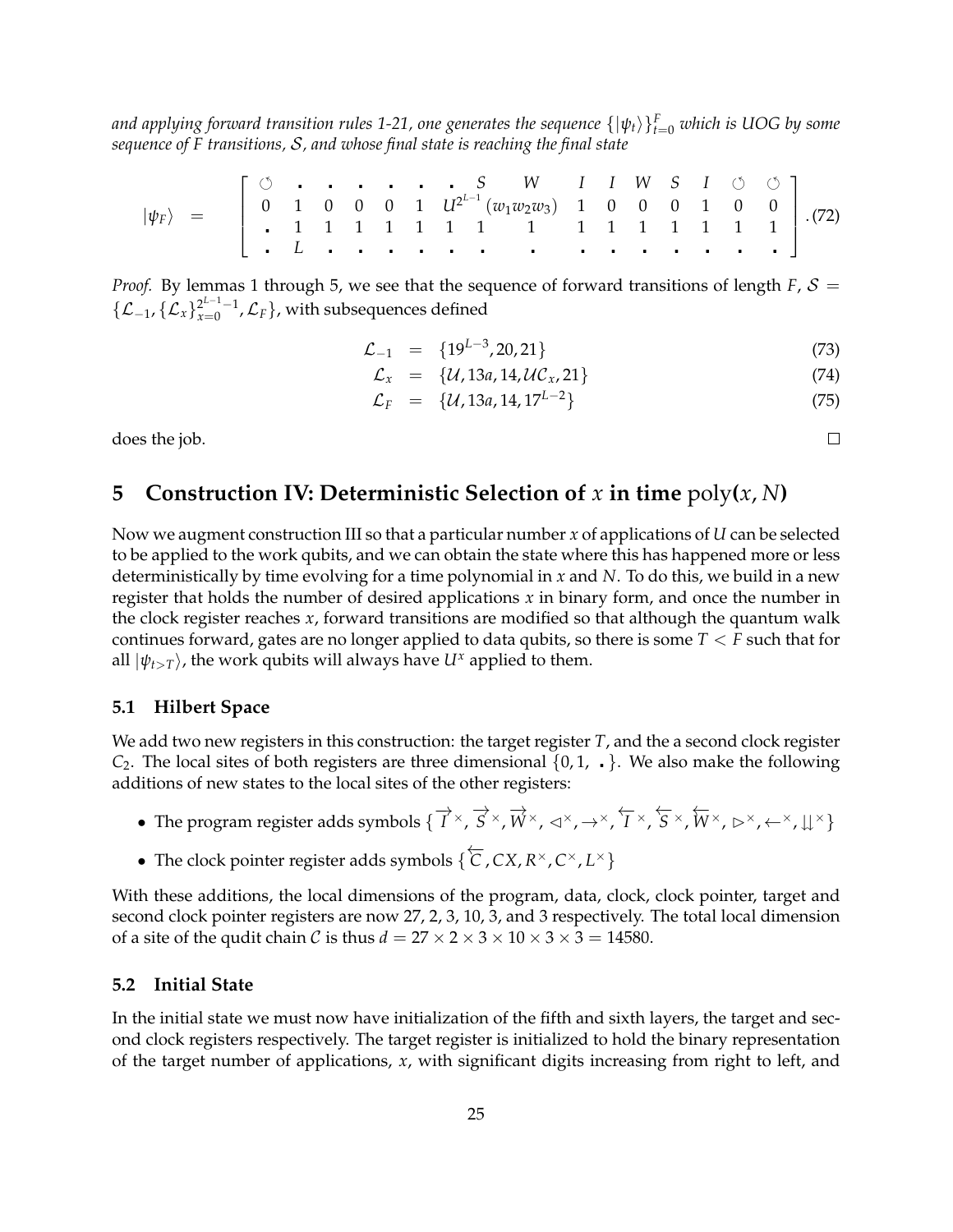all places greater than the most significant 1 of  $x$  being padded by  $\cdot$  symbols. The second clock register is initialized the same way the clock register was initialized in the previous construction.

|*ψ*0i = *S W I I W S I* ← 0 1 0 0 0 1 *w*<sup>1</sup> *w*<sup>2</sup> *w*<sup>3</sup> 1 0 0 0 1 0 0 0 0 0 0 0 0 0 0 0 0 0 0 0 0 0 *X binary x* 0 1 1 1 1 1 1 1 1 1 1 1 1 1 1 . (76)

## **5.3 Transition Rules**

Here are the added transition rules, including a modification of transition rule 21:

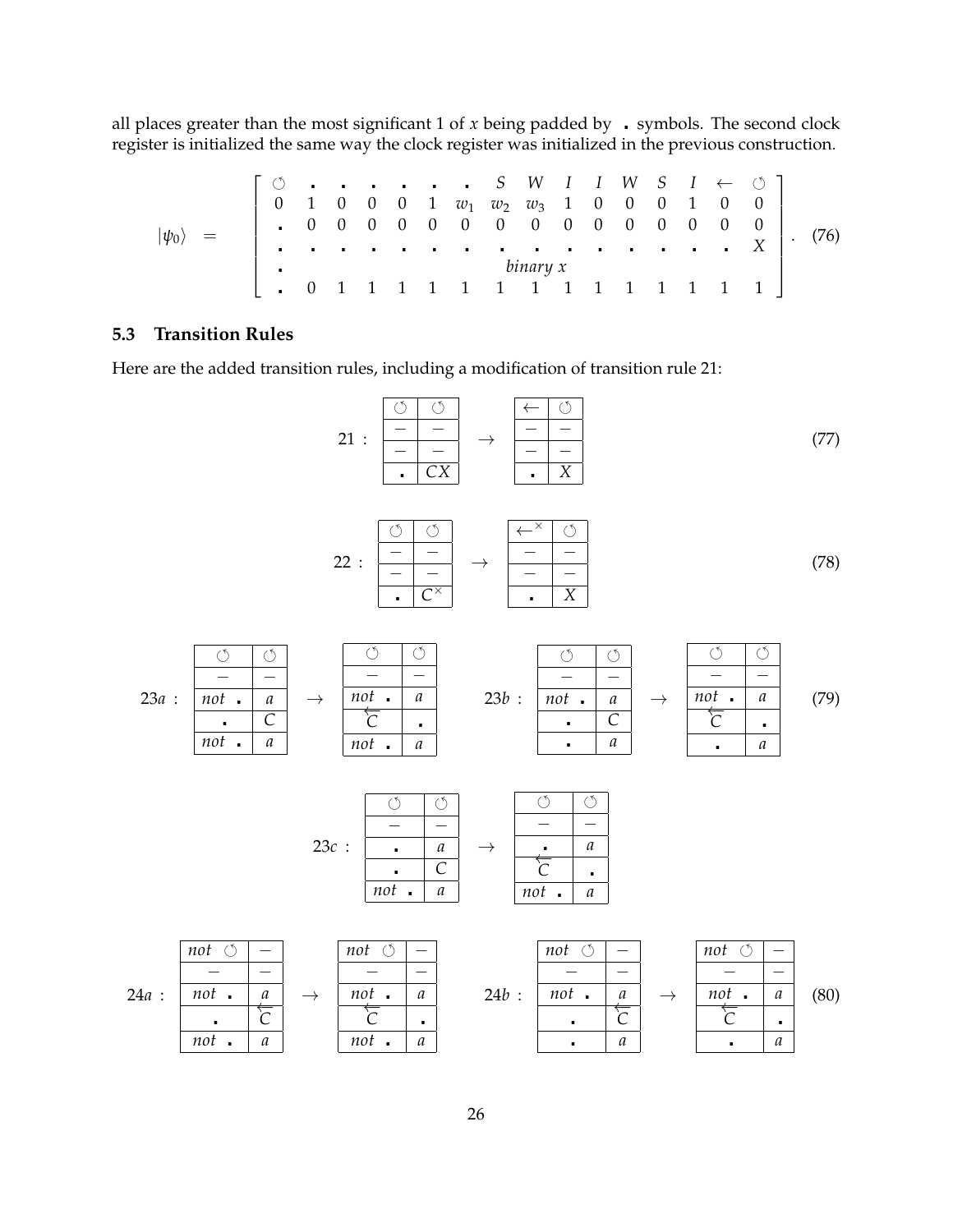24*c* : *not* − − − *a* ←−*C not a* → *not* − − − *a* ←−*<sup>C</sup> not a* 25 : − − − − *a C* − *a* → − − − − *a CX* − *a* (81) 26 : *not* − − − − *a* ←−*C* − *a* → *not* − − − − *a CX* − *a* (82) 27 : − − − − − *a CX* − *a* → − − − − − *a CX* − *a* (83) 28 : − − − − *a* ←−*C a* → − − − − *a* ←−*<sup>C</sup> a* (84) 29 : − *not* − − ←−*C* → − *not* − − ←−*<sup>C</sup>* (85) 30 : − − − − − ←−*C* − − → − − − − − *R* × − − (86)

27

 $0 \mid 1$ 

 $0 \mid 1$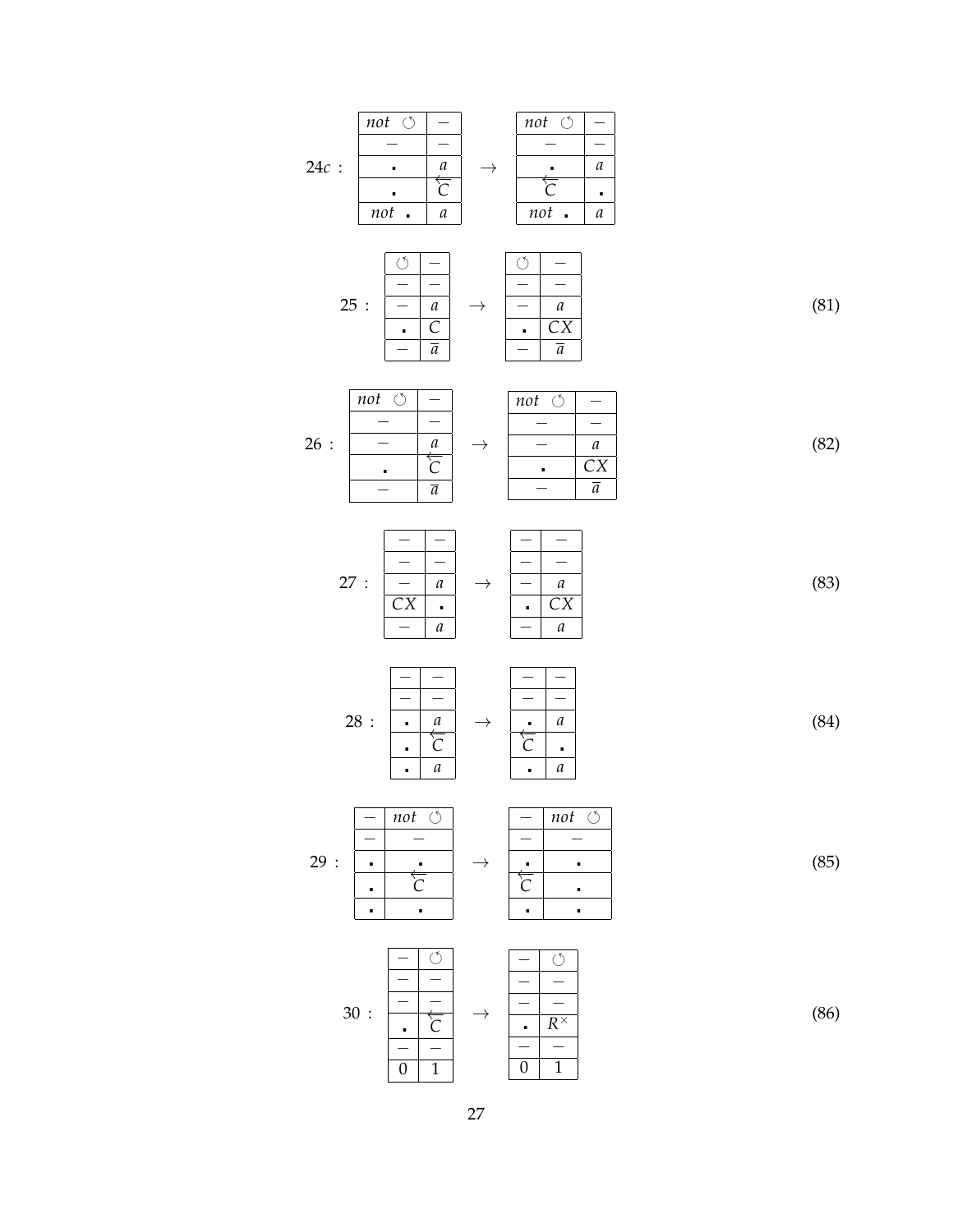- $31 : \Box \rightarrow^{\times} A \rightarrow \Box$ −→*A* × (87)
- $32 : \overrightarrow{A^{\times}}$  $\boxed{B}$   $\rightarrow$   $\boxed{A}$  $\overrightarrow{B}$  × (88)
- $33 : \sqrt{\overline{A}^{\times}}$  $\bullet$   $\rightarrow$   $\boxed{A}$   $\rightarrow^{\times}$ (89)
- $34: \begin{array}{|c|c|c|c|c|}\hline \rightarrow^{\times} & . \end{array} \rightarrow \begin{array}{|c|c|c|}\hline \lhd^{\times} & . \end{array} \tag{90}$
- $35: \begin{array}{|c|c|c|c|c|}\n\hline\nA & \lhd^{\times} & \rightarrow & \begin{array}{|c|c|c|}\n\hline\n\phi^{\times} & A\n\end{array}\n\hline\n\end{array}$ (91)
- $36: \begin{array}{|c|c|c|c|c|}\hline \text{.} & \text{\large $\triangleleft$}^{\times} \\\hline \end{array} \rightarrow \begin{array}{|c|c|c|c|c|}\hline \text{.} & \text{\large $\rightarrow$}^{\times} \\\hline \end{array}$ (92)
- $37: \boxed{A \mid \leftarrow^{\times}} \rightarrow$  $\sqrt{A}$   $\times$  $\times$   $\vert$  .  $\vert$  (93)
- $38 : \boxed{B}$  $\sqrt{A}$   $\times$  $\rightarrow$  $\overleftarrow{B} \times |A|$  (94)
- $39 : \boxed{ \cdot }$ ←−*A*  $\begin{array}{c|c|c}\n \times & \rightarrow & \overline{\leftarrow}^{\times} & A\n\end{array}$ (95)
- $40: \begin{array}{|c|c|c|c|c|}\hline \textbf{.} & \leftrightarrow & \textbf{.} & \triangleright^{\times} \\\hline \end{array}$ (96)
- $41: \Box \triangleright^{\times} \Box A \rightarrow \Box A \triangleright^{\times}$ (97)
- $42: \boxed{\triangleright^\times \cdot \cdot \cdot} \rightarrow \boxed{\leftarrow^\times \cdot \cdot \cdot}$ (98)
- $43a : \left[\begin{array}{c|c} \rightarrow^{\times} & \circlearrowleft \end{array}\right] \rightarrow \left[\begin{array}{c|c} \circlearrowleft \end{array}\right] \downarrow^{\times} \right] \rightarrow 43b : \left[\begin{array}{c|c} \circlearrowleft \end{array}\right] \leftarrow^{\times} \right] \rightarrow \left[\begin{array}{c|c} \circlearrowleft \end{array}\right] \rightarrow^{\times} \right]$  (99)

$$
44 : \begin{array}{|c|c|c|c|c|c|} \hline \circ & \mathbf{1}^{\times} \\ \hline - & - \\ \hline - & - \\ \hline - & - \\ \hline - & - \\ \hline - & - \\ \hline \end{array} \rightarrow \begin{array}{|c|c|c|c|} \hline \circ & \circ \\ \hline - & - \\ \hline - & - \\ \hline - & - \\ \hline - & - \\ \hline - & - \\ \hline \end{array} \tag{100}
$$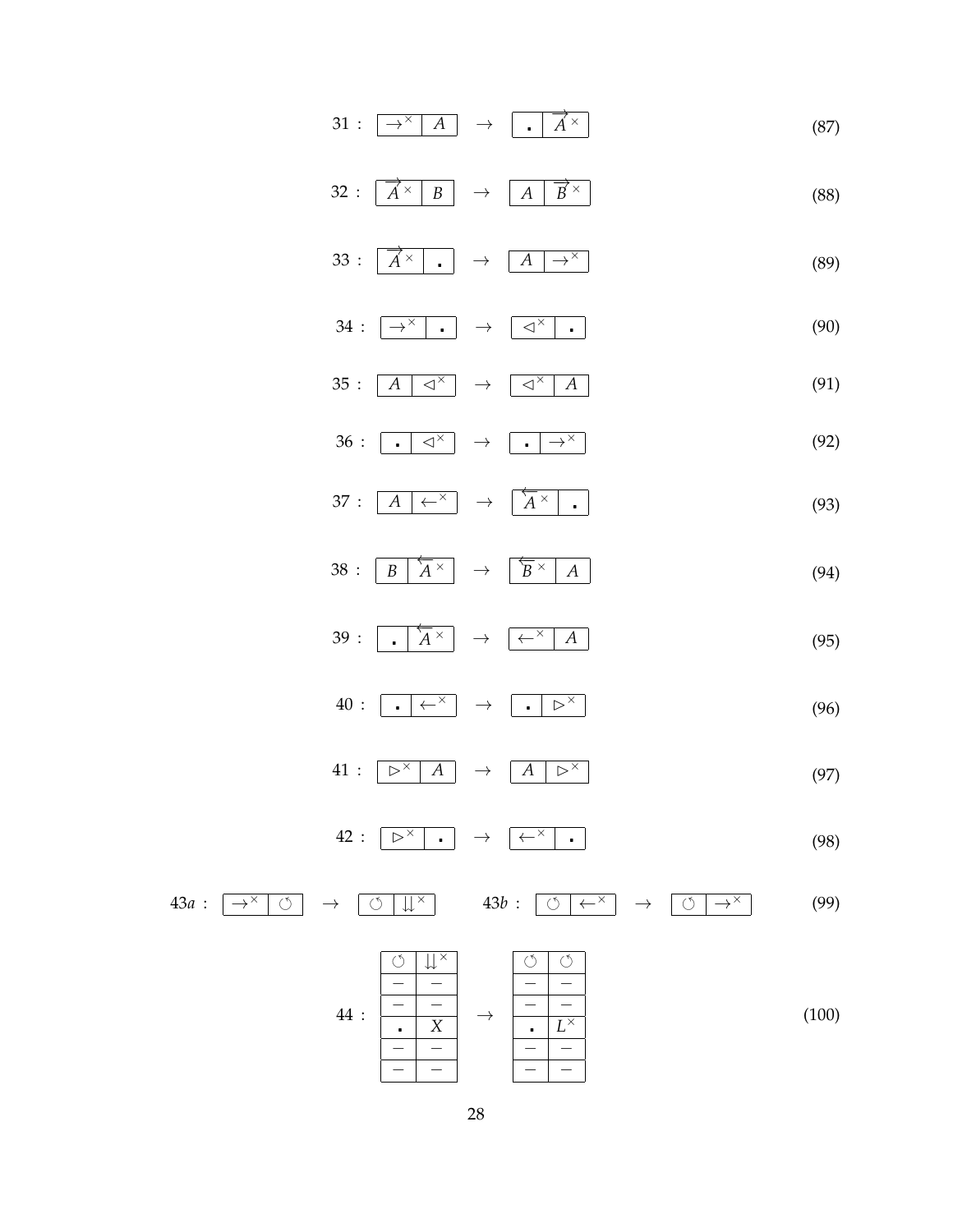

Whenever just *a* appears in a transition rule it must be one of  $\{0, 1\}$ . Whenever *a* and  $\bar{a}$  appear, one of *a* or  $\bar{a}$  must be in {0,1} and the remaining symbol is either the logical negation, or the  $\cdot$ symbol.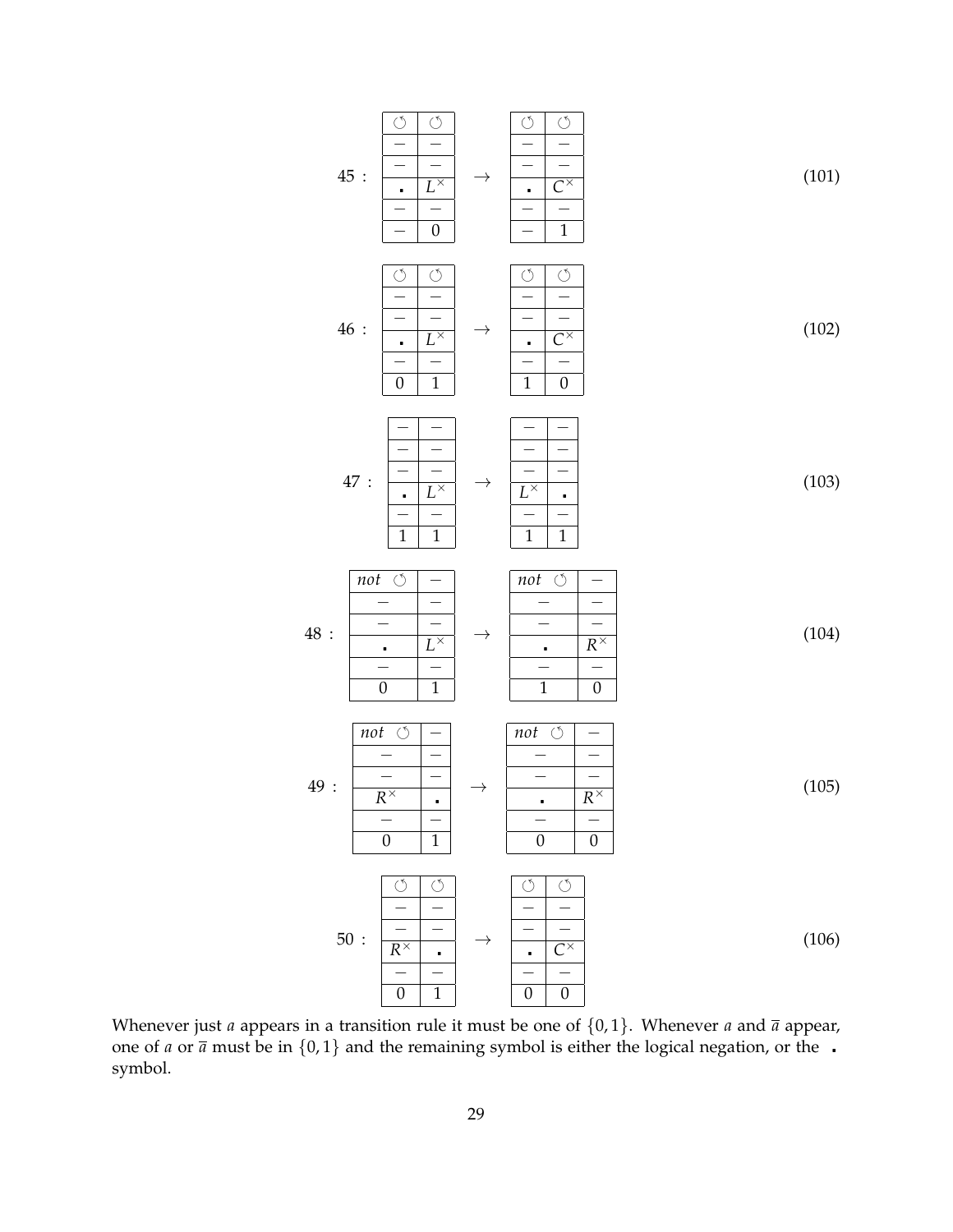#### **5.4 Discussion**

Here's a brief outline of how this modified construction with these new transition rules works:

- Transition rules 22-30 implement a new part of the clock update phase by giving it a new function at the end: when the clock pointer has finished updating the clock and is in *C* mode, it then begins a second sweep to the left in  $\overleftarrow{C}$  mode, comparing the number stored in the clock to the number stored in the target register bit by bit
- If the clock pointer discovers bits that do not match, it turns into *CX* mode, moves back to the right, and the active symbol moves back up to the program layer to begin the next unitary application as normal in construction III
- If the clock pointer in  $\overleftarrow{C}$  mode determines that the clock and target registers match, it continues moving left until it reaches the left end of the chain, and this causes the clock pointer to transition to  $R^{\times}$  mode
- Once the the clock pointer has transitioned to  $R^{\times}$  mode, all future active symbols will have the  $\times$  symbol attached and obey transition rules 31-50, which identically mimic transition rules 1-20 of construction *III*, but are modified slightly so that a unitary is never applied to the work qubits ever again (the presence of the  $\times$  symbol on all active symbols indicates this), and now the clock pointer (operating in an identical fashion to how it did in construction *III*, without a phase where it compares to a target register) treats the the second clock register *C*2 as the clock register.

At this point, based on our in depth analysis of construction III, it is easy to check that the sequence of states generated by forward transition rules  $1 - 50$  is UOG by the appropriate sequence of unique forward transitions. The outcome, then, is that the Hamiltonian  $H_{IV}$  based on transition rules 1-50 implements a quantum walk on a line whose length is  $l = \exp(N, K)$  (the length of the line for constructions  $H_{III}$  and  $H_{IV}$  is exponential because the clock can count up to a time  $exp(N,K)$ ). Once the quantum walk has proceeded far enough for *U* to have been applied to the work qubits *x* times (this distance is  $poly(x, N, K)$ ), the quantum walk can continue forward for exp(*N*, *K*) more steps without ever changing the state of the data and clock registers ever again. We complete the analysis of the construction below by proving that we only need to run the simulation for a time  $poly(x, N, K)$  in order to be able to do a simple measurement on the chain that will collapse the state of the work qubits to one where *U<sup>x</sup>* has been applied with high probability.

#### <span id="page-29-0"></span>**5.5 Run-Time Analysis**

Here we prove that after running construction *IV* with an appropriate input state for a time  $\tau =$ poly(*x*, *N*, *K*), a computational basis measurement on the clock register will return the result that *x* is stored in the clock register (and therefore  $U^x$  has been applied to the work qubits) with high probability.

This is accomplished by slightly modifying a lemma from [\[9\]](#page-32-7):

**Lemma 7.** *Consider a continuous-time quantum walk on a line of length l, where the Hamiltonian is the negative of the adjacency matrix for the line. Let the system evolve for a time τ* ≤ *τ* ∗ *chosen uniformly at*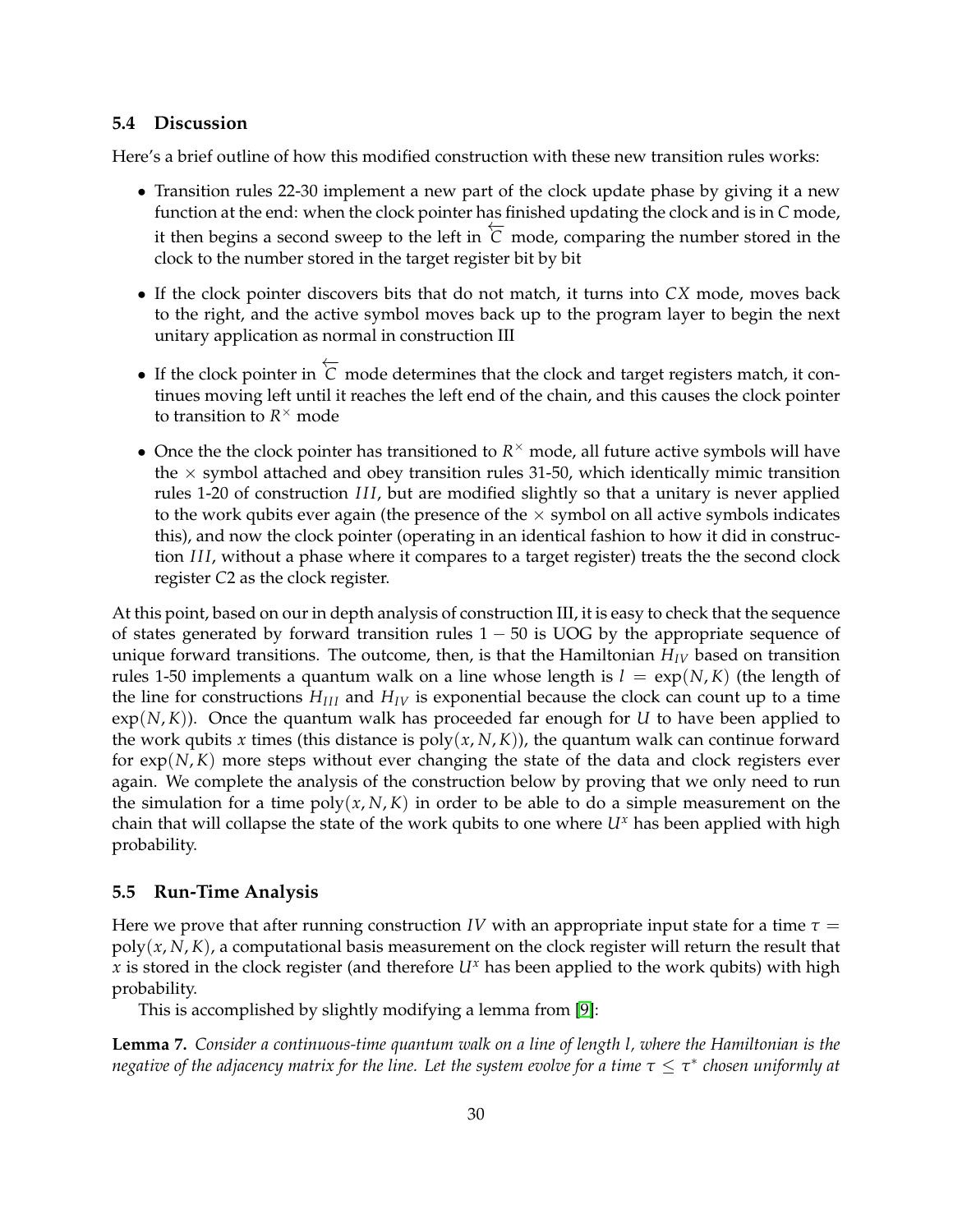*random, starting from position basis state*  $|0\rangle$  *(one end of the line). The probability to measure a state*  $|m\rangle$  $\sigma$  *with m*  $>(1-F)l$ ,  $F\in[0,1]$ , is then bounded from below as  $p^*\geq F-O\left(\frac{1}{\tau}\right)$  $\frac{l}{\tau^*}$ ) – O  $(\frac{1}{l})$ .

*Proof.* Let  $p_\tau(m)$  be the probability of measuring state  $|m\rangle$  at time  $\tau$  in the above scenario. Then the time average of  $p_\tau(m)$  for  $0 \leq \tau \leq \tau^*$  is

$$
\overline{p}_{\tau^*}(m) = \frac{1}{\tau^*} \int_0^{\tau^*} p_\tau(m) d\tau \tag{107}
$$

which, in the limit  $\tau^* \to \infty$ , converges to the limiting distribution [\[9\]](#page-32-7)

$$
\pi(m) = \frac{2 + \delta_{m,0} + \delta_{m,l-1}}{2(l+1)},
$$
\n(108)

in the sense that

$$
\sum_{m=0}^{l-1} |\overline{p}_{\tau^*}(m) - \pi(m)| \le O\left(\frac{l}{\tau^*}\right).
$$
\n(109)

Then, the probability of measuring state  $|m\rangle$  for  $m > (1 - F)l$  for time  $\tau < \tau^*$  chosen uniformly at random is

$$
p^* = \sum_{m > (1-F)l} \overline{p}_{\tau^*}(m).
$$
 (110)

We have that

$$
\sum_{m=0}^{l-1} |\overline{p}_{\tau^*}(m) - \pi(m)| \geq \sum_{m > (1-F)l} |\overline{p}_{\tau^*}(m) - \pi(m)| \tag{111}
$$

$$
\geq \left| \sum_{m > (1-F)l} (\overline{p}_{\tau^*}(m) - \pi(m)) \right| \tag{112}
$$

$$
= \left| p^* - \sum_{m > (1-F)l} \frac{2 + \delta_{m,0} + \delta_{m,l-1}}{2(l+1)} \right| \tag{113}
$$

$$
= \left| p^* - F + \frac{F}{l+1} + \frac{1}{2(l+1)} \right| \tag{114}
$$

$$
\geq -p^* + F - \frac{F}{l+1} - \frac{1}{2(l+1)}
$$
\n(115)

But, *O l*  $\left(\frac{l}{\tau^*}\right) \geq \sum_{m=0}^{l-1} |\overline{p}_{\tau^*}(m) - \pi(m)|$ , thus, we have that

$$
p^* \ge F - O\left(\frac{l}{\tau^*}\right) - O\left(\frac{1}{l}\right),\tag{116}
$$

as desired.

 $\Box$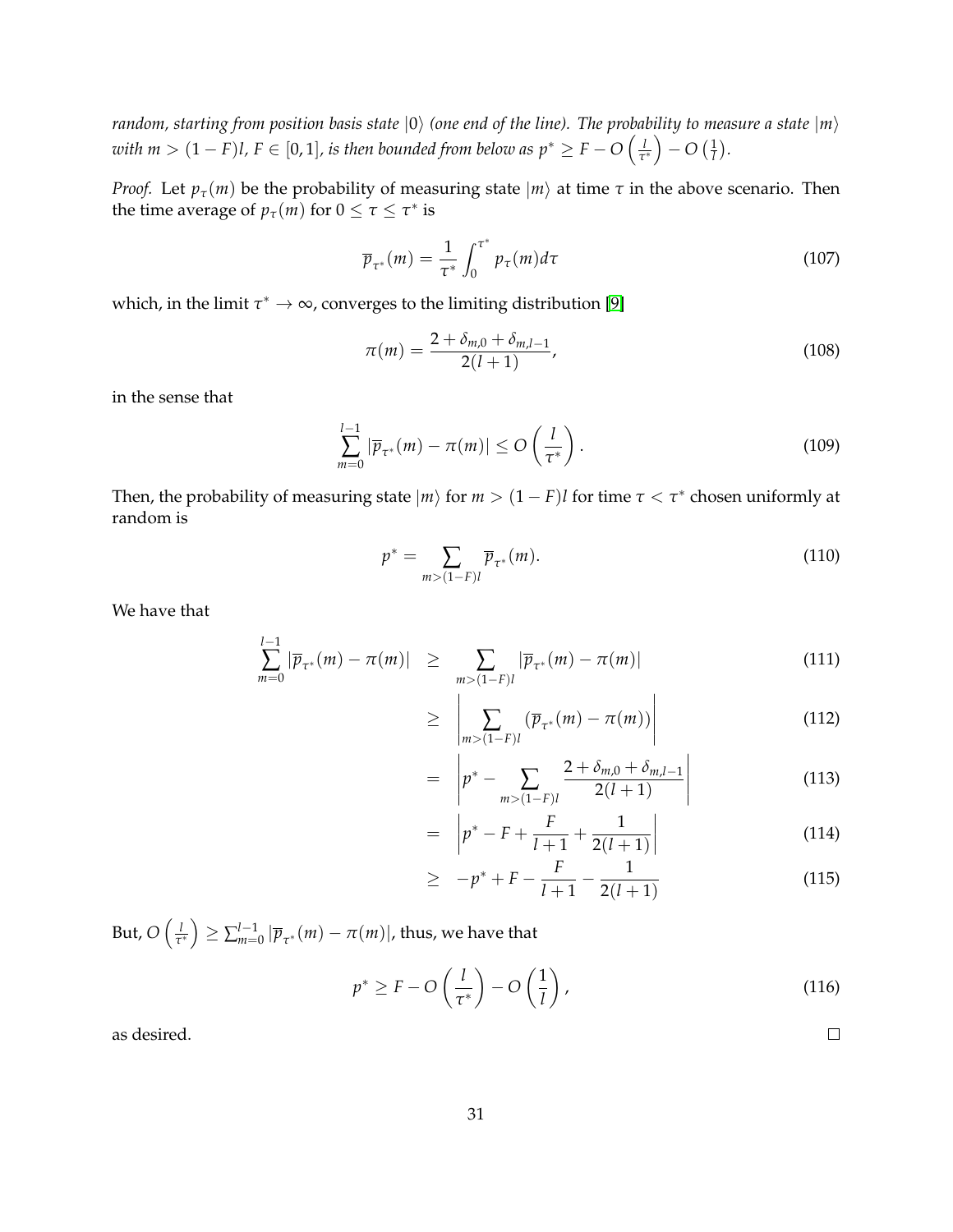We now consider the consequences of this lemma for the run-time of our simulation. The length of the chain that the states  $|\psi_t\rangle$  of the simulator map onto position eigenstates  $|t\rangle$  of is  $l = \exp(N, K)$ . For  $x = \exp(N)$ , parameters can easily be chosen such that the fraction *F* of *l* such that  $|\psi_{t>(1-F)l}\rangle$  has had *U<sup>x</sup>* applied to the work qubits is  $1 - \exp(-N)$ . Then by setting *τ* <sup>∗</sup> = poly(*l*) appropriately, and picking a uniformly random time between 0 and *τ* ∗ , we will succeed in applying *U<sup>x</sup>* to the work qubits with probability  $p^* \geq 1 - 1/\exp(\text{poly}(N,K))$ . For all states  $|\psi_{t>(1-F)l}\rangle$ , which have had *U<sup>x</sup>* applied to the work qubits, the clock register will hold the number *x* which was originally set in the target register. So we only need to do a computational basis measurement on the clock register and find it in the state holding the binary number *x* to know that we've succeeded.

Note that if we would like to simulate the application of unitary  $U^x$  for  $x = \text{poly}(N)$ , the above strategy does not actually seem very helpful: because  $l = \exp(\text{poly}(N, K))$  is exponential, we need to wait for, on average, exponential time to guarantee high success probability even though we're simulating something that should only take polynomial time. This can easily be fixed. By modifying the start state of the simulator,  $|\psi_0\rangle$ , so that the symbol in the target register is far enough to the right, one can exponentially reduce *l*. This is because once the target register starts functioning as a clock (after *U<sup>x</sup>* has been applied), the length of the remaining distance the particle can travel is exponential in the number of sites to the right of the  $\cdot$  symbol in the target register. The end state is not reached until the target register has counted up to the largest number that it can. So, one can place the  $\cdot$  at the appropriate site (say, 3 sites to the left of the most significant digit of the number *x* stored in the target register) so that *l* will be polynomial in *N*, but will also be large enough relative to *x* so that one only needs *τ* ∗ to be polynomial to achieve a high rate of success. Note, however, that in this scenario, the probability of success will only be inverse polynomially close to unity rather than exponentially.

Finally, we mention that from the start state defined in equation (76), it is actually possible to apply reverse transitions to this start state which allows you to start running a 'clock check and update' phase in reverse using the reverse of transition rules 21, 25 and 20 (if the target register's least significant bit is 1), or rules 21, 27, 23, 24 and 20 (if the target register's least significant bit is 0). However, it is easy to check that in either case, only one unique sequence of no more than 3*L* reverse transitions can be applied to this state before reaching a state from which no further reverse transitions can be made. Thus the effect on run-time analysis is insignificant.

## **6 Acknowledgements**

We thank Dorit Aharonov for interesting discussions, Elizabeth Crosson for helpful discussions and suggestions, and Toby Cubitt for helpful comments on our first draft that lead us to correct several mistakes in our construction. Author T. B. acknowledges financial support from the National Science and Engineering Research Council of Canada (NSERC) in the form of a Postgraduate Scholarship (PGS-D) award during the time in which this work was completed.

# **References**

<span id="page-31-0"></span>[1] Leo P. Kadanoff. Scaling laws for ising models near tc. *Physics*, 2(6), 1966.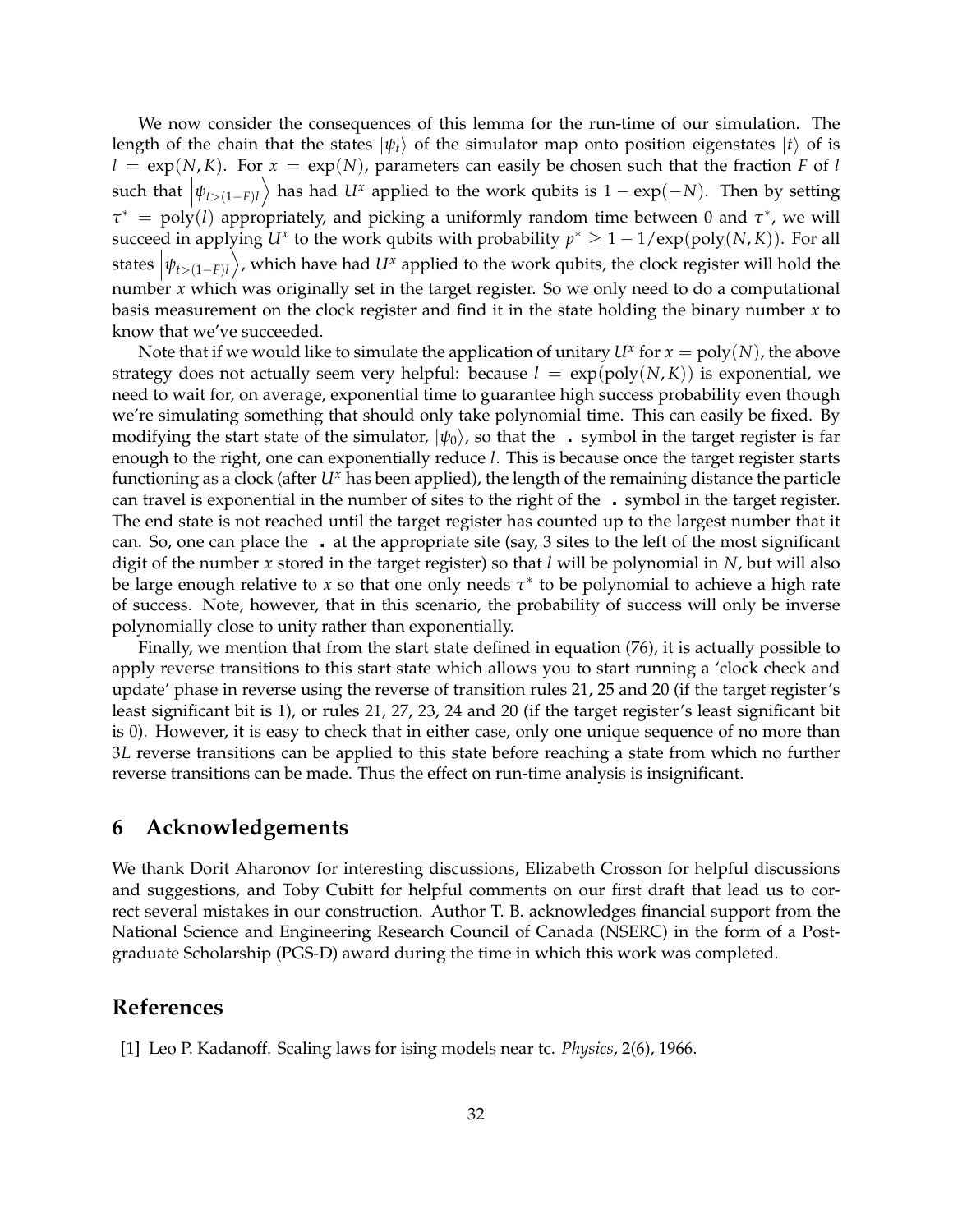- <span id="page-32-0"></span>[2] Toby Cubitt, Ashley Montanaro, and Stephen Piddock. Universal quantum hamiltonians. *eprint arXiv:quantph/1701.05182*, 2017.
- <span id="page-32-1"></span>[3] Richard Phillip Feynman. Simulating physics with computers. *Int. J. Theor. Phys.*, 21, 1982.
- <span id="page-32-2"></span>[4] David Deutsch. Quantum theory, the Church-Turing principle and the universal quantum computer. *Proceedings of the Royal Society of London A*, 4, 1985.
- <span id="page-32-3"></span>[5] Alexei Yu Kitaev. Quantum computations: algorithms and error corrections. *Russian Mathematical Surveys*, 52(6):1191–1249, 1997.
- <span id="page-32-4"></span>[6] C. M. Dawson and M. A. Nielsen. The Solovay-Kitaev algorithm. *eprint arXiv:quantph/0505030*, 2005.
- <span id="page-32-5"></span>[7] Andrew M Childs, Debbie Leung, Laura Mančinska, and Maris Ozols. Characterization of universal two-qubit hamiltonians. *arXiv preprint arXiv:1004.1645*, 2010.
- <span id="page-32-6"></span>[8] K. G. H. Vollbrecht and J. I. Cirac. Quantum simulators, continuous-time automata, and translationally invariant systems. *Phys. Rev. Lett.*, 100(1), 2008.
- <span id="page-32-7"></span>[9] Daniel Nagaj and Pavel Wocjan. Hamiltonian quantum cellular automata in one dimension. *Phys. Rev. A*, 78(3), 2008.
- <span id="page-32-8"></span>[10] Scott Aaronson. The complexity of quantum states and transformations: from quantum money to black holes. *eprint arXiv:quantph/1607.05256*, 2016.
- <span id="page-32-9"></span>[11] Fernando GSL Brandao, Aram W Harrow, and Michal Horodecki. Local random quantum circuits are approximate polynomial-designs. *arXiv preprint arXiv:1208.0692*, 2012.
- <span id="page-32-10"></span>[12] Yosi Atia and Dorit Aharonov. Fast-forwarding of hamiltonians and exponentially precise measurements. *arXiv preprint arXiv:1610.09619*, 2016.
- <span id="page-32-11"></span>[13] Juan Maldacena. The large-N limit of superconformal field theories and supergravity. *Adv. Theor. Math. Phys.*, 2, 1998.
- <span id="page-32-12"></span>[14] Leonard Susskind. Computational complexity and black hole horizons. *eprint arXiv:hepth/1402.5674*, 2014.
- <span id="page-32-13"></span>[15] Scott Aaronson and Leonard Susskind. *in preparation*, 2017.
- <span id="page-32-14"></span>[16] Dorit Aharonov. *private communication*, 2017.
- <span id="page-32-15"></span>[17] Dominic W Berry, Andrew M Childs, and Robin Kothari. Hamiltonian simulation with nearly optimal dependence on all parameters. In *Foundations of Computer Science (FOCS), 2015 IEEE 56th Annual Symposium on*, pages 792–809. IEEE, 2015.
- <span id="page-32-16"></span>[18] We thank Elizabeth Crosson for suggesting this modification.
- <span id="page-32-17"></span>[19] Dorit Aharonov, Daniel Gottesman, Sandy Irani, and Julia Kempe. The power of quantum systems on a line. *Comm. Math. Physics*, 287(1):41–65, 2009.